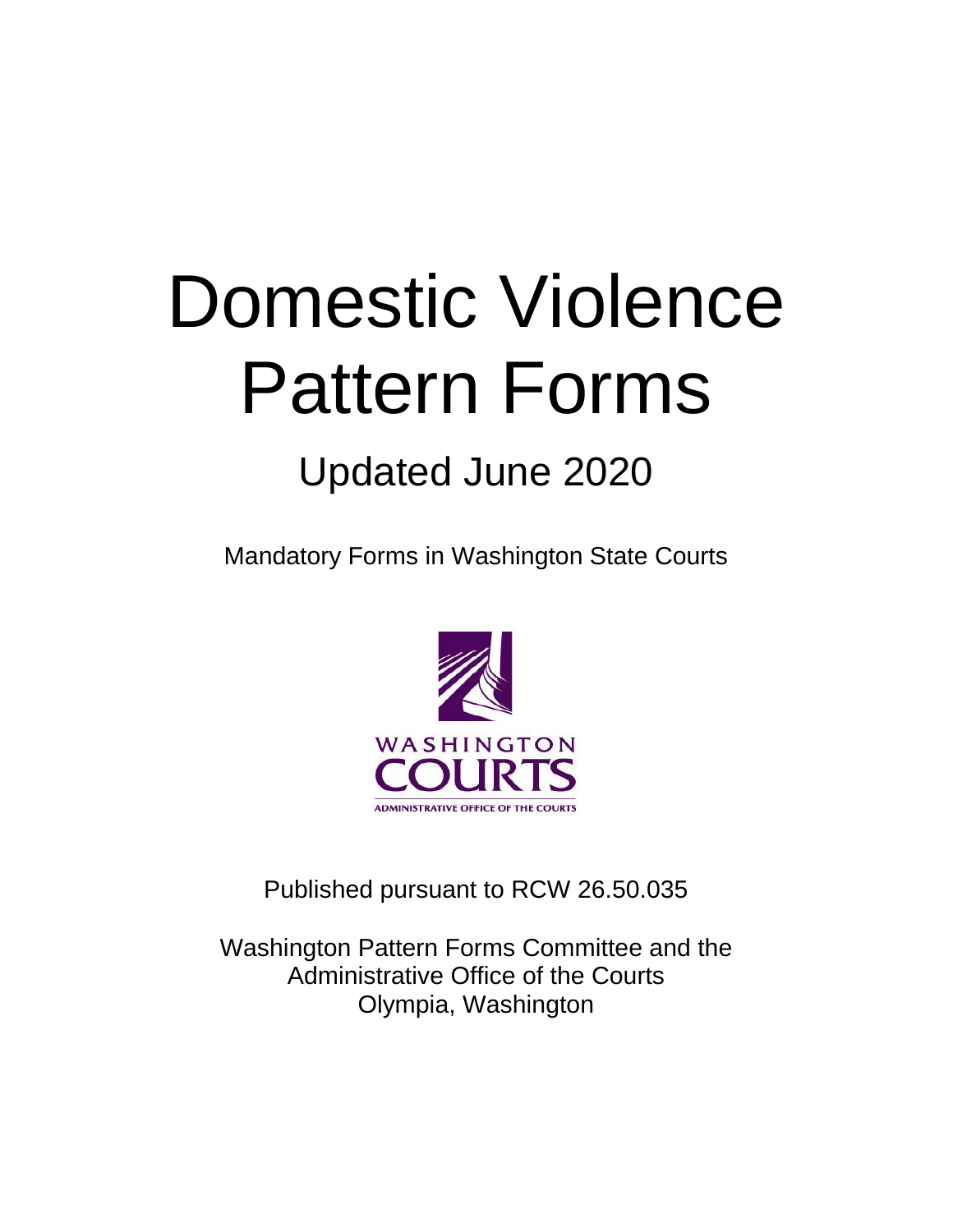# **Instructions for Petition for Order for Protection**

This form is used to start a domestic violence protection order case. Ask the court clerk for advocate services to help you fill out this form. This form will be:

- Filed as a public court record and will start a civil court case.
- Served (personal delivery) to the person from whom you need protection.

The information in the petition is used by the court to determine if:

- The court has authority to enter an order on your behalf.
- If the relationship between you and the other party meets the legal definition of family or household member.
- If the respondent's behavior towards you meets the legal definition of domestic violence.

Use this petition to request both immediate temporary protection *and* full protection.

**Immediate Protection**: If you need immediate protection, and the court finds an emergency exists, the court may immediately issue a temporary order that will last until the court holds a hearing, usually within 14 days.

During the 14 days, the respondent must be served the:

- petition,
- temporary order and notice of hearing,
- any order to surrender weapons issued without notice, and
- any other declarations or documents, if any, presented to the court.

If the court orders respondent to surrender weapons, the local law enforcement agency must serve the order.

In cases without an order to surrender weapons, service may be done by:

- a law enforcement agency where the respondent lives or works, free of charge,
- a hired professional process server, or
- a person 18 or over who is not a party to this action.

The person completing service on the respondent must file an affidavit, declaration, or certificate of service with the court or the hearing cannot go forward.

**Full Order for Protection**: At the hearing, the court will determine if it should issue a full Order for Protection. The respondent has a right to attend that hearing.

# **Print Clearly! Use Black or Blue Ink only.**

#### **Top of the form** (Page 1)

Fill in your name (first, middle initial, last) as the "Petitioner." The person you want protection from is the "Respondent." Fill in the respondent's name (first, middle initial, last).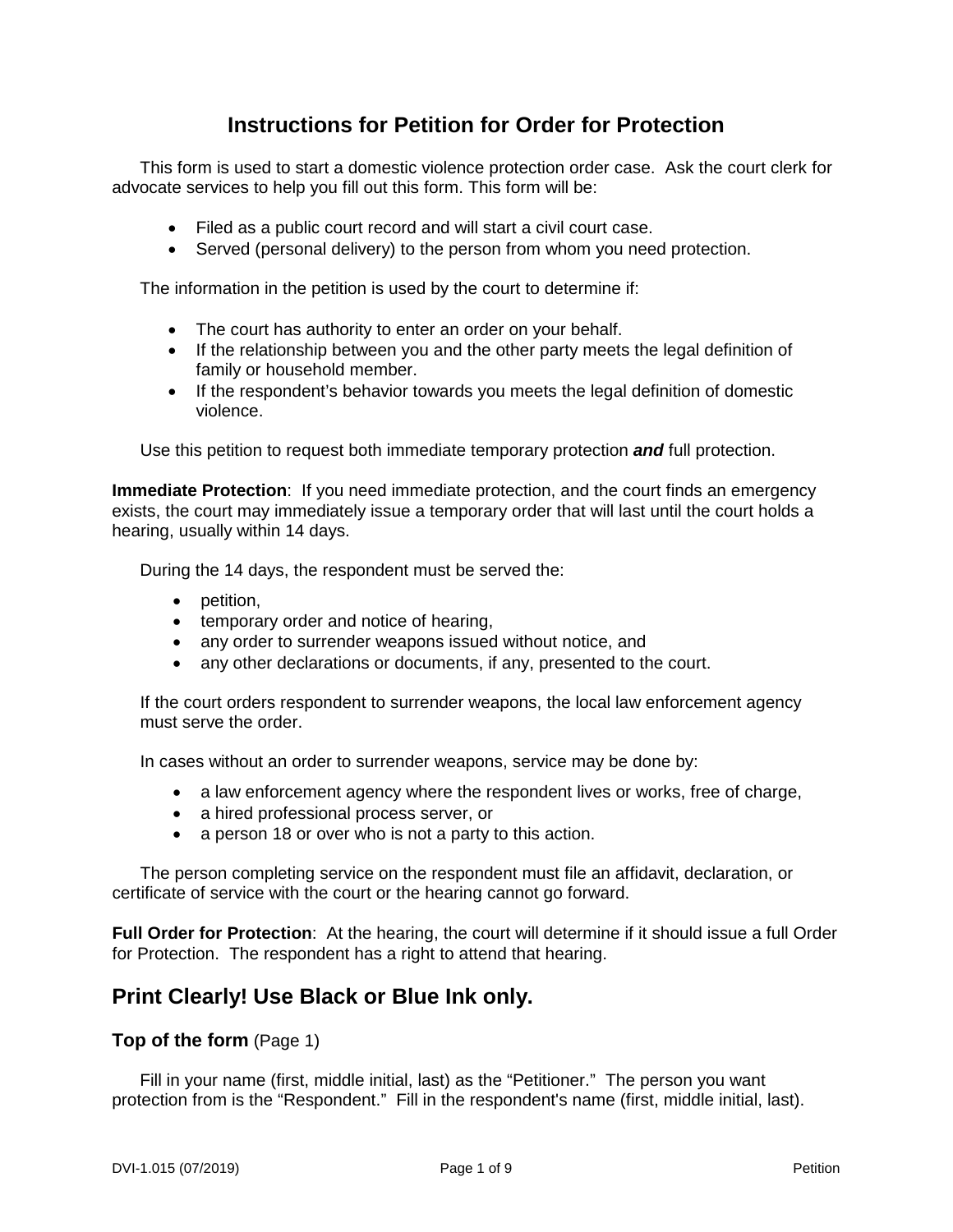# **Who Needs Protection** (Question 1)

The court must know who needs protection. Check the first box if you need protection. Check the second box if someone in your family or household needs protection. You may check both boxes. Check the third box if you are the guardian, guardian ad litem or next friend of a minor 13 – 15 years of age who is a victim of domestic violence in a dating relationship with a person 16 years of age or older, who needs protection. Include the minor's name in the space provided within the third check box and provide additional identifying information for the minor in paragraph 5.

A next friend is a competent person, over 18 years of age, chosen by the minor who is capable of pursuing the minor's stated interest in the petition for order for protection action.

#### **Residency** (Question 2)

Check the box that applies.

#### **Age** (Question 3)

The court needs to know the ages of the petitioner/victim and the respondent. Check *one* of the boxes for the petitioner's/victim's age. Check *one* of the boxes for the respondent's age.

# **Relationship** (Question 4)

The court must know the relationship between the petitioner/victim and the respondent. The court needs to know if the petitioner/victim and the respondent are "intimate partners" or "family or household members." Check the box that best describes your situation. If you are petitioning on behalf of a minor, the minor's relationship to the respondent is addressed in question 5.

#### **Identification of Minors** (Question 5)

- If there are no children, check the box indicating "No Minors Involved."
- If there are children, list each child's name, age, race and sex. Fill in how that child is related to you (for example, son, stepdaughter). Fill in how that child is related to the respondent. Fill in with whom that child lives (for example: me, grandparent, respondent).
- If you have questions about safety for your children, ask for advocate resources for help in filling out this section.

# **Court Cases** (Question 6)

This may not be the first court proceeding involving you, or the minors, and the respondent. The court will need to know about other cases, such as divorce, parentage or criminal, or other restraining, protection or no-contact orders so the court does not issue an order that might conflict with an order from another court.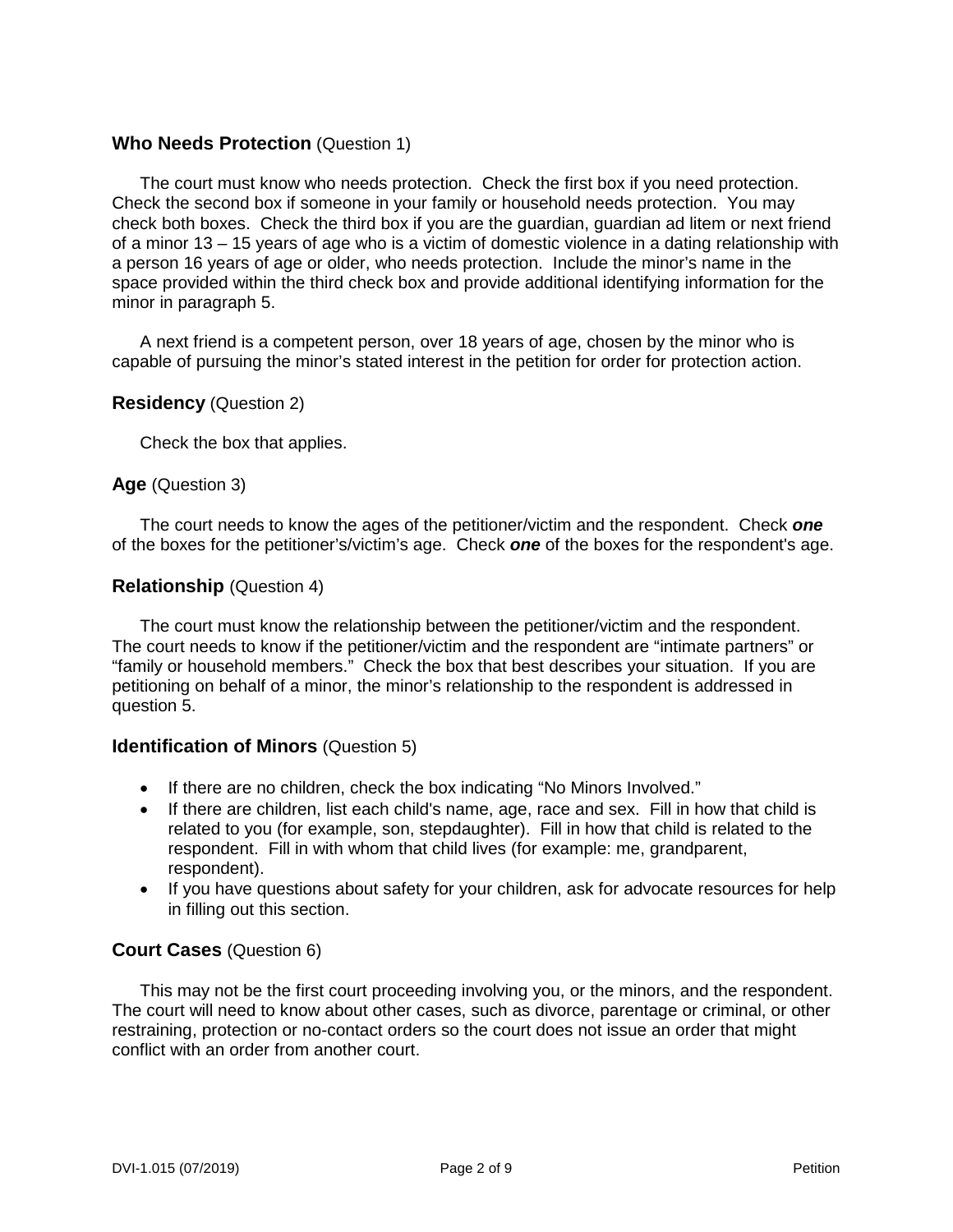If there are other cases or orders involving you, or the minors, and the respondent, list the case title (the parties' names), the case number (if you know it), and the court (district, municipal, or superior) and the county in the columns provided.

# **Request for Protection** (Page 2)

In this section, you must tell the court what you want the court to order after the hearing (the relief requested). The court can only grant the relief you request in the petition.

Some provisions allow you to ask the court to protect you, all the minors listed in paragraph 5 or only minors you name. Some provisions allow you to specify which locations you want included in the protection. Be sure to check the boxes to specify which people and places you want protected within each restraint provision.

- 1. The first provision asks the court to **restrain** the respondent from causing physical harm, bodily injury, assault, including sexual assault, and from molesting, harassing, threatening or stalking you and/or the children you name.
- 2. The second provision asks the court to restrain the respondent from harassing, following, keeping under surveillance, including cyberstalking, or from using telephonic, audiovisual or other electronic means to monitor the actions, locations or communications of you and/or the minors listed in paragraph 5, only the minors you name in this provision. You may also ask for protection in this provision for the victim's adult children and/or any of the victim's household members. Write in the names of the adult children or household members in the space provided.
- 3. The third provision asks the court to **restrain** the respondent from contacting you and/or the children you name.
- 4. The fourth provision asks the court to **exclude** the respondent from your home, workplace, school or the minor's day care or school. If there is someplace else you want to include, add it to the box called "other."

You have a right to keep your residential address confidential (secret). This restraint provision in the temporary order and in the full order has a space for you to write in your residential address. You are not required to write in your residential address if you are concerned with your safety or with identity theft. However, enforcement of the order may be easier if your address is included. If you decide to include your address, please list the complete address, including the city.

- 5. The fifth provision asks the court to order the respondent to **vacate** the home the two of you share and to give you exclusive rights to the home.
- 6. The sixth provision asks the court to **prohibit** the respondent from knowingly coming within or knowingly remaining within a specified distance (e.g. 100 feet, 2 blocks) of your home, workplace or school; or the minor's day care or school. If there is someplace else you want to include, add it to the box called "other."
- 7. The seventh provision asks the court to **grant** you possession of essential personal belongings. Please list the personal belongings. ("Essential personal belongings" means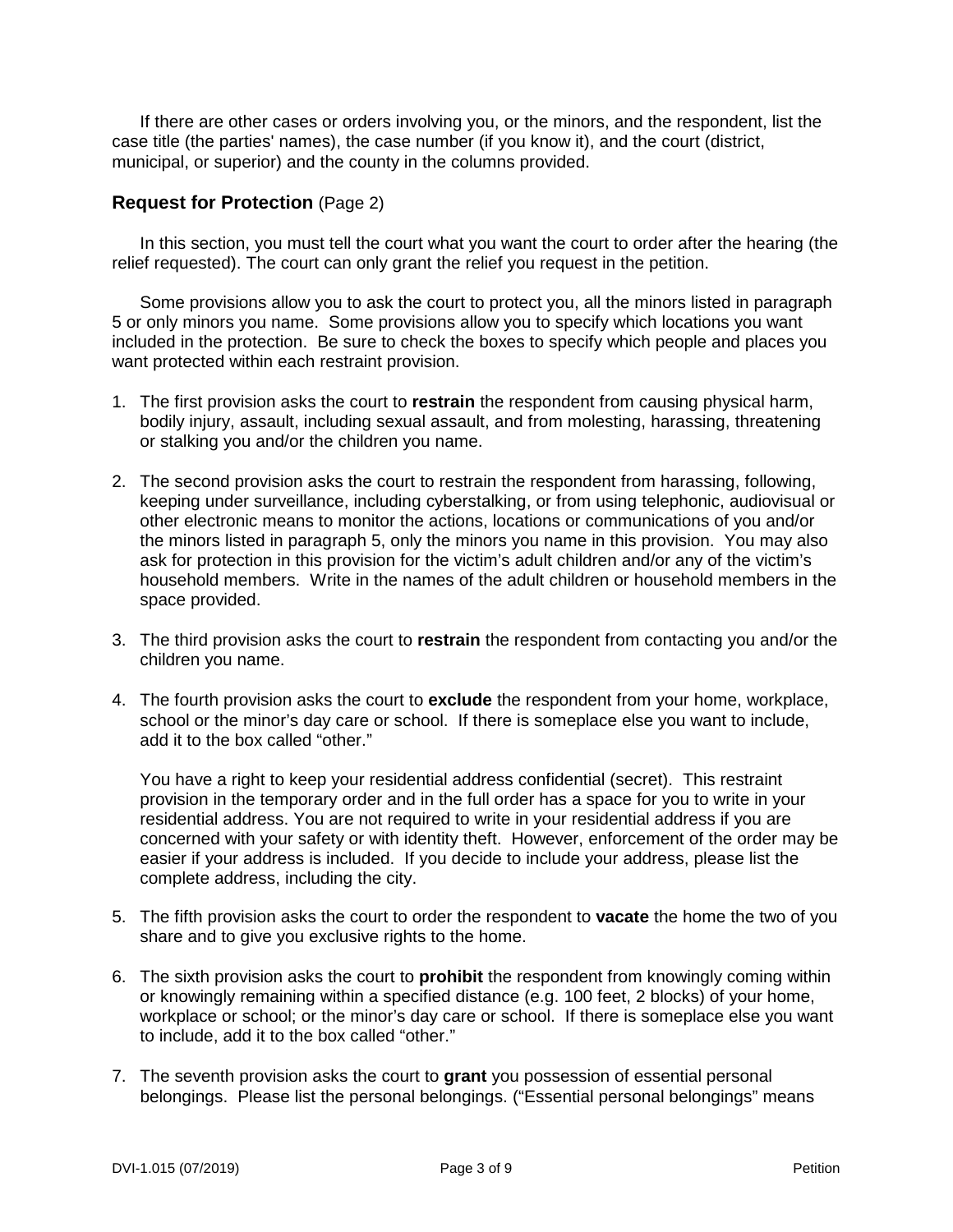those items necessary for a person's immediate health, welfare, and livelihood. "Essential personal belongings" includes but is not limited to clothing, cribs, bedding, documents, medications, and personal hygiene items. (RCW 26.50.010(7))

- 8. The eighth provision asks the court to **grant** you use of a vehicle (i.e., blue 1994 Ford Taurus, License Number XYZ123).
- 9. The ninth provision, "**Other**," is where you may list something not mentioned in the above provisions.

# **If There Are No Minors Involved Do Not Check Provisions 10, 11, and 12.**

#### **If You Are Requesting Restraint Provisions Involving Minors Check the Boxes in 10, 11, and 12.**

- 10. The tenth provision asks the court to **grant** (give) you the temporary care, custody and control of the children you name, subject to any visitation with the respondent the court may order.
- 11. The eleventh provision asks the court to **restrain** the respondent from interfering with your custody of the children you name.
- 12. The twelfth provision asks the court to **restrain** the respondent from removing the listed children from the state.

#### **Additional Requests**

- 13. The thirteenth provision asks the court to **direct** the respondent to get treatment or counseling.
- 14. The fourteenth provision asks the court to **require** the respondent to pay the fees and costs of this action. (Fees and costs may include court costs, service fees and reasonable attorney's fees or reasonable fees for a limited license legal technician (LLLT) (APR 28).)
- 15. The fifteenth provision asks the court to make the order **remain effective** (last longer) than one year. Check this box only if there is reason to believe the respondent would resume the acts of domestic violence against you if the order expired in one year.

#### **Protection involving pets**

- 16. The sixteenth provision asks the court to **grant** you exclusive custody and control of pet(s). You can only ask for custody and control of a pet if it is owned, possessed, leased, kept, or held by you, the respondent, or a minor child residing with either you or the respondent.
- 17. The seventeenth provision asks the court to **prohibit** the respondent from interfering with your efforts to remove the pet(s).
- 18. The eighteenth provision asks the court to **prohibit** the respondent from knowingly coming within or knowingly remaining within a specified distance (e.g. 100 feet, 2 blocks) from the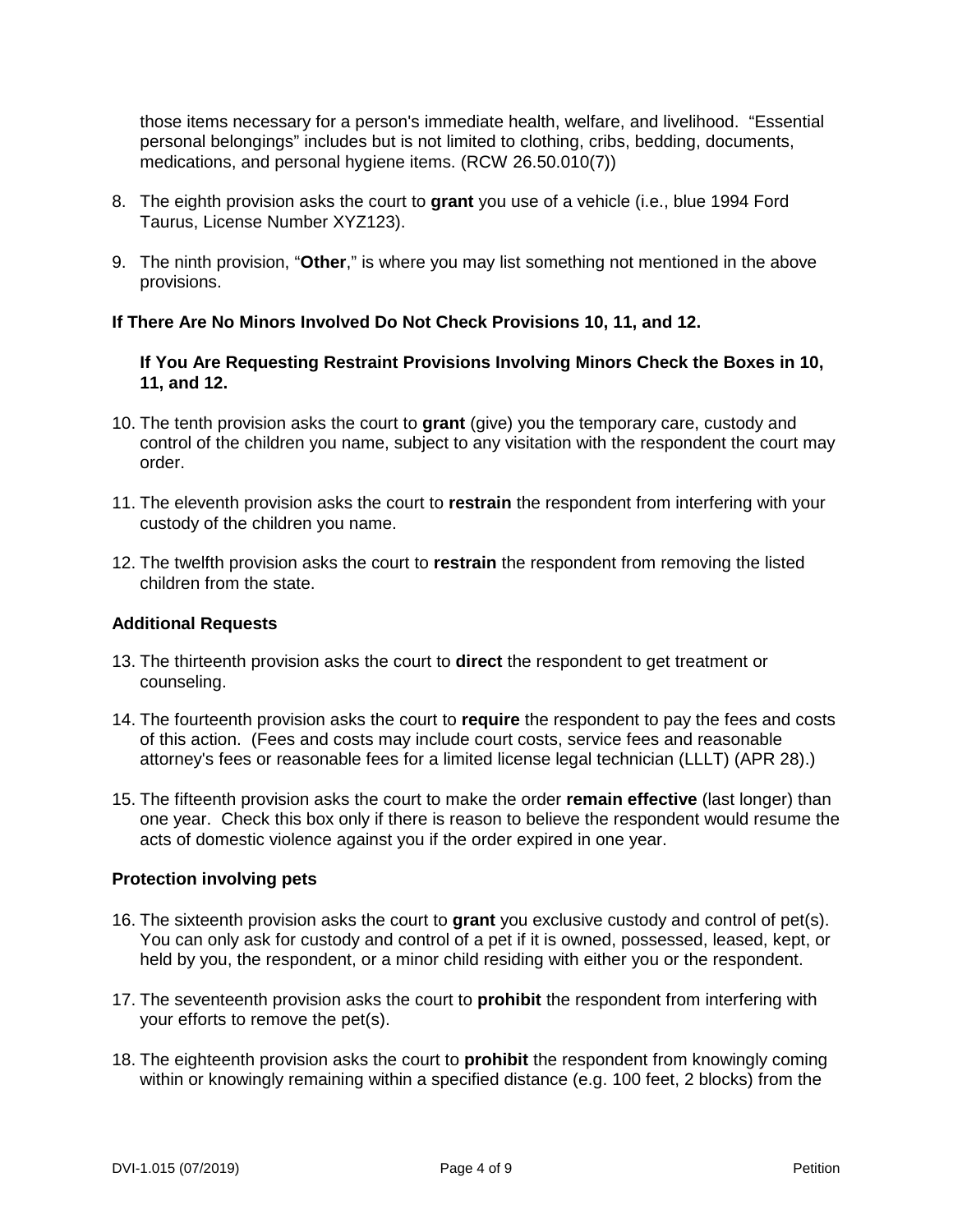location(s) you list where the pet(s) may regularly be found. Remember, you have a right to keep your residential address confidential.

#### **Protection from Firearms and Other Dangerous Weapons**

19. The nineteenth provision asks the court to require the respondent to immediately **surrender**  all firearms, other dangerous weapons, and any concealed pistol licenses, and to prohibit the respondent from accessing, obtaining or possessing a firearm or other dangerous weapon, or concealed pistol licenses until the order ends.

Notice: If you **are** the respondent's intimate partner, after actual notice and an opportunity to be heard at the hearing, the court may be required by law to order the respondent to immediately surrender all firearms, other dangerous weapons, or concealed pistol licenses.

Please review the section you just completed to ensure that you checked the boxes to show which provisions you want the court to order. In each provision, be sure you checked the boxes to identify the people and places you want protected.

#### **Emergency temporary protection effective immediately, without notice to the respondent, that lasts (up to 14 days) until the court hearing**.

Check the box if an emergency exists and you want to ask the court to issue a temporary order immediately.

Check the box if you want to ask the court to order the respondent to surrender all firearms or other dangerous weapons, and any concealed pistol licenses immediately.

In the space below the check boxes, explain what irreparable harm (harm beyond repair) would result if the court did not issue temporary protection.

# **Request for Special Assistance from Law Enforcement Agencies**

You might need special help from the police. Check off everything that you think you may need the police to assist you in obtaining.

- 1. The first item asks the court to order the police to help you get back into your home. For your safety, ask for a police escort back into your home.
- 2. The second item asks the court to order the police to help you get use of the vehicle.
- 3. The third item asks the court to order the police to help you get your personal belongings (Civil Standby). Check the box if you want the police to help you get your belongings from the shared residence, the respondent's residence or another location. Because of time limitations, availability of officers and safety, contact law enforcement to schedule a civil standby (when they will meet you and how long they can stay).
- 4. The fourth item asks the court to order the police to help you get custody of the children you list. There may be additional steps that you have to take for this request to be enforced.
- 5. The last item lets you ask for other help you might need from the police.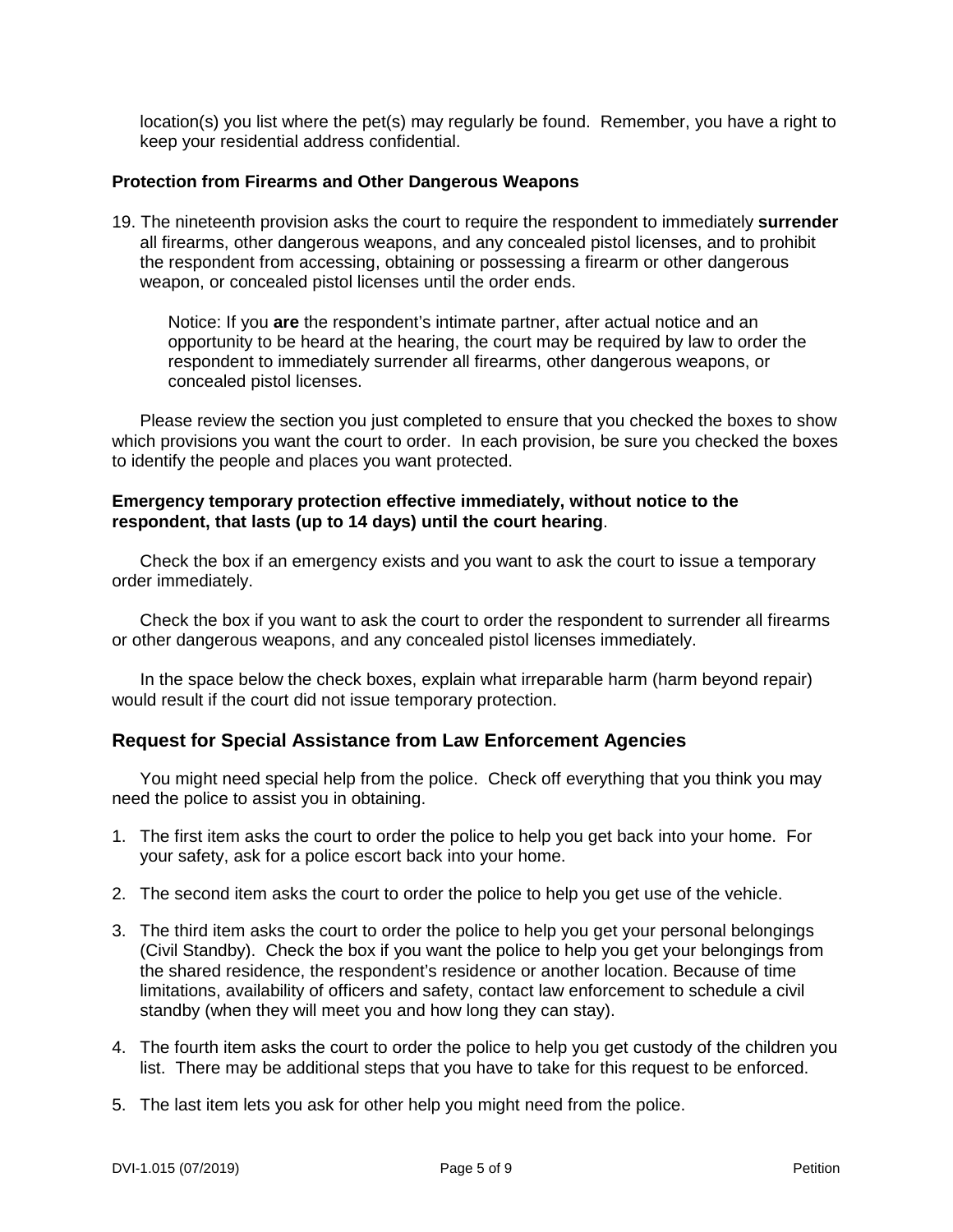# **Statement of Petitioner**

The statement of petitioner is to describe to the court why a protection order is needed. This document will be filed in the court file, which is a public record, and shall be served on the respondent. If you do not include a particular incident of domestic violence in your statement, you may not have an opportunity to tell the court at the hearing.

"Domestic violence" means physical harm, bodily injury, assault, including sexual assault, stalking, *Or* inflicting fear of imminent physical harm, bodily injury or assault between family or household members.

First read through the statement section in the petition before you start writing. There are several places for you to describe what happened.

Describe exactly what happened when you were threatened or hurt. Provide as much detail as you can such as dates, times, witnesses, injuries, if any, medical treatment, if any. The more details you can provide the more helpful it is to the judge. If there is an emergency, explain why so the court can issue an immediate temporary order before the hearing. In addition to the information requested in the statement you may want to include:

- If the respondent has hurt other people.
- If the respondent has been arrested.
- If police responded even if no arrests were made.

#### **Examples**:

It is better to say "On Sunday, January 12, at 2:00 a.m., Terry slapped my face." Rather than "On Sunday Terry assaulted me."

It is better to say "Terry threatened to kill me if I left the house. He said 'You leave and I will kill you."" Rather than "Terry threatened me."

It is better to say "Terry drives by me while I'm waiting at the bus stop after work every Monday evening." Rather than "Terry is stalking me."

It is better to say "Terry sends me emails or text messages [include number] times a day. I texted Terry to stop; but Terry keeps sending the messages." Rather than "Terry cyber stalks me."

Try to use the respondent's exact words when you were threatened with physical harm.

If any of the information requested does not apply, write, "does not apply" in that section.

Choose the appropriate box if substance abuse is involved.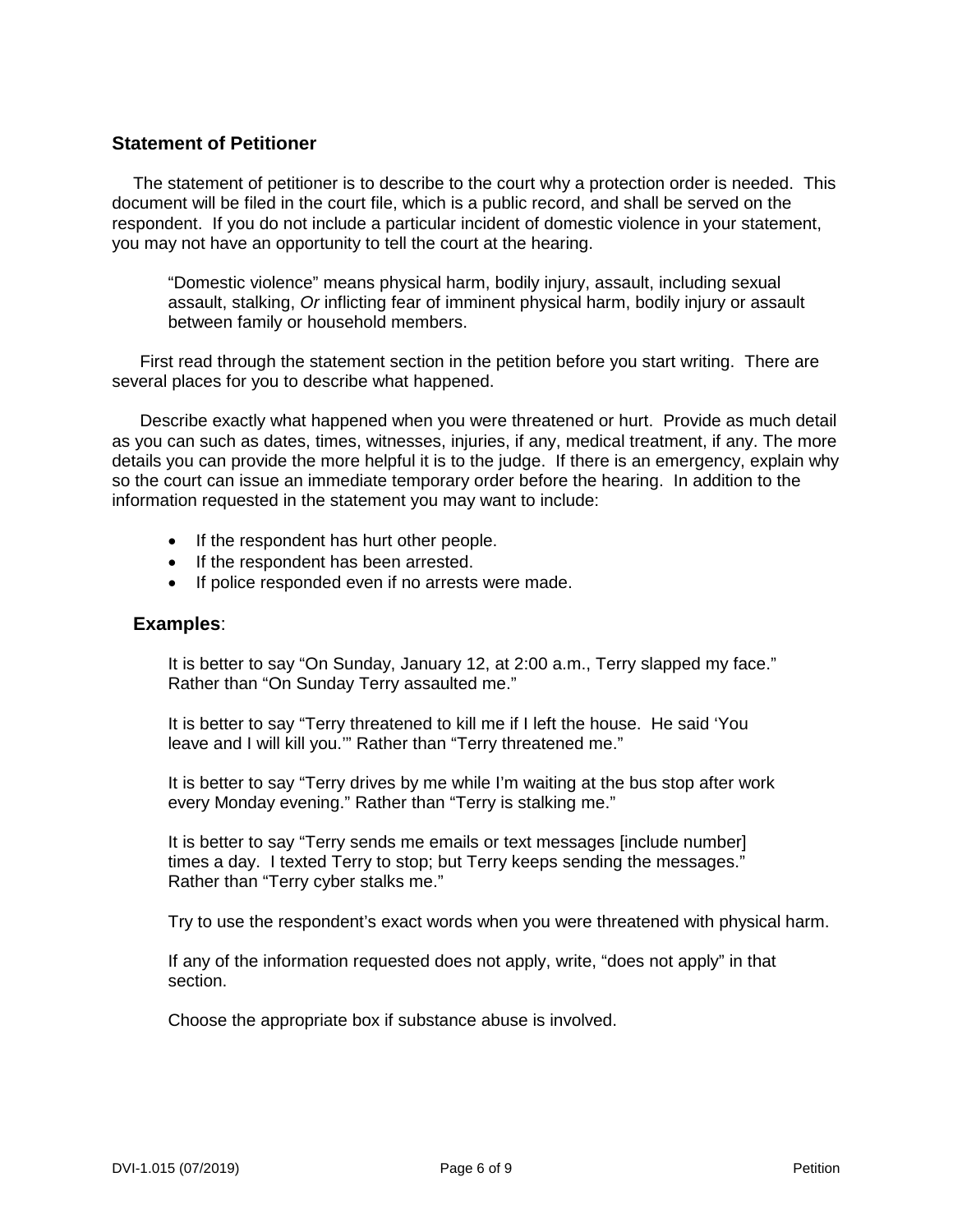# **Out of State Service**

If the respondent cannot be personally served in Washington State, check the box. Note: The respondent will still have to be personally served, unless the court orders otherwise.

# **Sign the Form**

When you are done with your statement, put today's date in the date line and fill in the city where you are completing this form. Sign the form.

The respondent has a right to have you served with documents in response to this petition. You have a right to keep your residential address confidential. If you want to keep your address confidential, you must list an address that is not your residential address where you agree to accept legal documents.

#### **Complete the Temporary Orders**

If you ask the court for immediate protection, complete the *Temporary Order for Protection and Notice of Hearing*, form DV 2.015. Follow the instructions for that form.

If you ask the court to order the respondent to surrender firearms and other dangerous weapons, bring the *Order to Surrender Weapons Issued Without Notice* form, All Cases 02- 030, for the judge to complete.

#### **Go to Court**

Bring your completed petition and temporary order and the blank order to surrender weapons to the clerk's office of the local court. They will direct you further.

#### **Service of Court documents**

Unless the respondent or the respondent's lawyer was present at the hearing, the petition, any temporary order, and any order to surrender weapons must be served on the respondent. The respondent must know what restraint provisions are in place, when and where the hearing will occur and when the order expires.

If you filed on behalf of a vulnerable adult, unless the vulnerable adult or the vulnerable adult's lawyer was present at the hearing, the petition and any temporary order and order to surrender weapons must be served on the vulnerable adult. The vulnerable adult must know what restraint provisions are in place, when and where the hearing will occur and when the temporary order expires. The vulnerable adult's guardian, if any must also be served.

If the court orders respondent to surrender weapons, the local law enforcement agency must serve the order.

If the court does not order respondent to surrender weapons, you may choose service by:

- A law enforcement agency, which will serve your papers free of charge.
- A hired professional process server.
- Another person 18 or over, who is not a party to this action.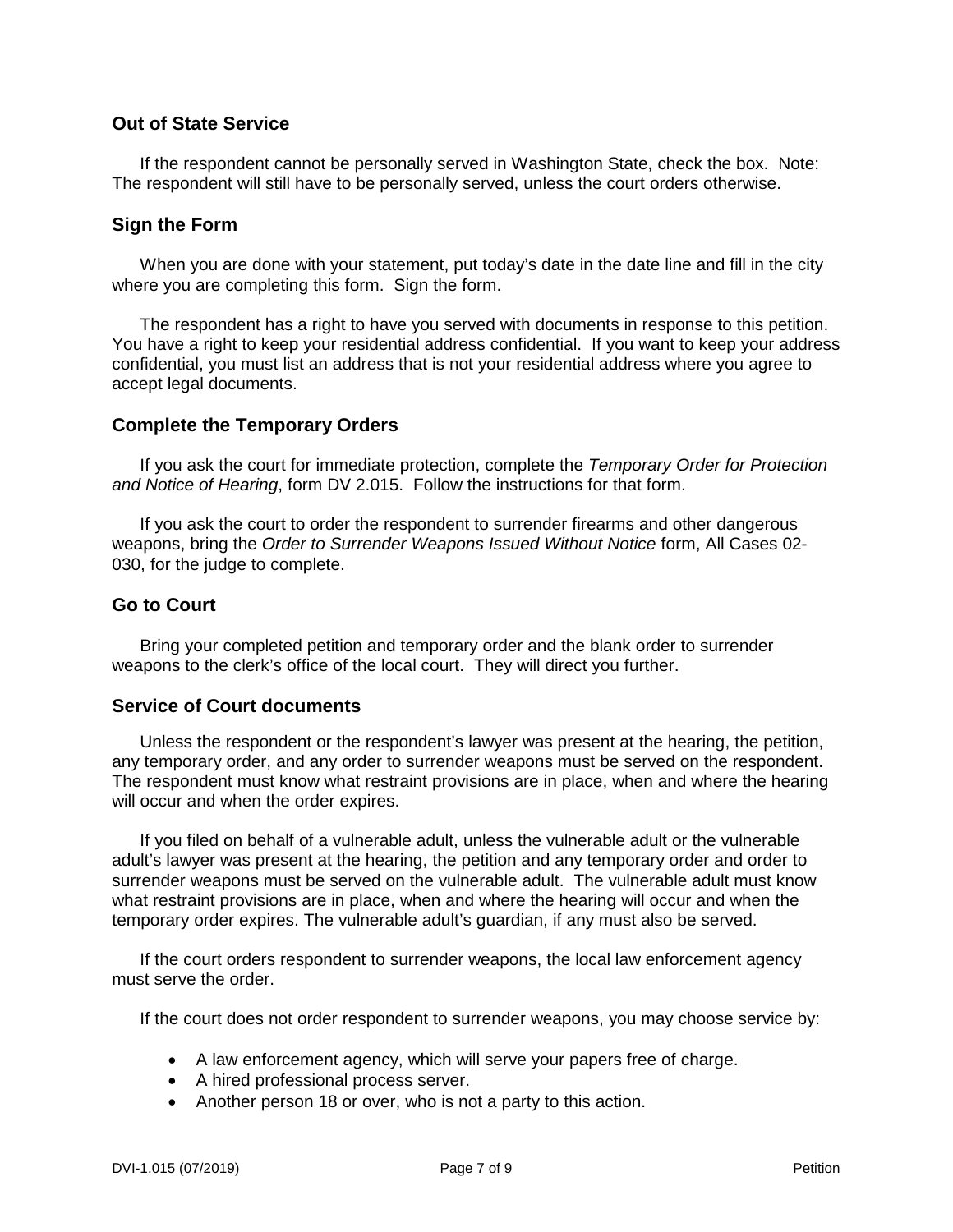• Mail or publication, if the judge previously entered an order allowing service by mail or publication.

You will need to provide the address for each person to be served. If you want law enforcement to serve the documents, complete the Law Enforcement Information Sheet.

# **Law Enforcement Information Sheet (LEIS)**

You must complete a Law Enforcement Information Sheet (LEIS), form WPF All Cases 01.0400. This form is confidential and it does not go in the public court file and is not served on the respondent.

- It is used by Law Enforcement to locate and identify the respondent when serving documents.
- It is also used by Law Enforcement when entering the order in the state-wide data base.

Complete as much information as possible, especially, first name, middle initial, last name, and date of birth.

If the respondent has a disability, brain injury, or other impairment, you may know of special assistance that law enforcement could provide when serving the documents. For example:

"Respondent has a brain injury. If respondent is rushed, respondent may freeze up and may not respond quickly, or may become verbally aggressive. Remind respondent to contact a friend."

"Respondent has epilepsy and diabetes and may have seizures when stressed. Respondent doesn't respond well to being rushed and will need time to get meds and supplies."

If you know the respondent has firearms or other dangerous weapons, make sure you specify exactly what types and numbers.

#### **Traumatic Brain injury information:**

Please be advised that law enforcement responding to any domestic violence incident is encouraged to inform victims about a statewide website containing information about traumatic brain injuries.

[https://www.doh.wa.gov/YouandYourFamily/InjuryandViolencePrevention/TraumaticBrainInj](https://www.doh.wa.gov/YouandYourFamily/InjuryandViolencePrevention/TraumaticBrainInjuries) [uries](https://www.doh.wa.gov/YouandYourFamily/InjuryandViolencePrevention/TraumaticBrainInjuries) and [https://www.dshs.wa.gov/altsa/traumatic-brain-injury/traumatic-brain-injury](https://www.dshs.wa.gov/altsa/traumatic-brain-injury/traumatic-brain-injury-advisory-council)[advisory-council](https://www.dshs.wa.gov/altsa/traumatic-brain-injury/traumatic-brain-injury-advisory-council)

#### **Register for Automatic Notices about your Protection Order:**

After the court issues a temporary or full order for protection, you can register for automatic notices.

As authorized by RCW 36.28A.410, WA VINE Protective Order is an automated service that allows you, the petitioner, to track the status of a protective order over the phone or internet. You can also register to be notified by phone and email about changes in the status of a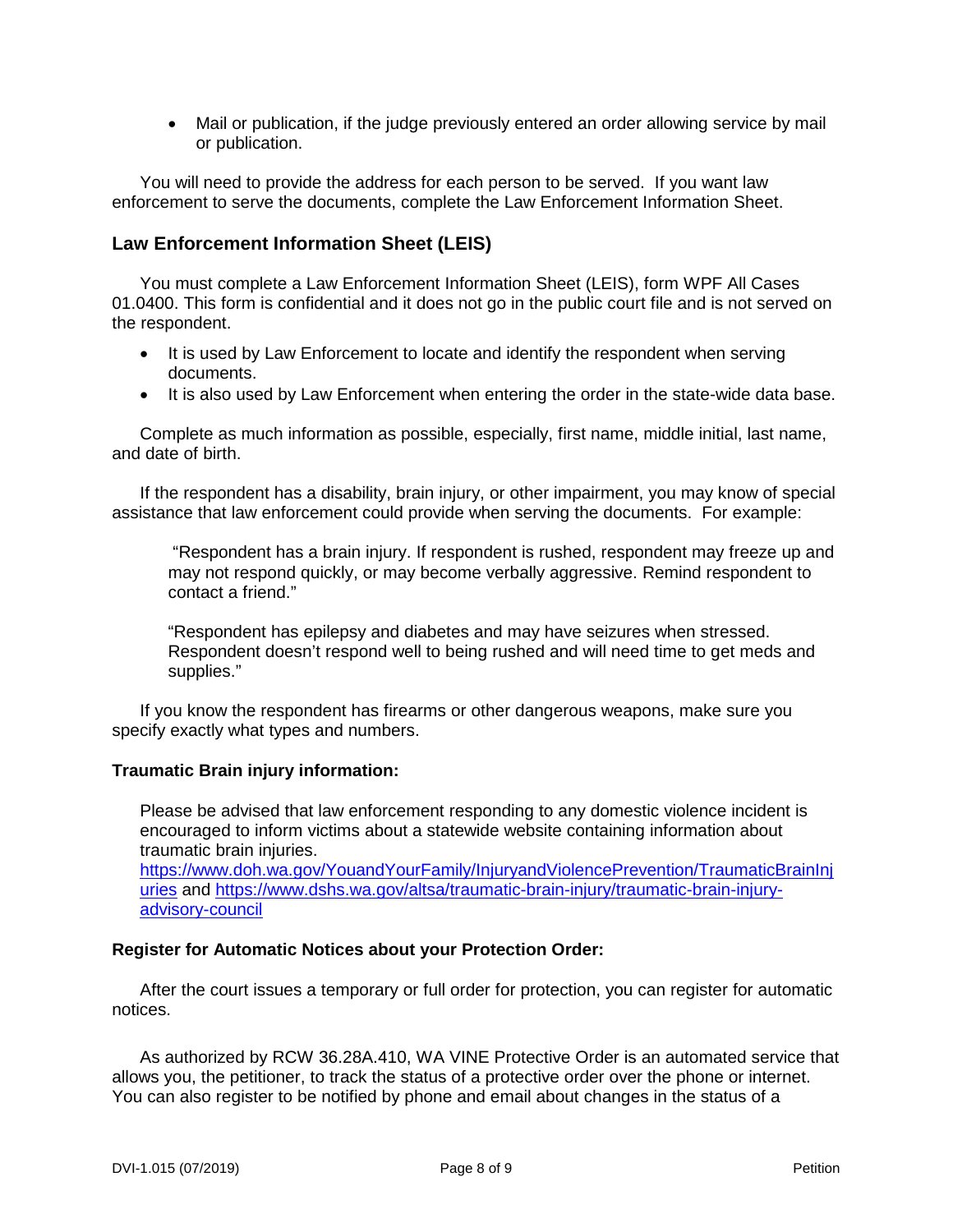protective order. If you register for notification, you will receive important notifications regarding the service status of your protective order, a 90-day expiration warning, and notification if the respondent in your order attempts to purchase/transfer a firearm while they are prohibited and are denied.

To access protective order information, call  $1-877-242-4055$ , or visit [www.registervpo.com.](http://www.registervpo.com/) **Do not rely solely on WA VPO for your safety. If you feel you are in danger, call 9-1-1.**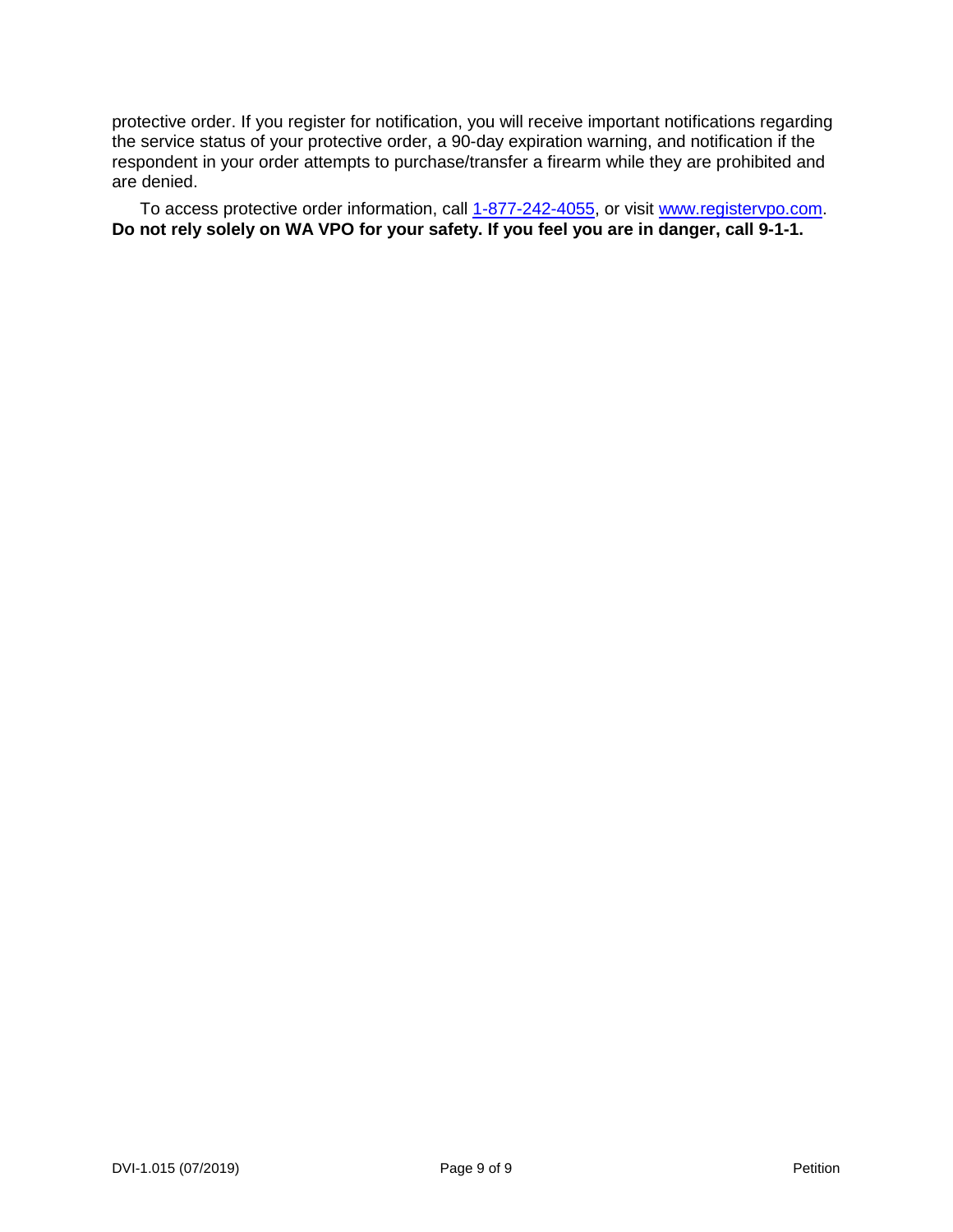The document to which this certificate is attached is a full, true and correct copy of the original on file and of record in my office. IN WITNESS WHEREOF, I have hereunto set my hand and affixed the seal of said Court this day of

\_\_\_\_\_\_\_\_\_\_\_\_\_\_\_\_\_\_\_\_\_\_\_\_\_\_\_\_\_\_\_\_\_\_\_\_\_ Clerk of the District Court of the State of Washington In and for the County of Mason

# **District Court of Washington For Mason County**

**No**.

**Petitioner** 

vs. The contract of the visit of the visit of the visit of the visit of the visit of the visit of the visit of the v

**Petition for Order for Protection (PTORPRT)**

Respondent

- 1. [ ] I am a victim of domestic violence committed by the respondent.
	- [ ] A member of my family or household is a victim of domestic violence committed by the respondent.
	- [ ] I am a [ ] guardian [ ] guardian ad litem [ ] next friend of a minor who is 13 to 15 years of age and is a victim of domestic violence in a dating relationship with a person age 16 or older. The name of the minor victim is

This person's identifying information is provided in paragraph 5 below.

- 2. [ ] The victim lives in this county.
	- [ ] The victim left their residence because of abuse and this is the county of their new or former residence.

| 3. The victim's age is:               | Respondent's age is:                  |  |  |  |
|---------------------------------------|---------------------------------------|--|--|--|
| [] Under 16 [] 16 or 17 [] 18 or over | [] Under 16 [] 16 or 17 [] 18 or over |  |  |  |

- 4. The victim and the respondent are:
	- [] Intimate Partners because they are:

[] current or former spouses or domestic partners [] parents of a child-in-common [ ] age 16 or older and are/were in a dating relationship, and are currently residing together or resided together in the past [ ] age 16 or older and are/were in a dating relationship, but have *never* resided together.

[ ] Family or household members because they are:

[] current or former adult cohabitants as roommates [] adult in-laws [] adults related by blood [ ] parent and child [ ] stepparent and stepchild [ ] grandparent and grandchild.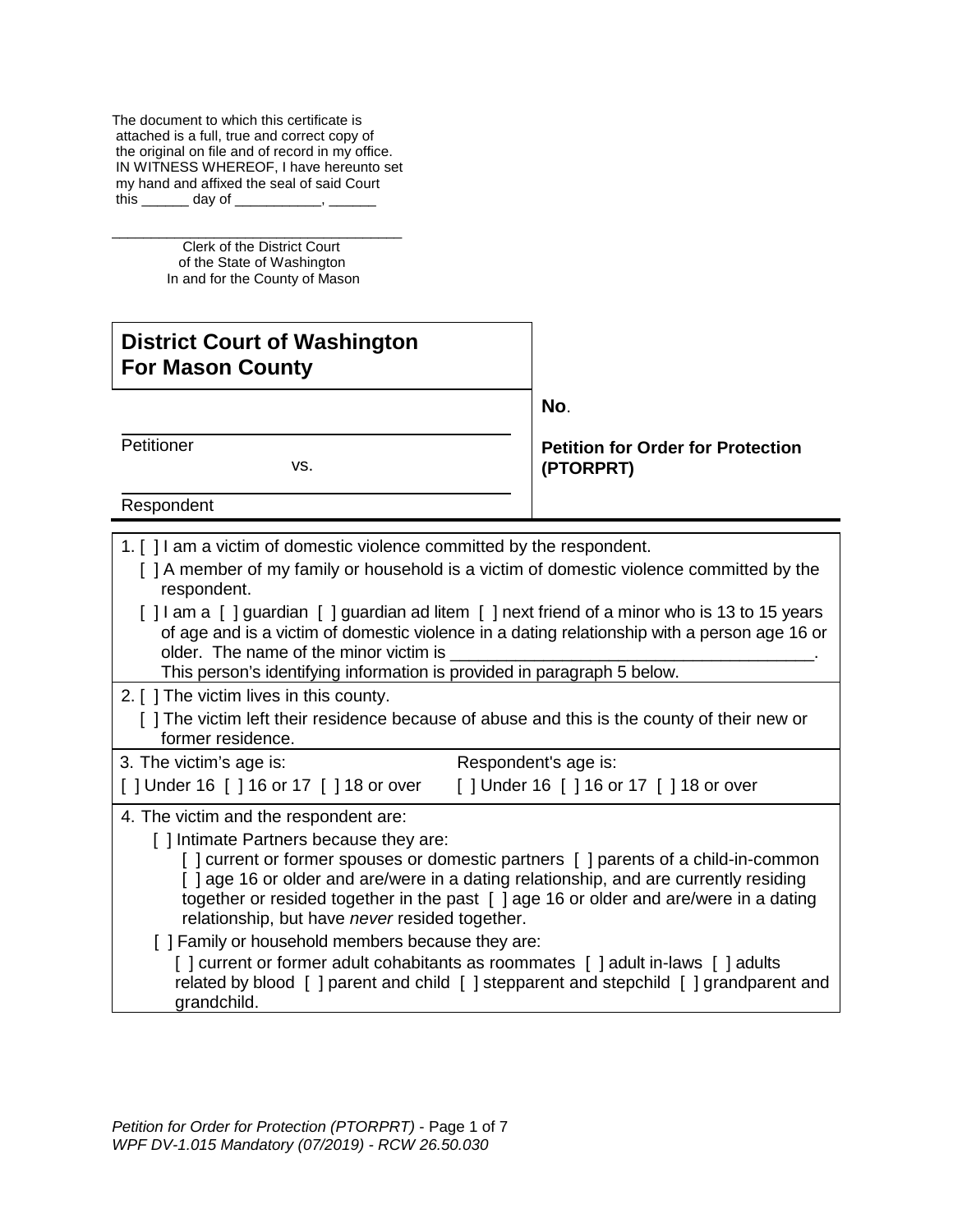# 5. Identification of Minors (if applicable) [ ] No Minors involved.

| Name                          |     |      |     | How Related to |                       | Resides |
|-------------------------------|-----|------|-----|----------------|-----------------------|---------|
| (First, Middle Initial, Last) | Age | Race | Sex |                | Petitioner Respondent | with    |
|                               |     |      |     |                |                       |         |
|                               |     |      |     |                |                       |         |
|                               |     |      |     |                |                       |         |
|                               |     |      |     |                |                       |         |
|                               |     |      |     |                |                       |         |
|                               |     |      |     |                |                       |         |
|                               |     |      |     |                |                       |         |

6. Other court cases or other restraining, protection or no-contact orders involving me, the minors and the respondent:

| <b>Case Name</b>    |  |  |
|---------------------|--|--|
| <b>Case Number</b>  |  |  |
| <b>Court/County</b> |  |  |

# **I Request an Order for Protection** following a hearing that will:

| <sup>1</sup> [] <b>Restrain</b> respondent from causing any physical harm, bodily injury, assault, including<br>sexual assault, and from molesting, harassing, threatening, or stalking [ ] me [ ] the<br>minors named in paragraph 5 above [ ] these minors only:                                                                                                                                                                                                                                                                             |
|------------------------------------------------------------------------------------------------------------------------------------------------------------------------------------------------------------------------------------------------------------------------------------------------------------------------------------------------------------------------------------------------------------------------------------------------------------------------------------------------------------------------------------------------|
| (If the court orders this relief, and you and the respondent are current or former spouses or domestic<br>partners, parents of a child-in-common, age 16 or older and are/were in a dating relationship, and are<br>currently residing together or resided together in the past, age 16 or older and are/were in a dating<br>relationship, but have never resided together, the respondent will not be able to obtain or possess a<br>firearm, other dangerous weapon, ammunition, or concealed pistol license for the duration of the order.) |
| <sup>2</sup> [] <b>Restrain</b> respondent from harassing, following, keeping under physical or electronic<br>surveillance, cyberstalking as defined in RCW 9.61.260, and using telephonic,<br>audiovisual, or other electronic means to monitor the actions, locations, or wire or<br>electronic communication of [ ] me [ ] the minors named in paragraph 5 above [ ] only<br>the minors listed below; [ ] members of the victim's household listed below [ ] the victim's<br>adult children listed below:                                   |
| <sup>3</sup> [] <b>Restrain</b> respondent from coming near and from having any contact whatsoever, in<br>person or through others, by phone, mail, or any means, directly or indirectly, except for<br>mailing of court documents, with [ ] me [ ] the minors named in paragraph 5 above,<br>subject to any court-ordered visitation [ ] these minors only, subject to any court-ordered<br>visitation:                                                                                                                                       |
| $^{4}$ [] <b>Exclude</b> respondent from [] our shared residence [] my residence<br>[] my workplace [] my school [] the residence, day care, or school of [] the minors<br>named in paragraph 5 above [ ] these minors only:<br>$[$ ] other:                                                                                                                                                                                                                                                                                                   |
| You have a right to keep your residential address confidential.                                                                                                                                                                                                                                                                                                                                                                                                                                                                                |
| Petition for Order for Protection (PTORPRT) - Page 2 of 7                                                                                                                                                                                                                                                                                                                                                                                                                                                                                      |

*WPF DV-1.015 Mandatory (07/2019) - RCW 26.50.030*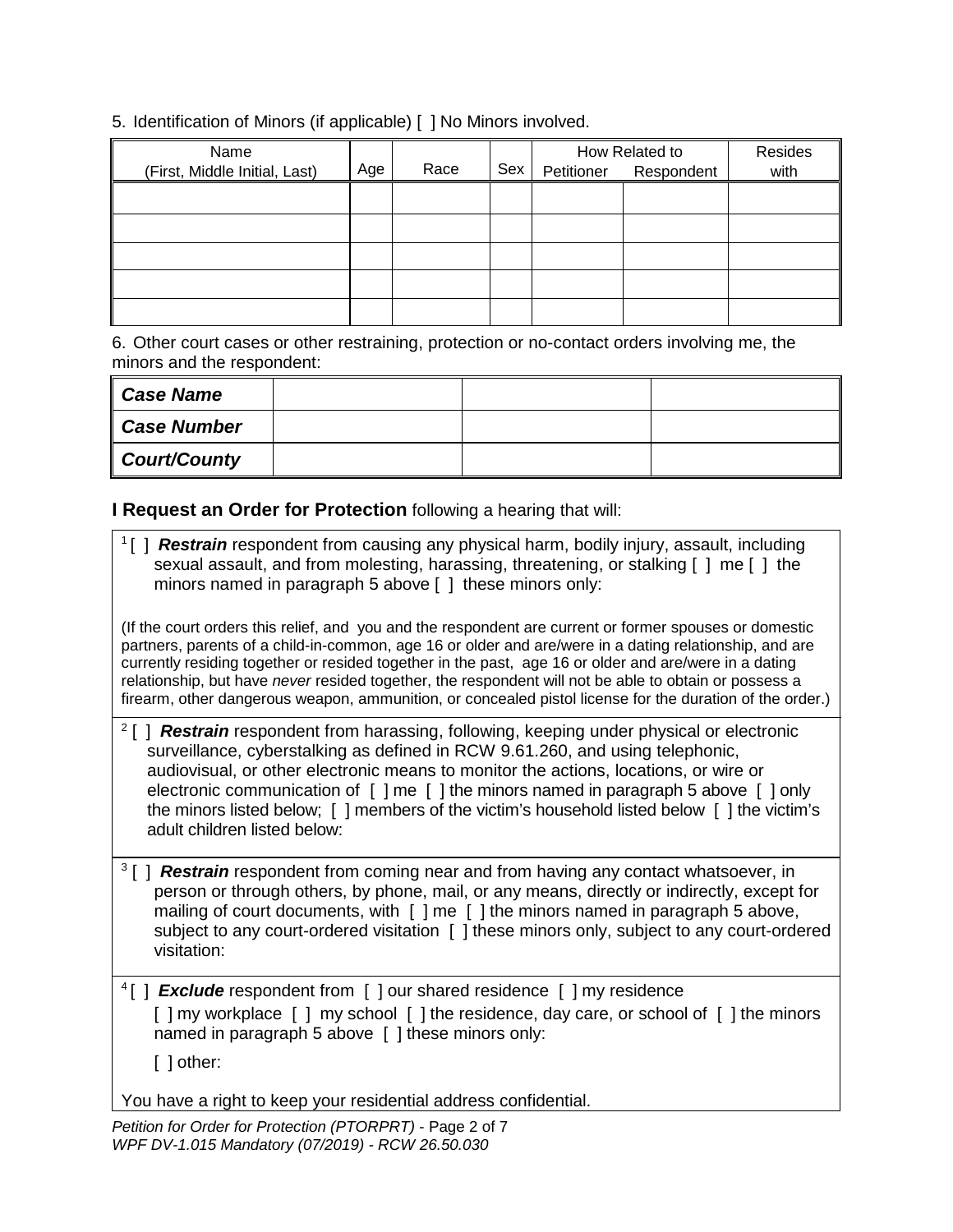| <sup>5</sup> [] <b>Direct</b> respondent to vacate our shared residence and restore it to me.                                                                                                                                                                                                   |
|-------------------------------------------------------------------------------------------------------------------------------------------------------------------------------------------------------------------------------------------------------------------------------------------------|
| <sup>6</sup> [] Prohibit respondent from knowingly coming within, or knowingly remaining within<br>(distance) of [ ] our shared residence [ ] my residence [ ] my<br>workplace [ ] my school [ ] the day care or school of [ ] the minors named in paragraph<br>5 above. [ ] these minors only: |
| $[ ]$ other:                                                                                                                                                                                                                                                                                    |
| <sup>7</sup> [] <b>Grant</b> me possession of essential personal belongings, including the following:                                                                                                                                                                                           |
| <sup>8</sup> [] <b><i>Grant</i></b> me use of the following vehicle:                                                                                                                                                                                                                            |
|                                                                                                                                                                                                                                                                                                 |
| $\mathcal{F}$   Other.                                                                                                                                                                                                                                                                          |
| Protection involving a minor:                                                                                                                                                                                                                                                                   |
| <sup>10</sup> [ ] Subject to any court-ordered visitation, Grant me the care, custody and control of<br>[ ] the minors named in paragraph 5 above [ ] these minors only:                                                                                                                        |
| <sup>11</sup> [ ] <b>Restrain</b> respondent from interfering with my physical or legal custody of [ ] the<br>minors named in paragraph 5 above [ ] these minors only:                                                                                                                          |
| $12$ [] <b>Restrain</b> the respondent from removing from the state: [] the minors named in<br>paragraph 5 above [ ] these minors only:                                                                                                                                                         |
| <b>Additional Requests:</b>                                                                                                                                                                                                                                                                     |
| 13 $\mathsf{r}$<br>Direct the respondent to participate in appropriate treatment or counseling services.                                                                                                                                                                                        |
| 14<br>Require the respondent to pay the fees and costs of this action.                                                                                                                                                                                                                          |
| Remain Effective longer than one year because respondent is likely to resume acts of<br>$15$ [ ]<br>domestic violence against me if the order expires in a year.                                                                                                                                |
| Protection involving pets.                                                                                                                                                                                                                                                                      |
| $^{16}$ [ ]<br><b>Grant</b> me exclusive custody and control of the following pet(s) owned, possessed,<br>leased, kept, or held by me, respondent, or a minor child residing with either me or the<br>respondent. (Specify name of pet and type of animal.):                                    |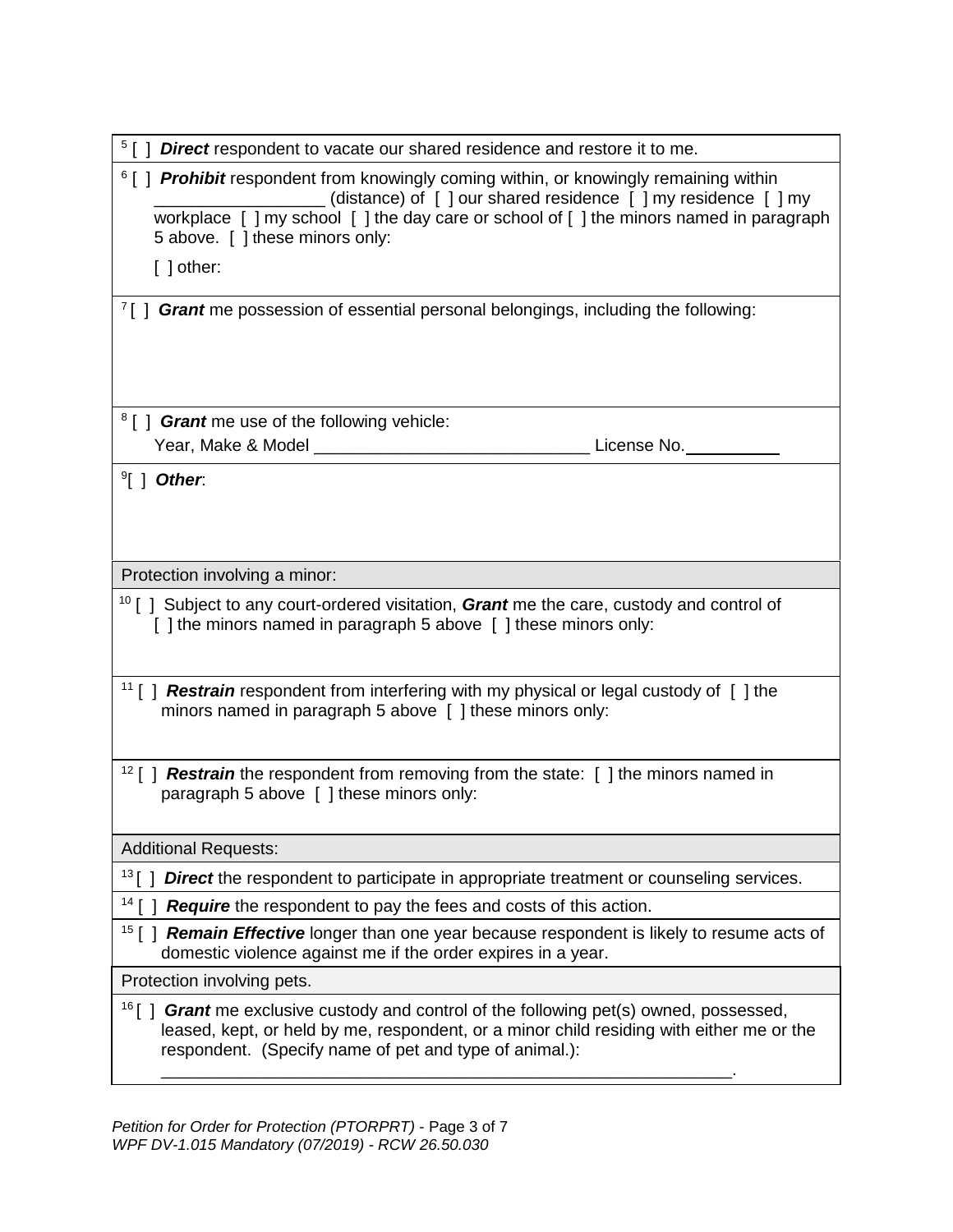<sup>17</sup> [ ] *Prohibit* respondent from interfering with my efforts to remove the pet(s) named above.

<sup>18</sup> [ ] **Prohibit** respondent from knowingly coming within, or knowingly remaining within  $_1$  (distance) of the following locations where the pet(s) are regularly found:

[ ] petitioner's residence (You have a right to keep your residential address confidential.) [ ] \_\_\_\_\_\_\_\_\_\_\_\_\_\_\_\_\_\_\_\_\_\_\_\_\_\_\_\_\_\_\_\_\_\_\_\_\_\_\_\_\_\_\_ Park

 $\lceil$  ] other:

Protection from Firearms and Other Dangerous Weapons

<sup>19</sup> [ ] **Require** the respondent to surrender all firearms, other dangerous weapons, and any concealed pistol licenses, and prohibit the respondent from accessing, obtaining, or possessing firearms, other dangerous weapons, or concealed pistol licenses.

Notice: If you **are** the respondent's intimate partner, after actual notice and an opportunity to be heard at the hearing, the court may be required to order the respondent to surrender firearms, other dangerous weapons, or concealed pistol licenses.

# **I want emergency temporary protection effective immediately, that lasts (up to 14 days) until the court hearing:**

- [ ] An emergency exists as described below**.** I request that a **Temporary Order for Protection** granting the relief requested above in 1) through 12) be issued immediately, without prior notice to the respondent, to be effective until the hearing.
- [ ] I also request temporary surrender all firearms, other dangerous weapons, and any concealed pistol licenses without notice to the other party because irreparable injury could result if an order is not issued until the hearing.

What irreparable harm would result if an order is not issued immediately without prior notice to the respondent?

\_\_\_\_\_\_\_\_\_\_\_\_\_\_\_\_\_\_\_\_\_\_\_\_\_\_\_\_\_\_\_\_\_\_\_\_\_\_\_\_\_\_\_\_\_\_\_\_\_\_\_\_\_\_\_\_\_\_\_\_\_\_\_\_\_\_\_\_\_\_\_\_\_\_ \_\_\_\_\_\_\_\_\_\_\_\_\_\_\_\_\_\_\_\_\_\_\_\_\_\_\_\_\_\_\_\_\_\_\_\_\_\_\_\_\_\_\_\_\_\_\_\_\_\_\_\_\_\_\_\_\_\_\_\_\_\_\_\_\_\_\_\_\_\_\_\_\_\_ \_\_\_\_\_\_\_\_\_\_\_\_\_\_\_\_\_\_\_\_\_\_\_\_\_\_\_\_\_\_\_\_\_\_\_\_\_\_\_\_\_\_\_\_\_\_\_\_\_\_\_\_\_\_\_\_\_\_\_\_\_\_\_\_\_\_\_\_\_\_\_\_\_\_ \_\_\_\_\_\_\_\_\_\_\_\_\_\_\_\_\_\_\_\_\_\_\_\_\_\_\_\_\_\_\_\_\_\_\_\_\_\_\_\_\_\_\_\_\_\_\_\_\_\_\_\_\_\_\_\_\_\_\_\_\_\_\_\_\_\_\_\_\_\_\_\_\_\_ \_\_\_\_\_\_\_\_\_\_\_\_\_\_\_\_\_\_\_\_\_\_\_\_\_\_\_\_\_\_\_\_\_\_\_\_\_\_\_\_\_\_\_\_\_\_\_\_\_\_\_\_\_\_\_\_\_\_\_\_\_\_\_\_\_\_\_\_\_\_\_\_\_\_

Request for Special Assistance from Law Enforcement Agencies:

I request the court order the appropriate law enforcement agency to assist me in obtaining:

- [] Possession of my residence. [] Possession of the vehicle designated above.
- [ ] Possession of my essential personal belongings at [ ] the shared residence
- $\overline{1}$  respondent's residence
	- [ ] other location
- [ ] Custody of [ ] the minors named in paragraph 5 above [ ] these minors only (if applicable):

.

*Petition for Order for Protection (PTORPRT)* - Page 4 of 7 *WPF DV-1.015 Mandatory (07/2019) - RCW 26.50.030*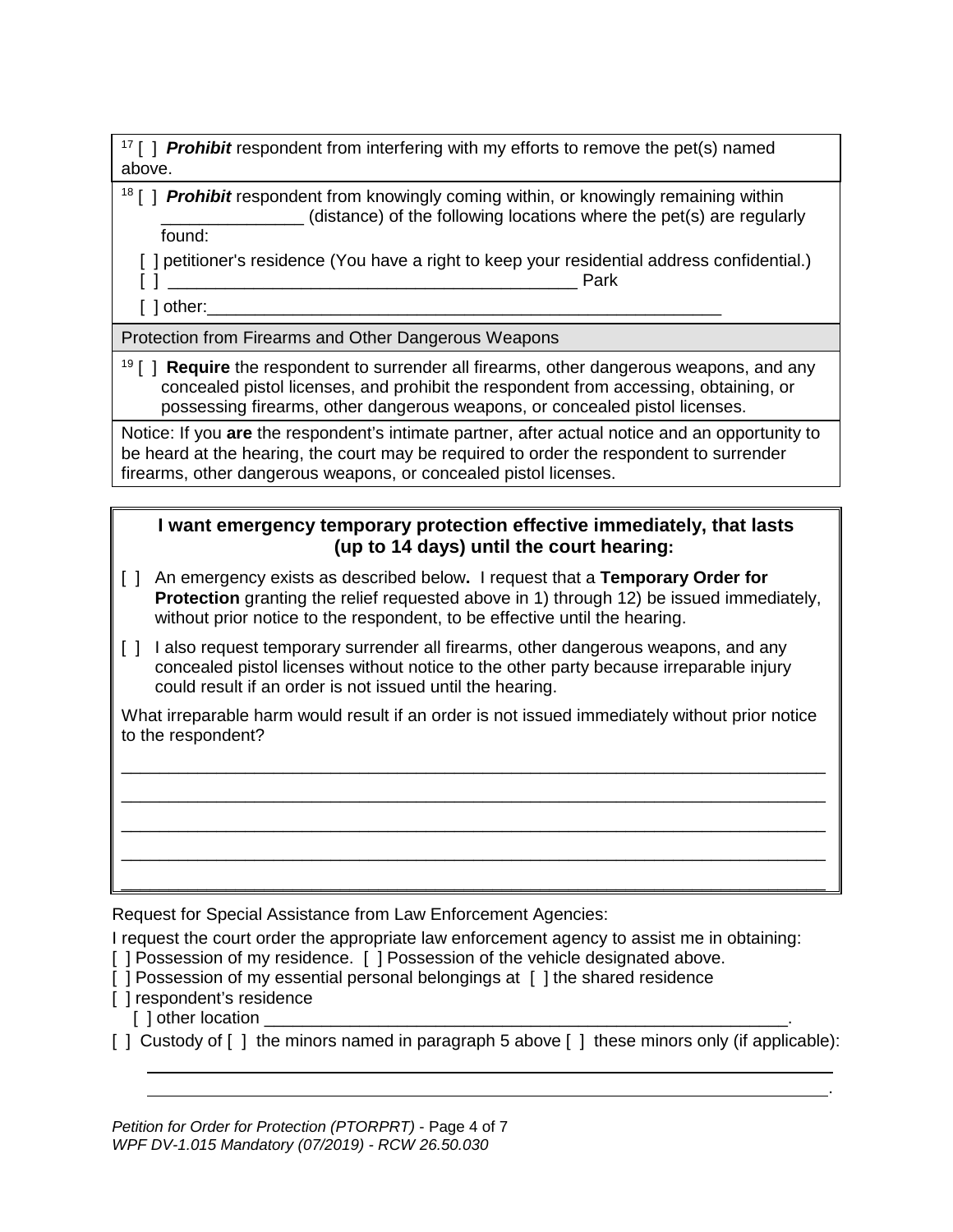[ ] Other: .

"Domestic violence" means physical harm, bodily injury, assault, including sexual assault, stalking, *Or* inflicting fear of imminent physical harm, bodily injury or assault between family or household members.

**Statement:** The respondent has committed acts of domestic violence as follows. (Describe specific acts of domestic violence and their approximate dates, beginning with the most recent act. You may want to include police responses.)

Describe the most recent violent act, fear or threat of violence, and why the temporary order should be entered today without notice to the respondent: \_\_\_\_\_\_\_\_\_\_\_\_\_\_\_\_\_\_\_\_\_\_

Describe the past incidents where you experienced violence, where you were afraid of injury or where the respondent threatened to harm or kill you: \_\_\_\_\_\_\_\_\_\_\_\_\_\_\_\_\_\_\_\_\_\_\_\_\_\_\_\_

.

*Petition for Order for Protection (PTORPRT)* - Page 5 of 7 *WPF DV-1.015 Mandatory (07/2019) - RCW 26.50.030*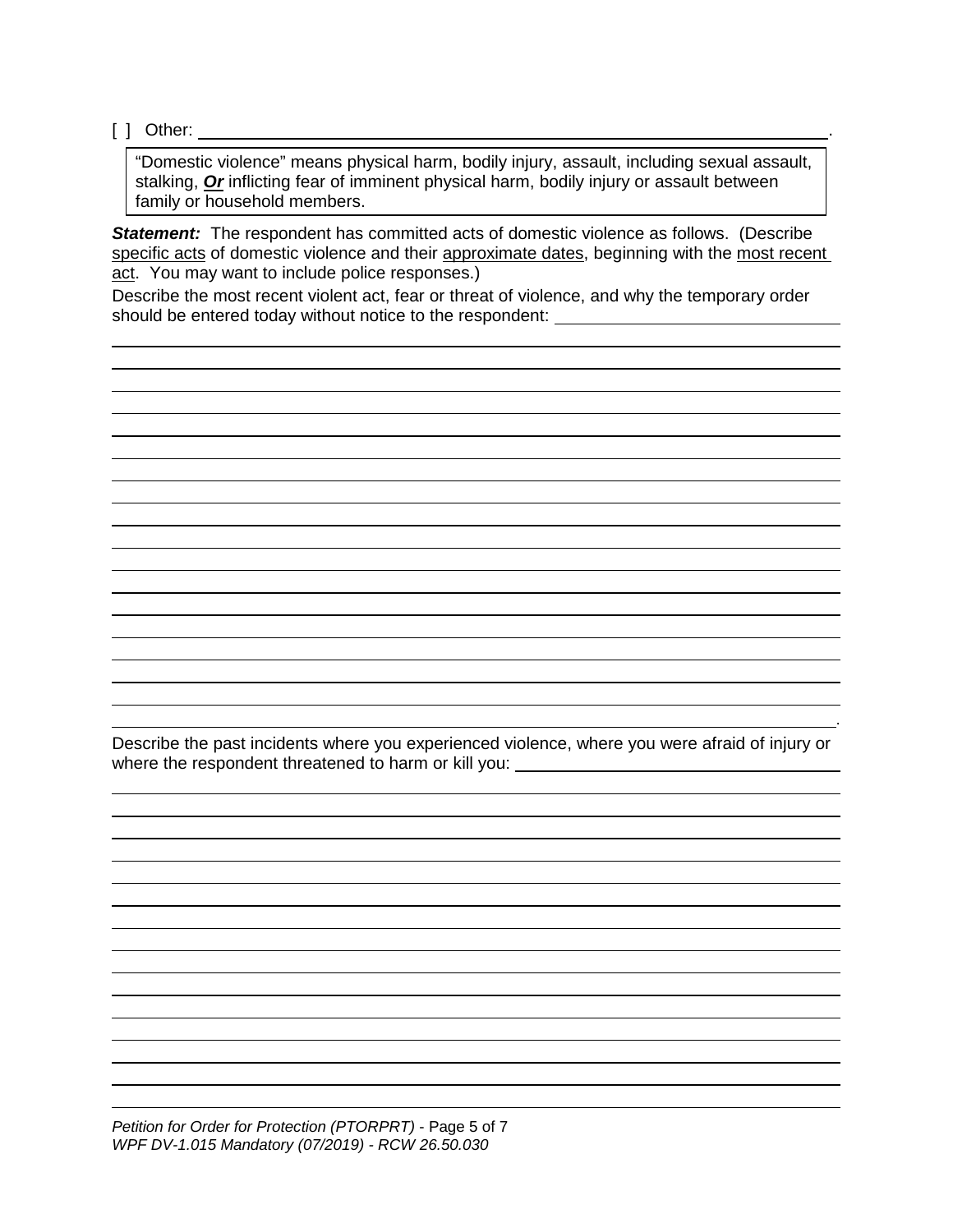Describe any violence or threats towards children: Describe any violence or threats towards children:

Describe any stalking behavior by respondent, including use of telephonic, audiovisual or electronic means to harass or monitor:

.

.

.

.

.

.

Describe medical treatment you received and for what: \_\_\_\_\_\_\_\_\_\_\_\_\_\_\_\_\_\_\_\_\_

Describe any threats of suicide or suicidal behavior by the respondent:

Does the respondent own or possess firearms? [ ] Yes [ ] No

Does the respondent use firearms, weapons or objects to threaten or harm you? Please describe:

Has the respondent used, displayed, or threatened to use a firearm or other dangerous weapon in a felony? Please describe:

Is the respondent ineligible to possess a firearm under the provisions of RCW 9.41.040? Please describe:

.

*Petition for Order for Protection (PTORPRT)* - Page 6 of 7 *WPF DV-1.015 Mandatory (07/2019) - RCW 26.50.030*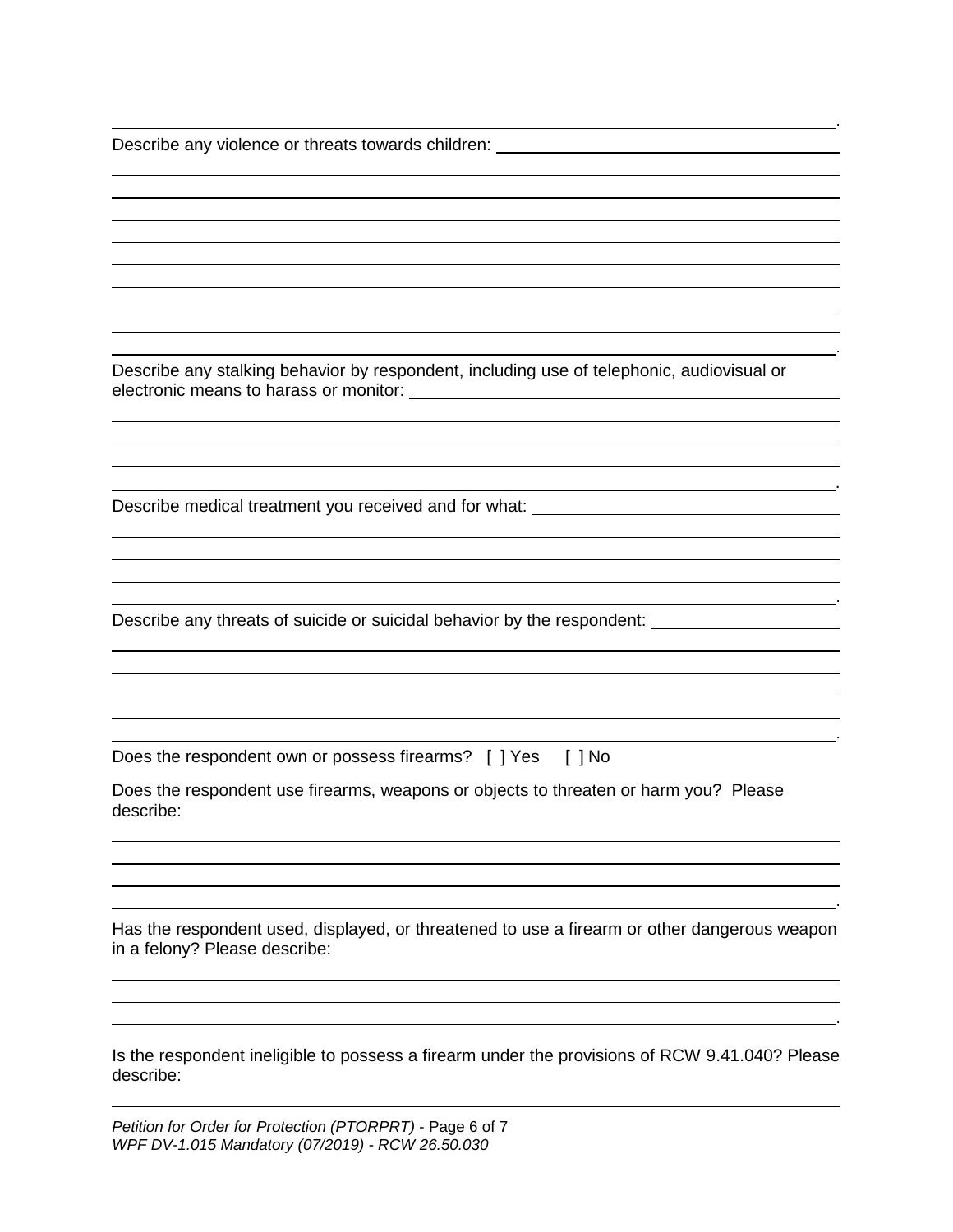Does possession of a firearm or other dangerous weapon by the respondent present a serious and imminent threat to public health or safety, or to the health or safety of any individual? Please describe:

.

.

.

.

.

| If you are requesting that the protection order lasts longer than one year, describe the reasons |  |  |  |
|--------------------------------------------------------------------------------------------------|--|--|--|
| why:                                                                                             |  |  |  |

|                                                                           | (Continue on separate page if necessary.) |
|---------------------------------------------------------------------------|-------------------------------------------|
| Check box if substance abuse is involved: [ ] alcohol [ ] drugs [ ] other |                                           |

[ ] Personal service cannot be made upon respondent within the state of Washington.

Other: **Other: Other: Other: Other: Other: Other: Other: Other: Other: Other: Other: Other: Other: Other: Other: Other: Other: Other: Other: Other: Other: Other: Other: Other:** 

I declare under penalty of perjury under the laws of the state of Washington that the foregoing is true and correct.

Dated: at , Washington.

Signature of Petitioner

You have a right to keep your residential address confidential. If you have one, please provide an address, other than your residence, where you may receive legal documents: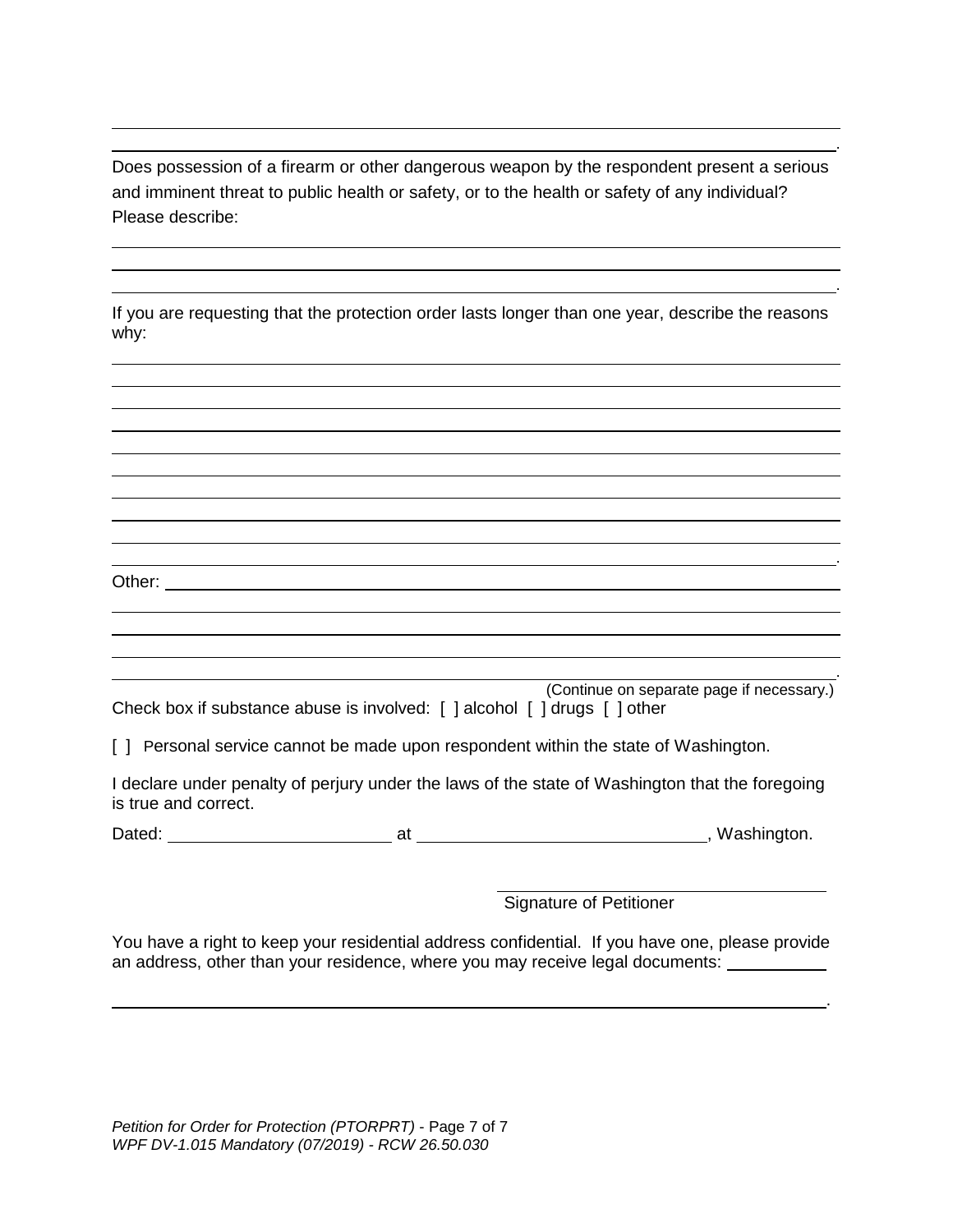# **Law Enforcement Information Sheet**

This document gives information to law enforcement officers so they can locate the respondent and serve the necessary forms on the respondent. It also allows law enforcement to enter an order into a state-wide database. Try to give as much information as you can.

# **This FORM will not be shown to the Respondent. It will not be served on to the Respondent.**

# **Print Clearly!!**

# **Restrained Person's Information**

The restrained person is the respondent. Fill in each of the boxes about the respondent as best you can. The more information you can give, the easier it is for law enforcement officers to locate the respondent and serve the papers.

# **Protected Person's Information**

The protected person is the petitioner. Fill in each of the boxes asking for information about the protected person. If you are filing on behalf of the petitioner, write your name and contact phone number in the space provided. This allows law enforcement officers to notify you if they cannot find the respondent and need more information from you.

# **Hazard Information**

If the respondent has weapons, guns/rifles, knives, explosives, check the boxes that apply. Fill in the "Other" box if the respondent has a different kind of weapon than what is listed on the form. In "Location of Weapons," check the box that applies to where the respondent has the weapon(s).

Check the boxes regarding the respondent's history. You may check more than one box. For example, if the respondent has experienced alcohol or drug abuse and mental health problems, check both of those boxes.

# **Mason County Sheriff's Office Confidential Request for Subject History Information**

Mason County District Court works with the Mason County Sheriff's Office to get additional information that the petitioner may not have (i.e. driver's license number, date of birth, correct address, etc.). Please complete the form the best you can.

**Requestor Information:** This is the petitioner's information.

**Subject Information:** This is the respondent's information.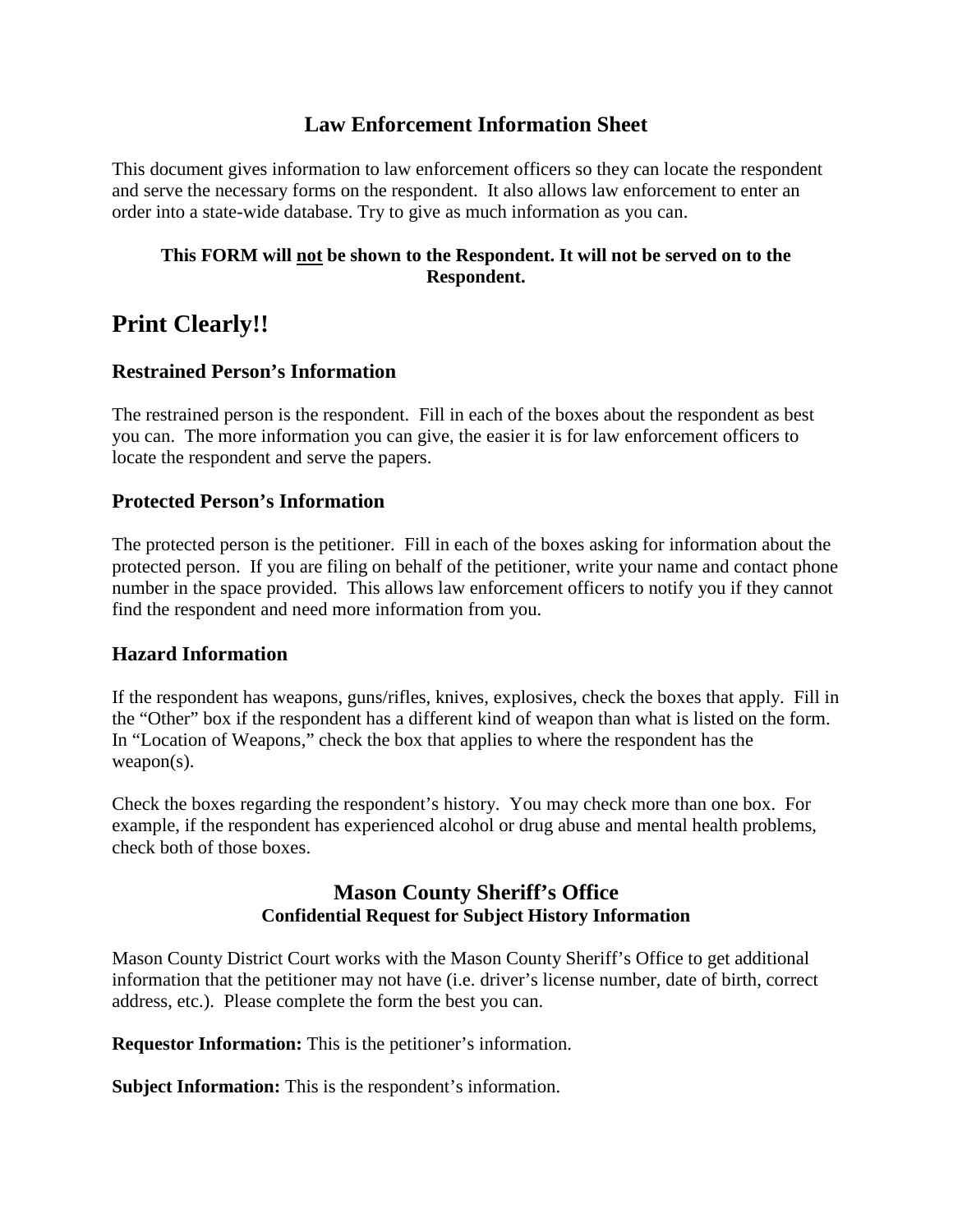#### **LAW ENFORCEMENT INFORMATION** *Do NOT serve or show this sheet to the restrained person! Do NOT FILE in the court file. Give this form to law enforcement.*

#### **Type or print clearly!**

This completed form is **required** by law enforcement. This information is **necessary** to serve, enforce, and enter your order into the statewide law enforcement computer. Fill in the following information as completely as possible.

| Court:                                                                                                                                                                                                                                                                                                                                                                           |                         |        | Case Number:                                                                                        |              |                                   |  |                                                                      |              |
|----------------------------------------------------------------------------------------------------------------------------------------------------------------------------------------------------------------------------------------------------------------------------------------------------------------------------------------------------------------------------------|-------------------------|--------|-----------------------------------------------------------------------------------------------------|--------------|-----------------------------------|--|----------------------------------------------------------------------|--------------|
| [ ] Domestic Violence<br>[ ] Sexual Assault                                                                                                                                                                                                                                                                                                                                      | [ ] Unlawful Harassment |        | [ ] Vulnerable Adult<br>[ ] Stalking                                                                |              |                                   |  | [ ] Dissolution/Separation/Invalidity/Non-parental Custody/Paternity |              |
|                                                                                                                                                                                                                                                                                                                                                                                  |                         |        | <b>Restrained Person's Information</b><br>(This is the person that you want the court to restrain.) |              |                                   |  |                                                                      |              |
| Name:<br>First                                                                                                                                                                                                                                                                                                                                                                   | Middle                  |        | Last                                                                                                |              | Nickname                          |  | Relationship to Protected Person                                     |              |
| Date of Birth<br>Sex                                                                                                                                                                                                                                                                                                                                                             | Race                    | Height | Weight                                                                                              | Eye Color    | Hair Color                        |  | <b>Skin Tone</b>                                                     | <b>Build</b> |
| Last Known Address<br>Street:<br>City:                                                                                                                                                                                                                                                                                                                                           |                         | State: | Zip:                                                                                                |              | Phone(s) w/Area Code              |  | Need Interpreter?<br>Yes or No<br>Language:                          |              |
| Email address:                                                                                                                                                                                                                                                                                                                                                                   |                         |        |                                                                                                     |              |                                   |  |                                                                      |              |
| Employer                                                                                                                                                                                                                                                                                                                                                                         |                         |        | <b>Employer's Address</b>                                                                           |              | <b>WORK</b><br>Hours:<br>Phone: ( |  |                                                                      |              |
| Vehicle License Number                                                                                                                                                                                                                                                                                                                                                           | Vehicle Make and Model  |        | Vehicle Color                                                                                       | Vehicle Year |                                   |  | Drivers License or ID number                                         | <b>State</b> |
| Does the restrained person have a disability, brain injury, or impairment requiring special assistance when law enforcement<br>serves the order? [ ] No [ ] Yes. If yes, describe (continue on back, if needed):<br>Hazard Information Restrained Person's History Includes:<br>[ ] Involuntary/Voluntary Commitment [ ] Suicide Attempt or Threats                              |                         |        |                                                                                                     |              |                                   |  |                                                                      |              |
| [ ] Assault [ ] Assault with Weapons [ ] Alcohol/Drug Abuse [ ] Other:                                                                                                                                                                                                                                                                                                           |                         |        |                                                                                                     |              |                                   |  |                                                                      |              |
| Weapons: [ ] Handguns [ ] Rifles [ ] Knives [ ] Explosives [ ] Other:<br>[] Vehicle [] On Person [] Residence Describe in detail:<br><b>Location of Weapons:</b>                                                                                                                                                                                                                 |                         |        |                                                                                                     |              |                                   |  |                                                                      |              |
| Current Status (Circle Yes, No or N/A.)                                                                                                                                                                                                                                                                                                                                          |                         |        |                                                                                                     |              |                                   |  |                                                                      |              |
| Is the restrained person a current or former cohabitant as an intimate partner? Y N<br>Are you and the restrained person living together now? Y N<br>Does the restrained person know he/she may be moved out of the home? Y N N/A<br>Does the restrained person know you're trying to get this order? Y N<br>Is the restrained person likely to react violently when served? Y N |                         |        |                                                                                                     |              |                                   |  |                                                                      |              |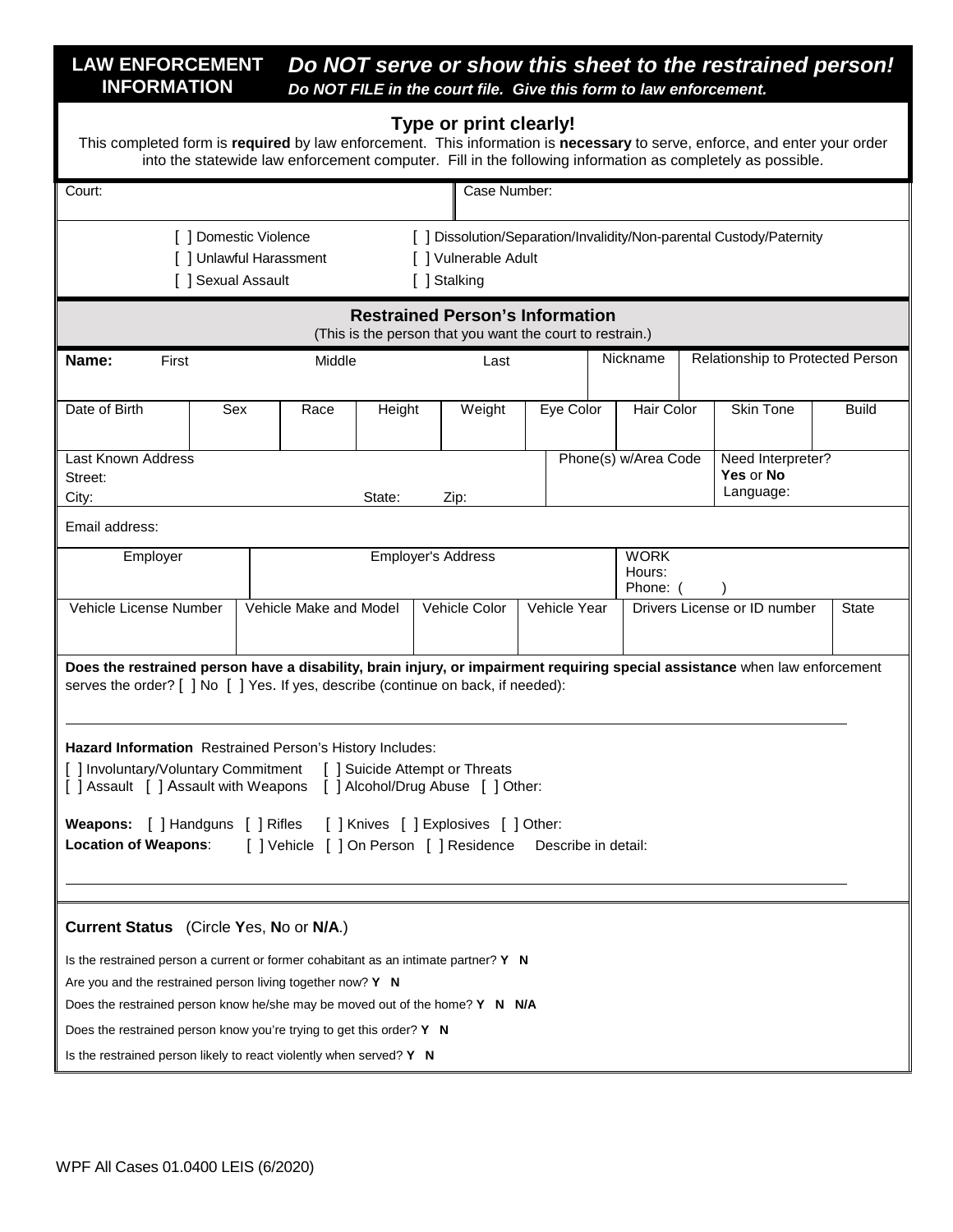|                                                                       |                                                                                                                                                    |      | <b>Protected Person's Information</b><br>(This is the person you want the court to protect.) |                            |                                                                                                           |                      |  |            |                                          |              |
|-----------------------------------------------------------------------|----------------------------------------------------------------------------------------------------------------------------------------------------|------|----------------------------------------------------------------------------------------------|----------------------------|-----------------------------------------------------------------------------------------------------------|----------------------|--|------------|------------------------------------------|--------------|
| Name:                                                                 | First                                                                                                                                              |      | Middle                                                                                       |                            |                                                                                                           | Last                 |  |            | Drivers License or ID number             |              |
| Date of Birth                                                         | Sex                                                                                                                                                | Race | Height                                                                                       | Weight                     |                                                                                                           | Eye Color            |  | Hair Color | Skin Tone                                | <b>Build</b> |
|                                                                       | If your information <i>is not confidential</i> , you must enter your address and phone number(s) below.                                            |      |                                                                                              |                            |                                                                                                           |                      |  |            |                                          |              |
| <b>Current Address</b><br>Street:                                     |                                                                                                                                                    |      |                                                                                              |                            |                                                                                                           | Phone(s) w/Area Code |  |            | Need interpreter?<br>Yes or No Language: |              |
| City:<br>Email address:                                               |                                                                                                                                                    |      | State:                                                                                       | Zip:                       |                                                                                                           |                      |  |            |                                          |              |
|                                                                       | If your information <i>is confidential</i> , you must provide the name, address, and phone number of someone willing to be your "contact."         |      |                                                                                              |                            |                                                                                                           |                      |  |            |                                          |              |
| <b>Contact Name</b><br><b>Contact Address</b><br><b>Contact Phone</b> |                                                                                                                                                    |      |                                                                                              |                            |                                                                                                           |                      |  |            |                                          |              |
|                                                                       | If you filed for someone else, list your name, phone number, and address:                                                                          |      |                                                                                              |                            |                                                                                                           |                      |  |            |                                          |              |
|                                                                       |                                                                                                                                                    |      |                                                                                              | <b>Minor's Information</b> |                                                                                                           |                      |  |            |                                          |              |
| Name: First                                                           | Middle<br>Last                                                                                                                                     |      | Sex                                                                                          | Race                       |                                                                                                           | Birth date           |  |            | <b>Resides With</b>                      |              |
|                                                                       |                                                                                                                                                    |      |                                                                                              |                            |                                                                                                           |                      |  |            |                                          |              |
|                                                                       |                                                                                                                                                    |      |                                                                                              |                            |                                                                                                           |                      |  |            |                                          |              |
|                                                                       |                                                                                                                                                    |      |                                                                                              |                            |                                                                                                           |                      |  |            |                                          |              |
|                                                                       |                                                                                                                                                    |      |                                                                                              |                            |                                                                                                           |                      |  |            |                                          |              |
|                                                                       | Below, describe the minor's relationship to the protected or restrained person using terms such as:<br>child, grandchild, stepchild, nephew, none. |      |                                                                                              |                            |                                                                                                           |                      |  |            |                                          |              |
| Name: First                                                           | Middle                                                                                                                                             |      | Last                                                                                         |                            | Minor's Relationship to<br>Minor's Relationship to<br><b>Protected Person</b><br><b>Restrained Person</b> |                      |  |            |                                          |              |
|                                                                       |                                                                                                                                                    |      |                                                                                              |                            |                                                                                                           |                      |  |            |                                          |              |
|                                                                       |                                                                                                                                                    |      |                                                                                              |                            |                                                                                                           |                      |  |            |                                          |              |
|                                                                       |                                                                                                                                                    |      |                                                                                              |                            |                                                                                                           |                      |  |            |                                          |              |
|                                                                       |                                                                                                                                                    |      |                                                                                              |                            |                                                                                                           |                      |  |            |                                          |              |
|                                                                       |                                                                                                                                                    |      |                                                                                              |                            |                                                                                                           |                      |  |            |                                          |              |
|                                                                       |                                                                                                                                                    |      | Victim's Household Members or Adult Children Protected                                       |                            |                                                                                                           |                      |  |            |                                          |              |
| Name:                                                                 |                                                                                                                                                    |      |                                                                                              |                            | birth date:                                                                                               |                      |  |            |                                          |              |
| Name:                                                                 |                                                                                                                                                    |      |                                                                                              |                            | birth date:                                                                                               |                      |  |            |                                          |              |
| Name:                                                                 |                                                                                                                                                    |      |                                                                                              |                            | birth date:                                                                                               |                      |  |            |                                          |              |
| birth date:<br>Name:                                                  |                                                                                                                                                    |      |                                                                                              |                            |                                                                                                           |                      |  |            |                                          |              |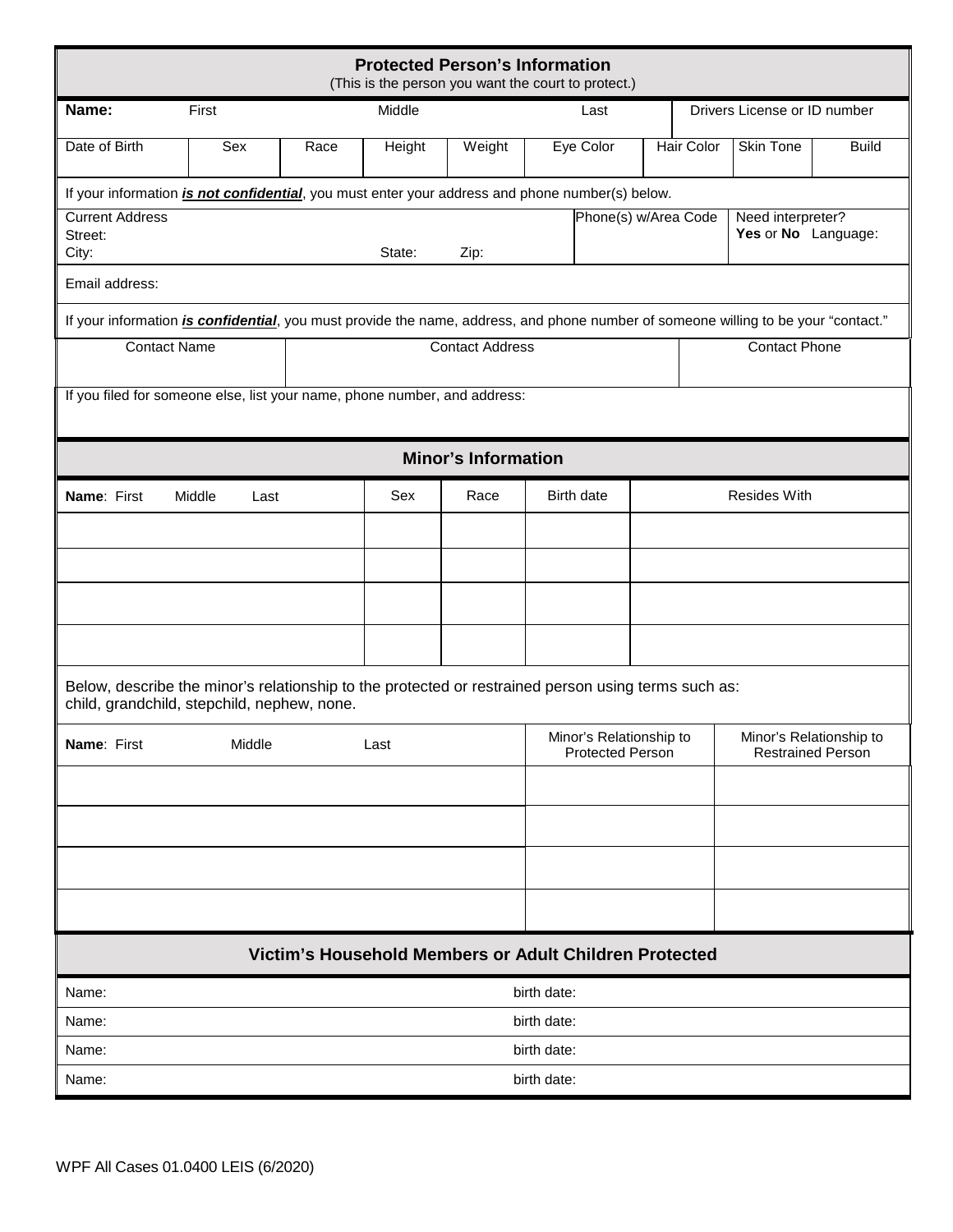

# County Sheriff's Office ason

# P.O. Box 1037, Shelton, WA 98584 **Casey Salisbury Sheriff**

# **Confidential Request for Subject History Information**

# DO NOT SERVE OR SHOW THIS SHEET TO THE RESTRAINED PERSON

#### \*\*\*NOTICE\*\*\*

Secondary Dissemination of this Subject/Criminal History Record Information Response is Prohibited unless in compliance with RCW 10.97.050. This information was prepared by the Mason County Sheriff's Office on for the official use of the Court to assist the Court in identifying the individual hereon. It may not be revealed to any other individual and/or agency for any other purpose than stated with the expressed written consent of the Sheriff of Mason County

#### Instruction:

Please complete this form when requesting subject/criminal history information from the Mason County Sheriff's Office Records Division. The information will be returned to the court by email or fax.

| <b>REQUESTOR INFORMATION:</b> |  |
|-------------------------------|--|
|                               |  |
|                               |  |
|                               |  |
|                               |  |

#### \*\*\*NOTICE\*\*\*

Record information furnished solely on the basis of name and date of birth or other descriptors does not constitute positive identification. Positive identification or non-identification can be effected only upon receipt of fingerprints.

| SUBJECT INFORMATION: (Please provide as much information as possible in the space below)                       |  |  |  |
|----------------------------------------------------------------------------------------------------------------|--|--|--|
|                                                                                                                |  |  |  |
|                                                                                                                |  |  |  |
|                                                                                                                |  |  |  |
| Height: Weight: Weight: Eye Color: Hair Color: Maint Color:                                                    |  |  |  |
| Social Security Number: __________________________________Driver's License Number: ___________________________ |  |  |  |
| Additional Information: <u>Additional Information:</u> Additional Information:                                 |  |  |  |
| <b>Clerk/Deputy Signature:</b>                                                                                 |  |  |  |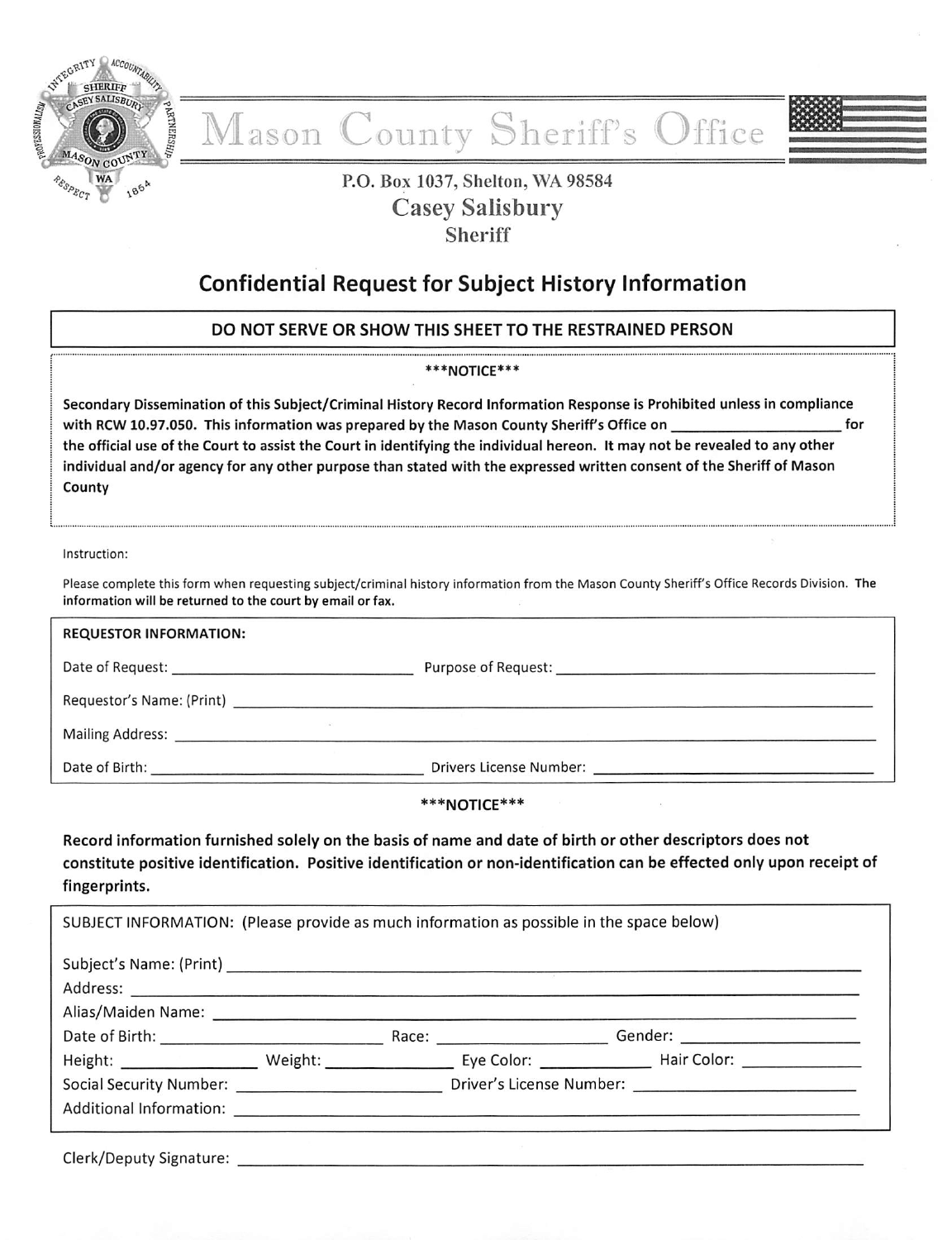# **Instructions for Temporary Order for Protection and Notice of Hearing**

This is the Temporary Protection Order. If signed by the judge, this order will:

- Tell the respondent which restraints are currently in effect; and
- Set the date for the next hearing (full hearing).

# **The clerk will file the original order in the public court record and distribute copies for**:

- You (free certified copies).
- Law enforcement, to enter into the statewide database.
- Service on the respondent.

# **Check with the court clerk before filling out the order**.

*In some courts, the judge will fill out this order. In other courts, you will be expected to fill out the order. Please check with the court clerk.* 

- If you are expected to fill out the form, follow the instructions below.
- It may be helpful to ask the court clerk for advocate services to help you fill out this form.

# **Print Clearly! Use Black or Blue Ink only.**

Page 1:

- Fill in your name (first, middle initial, last) as the Petitioner, and put your date of birth where it says "DOB."
- The person you want protection from is the "Respondent." Fill in the respondent's name (first, middle initial, last) and date of birth. If you do not know the date of birth, put in the respondent's age.

# **Next Hearing**

The judge or court clerk will write in the next hearing date, time and place, on the first page of the order.

- You must attend this hearing to continue the protection of this order.
- If you do not come to this hearing, the court will dismiss the petition and you will not be protected by an order.
- If the respondent does not come to the hearing and has been served, the court may still grant a protection order.

# **Names of Minors**

- **If no minors are involved**, check the box "No Minors Involved."
- **If minors are involved**, list the name (first, middle initial, last) and age of each child involved in this case.
- If you have questions about safety for your children, ask advocate resources for help with filling out this section.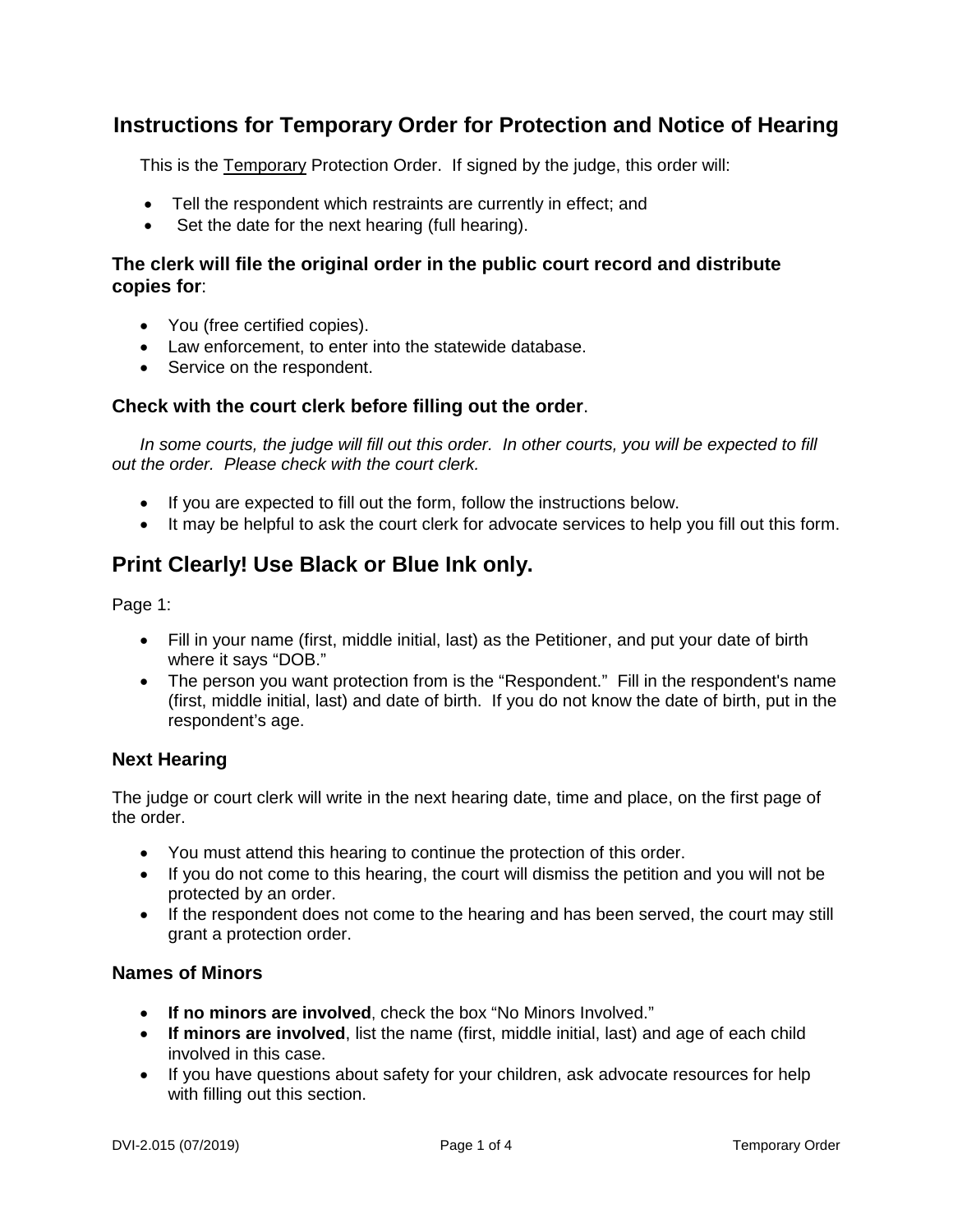# **Respondent's Identifiers**

- Describe the respondent's physical appearance: sex, race, hair color, height, weight, and eye color.
- List any of respondent's distinguishing features, such as moles, scars or tattoos.
- Check the box to show if the respondent has access to weapons.

Pages 1 and 2:

# **Protection Provisions**

- Check the same boxes that you checked on the Petition.
- In each provision, be sure to identify the people and places you want protected.
- Remember: You have the right to keep your residential address confidential. You do not need to write it down on this form.

Page 3:

# **Surrender of Weapons Order filed separately**

Check this box if you asked the court for a temporary order to require the respondent to surrender firearms and other dangerous weapons.

If you check this box, also bring the *Order to Surrender Weapons Issued Without Notice* form, All Cases 02.030, for the court to complete.

# **Washington Crime Information Center (WACIC) Data Entry**

The order will be entered into a state-wide database used by law enforcement so any officer in the state knows of it. Print the name of the agency which has jurisdiction where you reside:

- If your address is outside of city limits, name the county sheriff.
- If your address is within city limits, name the city police.

# **Service**

This order, any order to surrender weapons, and the petition must be served on the respondent. The respondent must know what restraint provisions are in place, and when and where the hearing will be held.

If the court orders respondent to surrender firearms, other dangerous weapons, and concealed pistol licenses, local law enforcement must serve the respondent.

The Law Enforcement Officer serving is required to inform the respondent that the order is in effect upon service and that the respondent must immediately surrender all firearms, other dangerous weapons, and any concealed pistol licenses issued under RCW 9.41.070.

If the court does not order respondent to surrender weapons, you may choose service by:

• A law enforcement agency.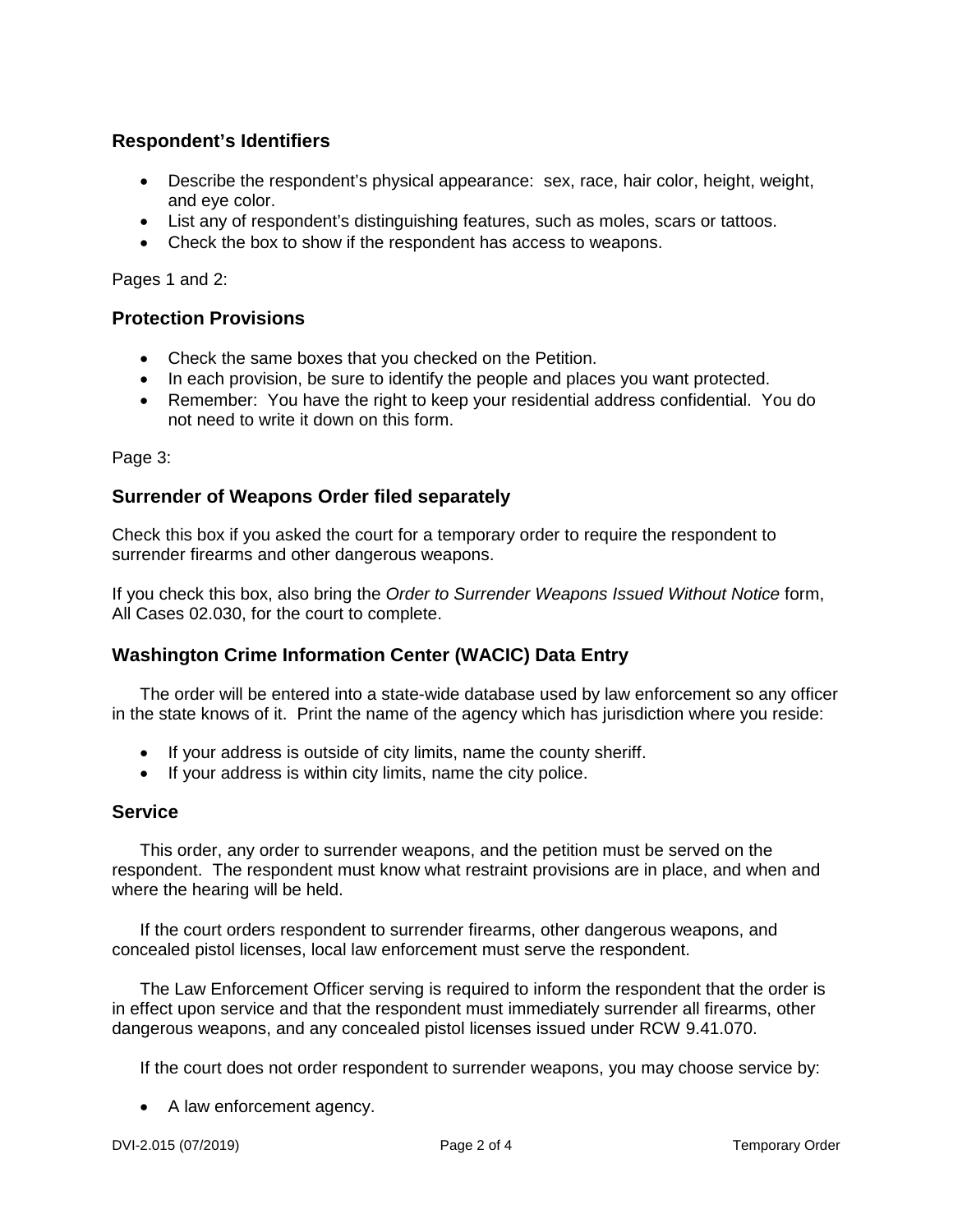- A hired professional process server.
- Another person 18 or over, who is not a party to this action.

If you want law enforcement to serve the order, you must identify the police or sheriff agency where the respondent lives or works:

- If the respondent's service address is outside of city limits, name the county sheriff.
- If the respondent's service address is within city limits, name the city police.

If you are making private arrangements for service of the petition and this order, check that box. Private arrangements include:

- A hired professional process server.
- Another person 18 or over, who is not a party to this action.

You will need to provide an address where the respondent can be located for service. This could be a home or work address. If you do not have a service address for the respondent, contact the clerk or advocate for information.

If personal service cannot be made, the court shall set a new hearing date and shall either require:

- one more attempt at personal service; or
- allow service by publication or service by mail.

The petitioner has the option to continue personal service; but the court may not **require** personal service more than twice. If there are two failed attempts at personal service of the order, the court must allow service of the order by publication or by mail.

#### **Law Enforcement Assistance**

The court can order law enforcement to assist you in limited ways such as assisting you in:

- reoccupying your home.
- retrieving personal belongings.
- transferring custody of children, in some cases.
- other assistance as described.

In the form, check all that apply.

#### **Sign the Form**

The judge will fill in the date and time when the order is granted and sign his or her name.

Sign the bottom of the form where it says "Presented by" and "Petitioner."

See above for service information.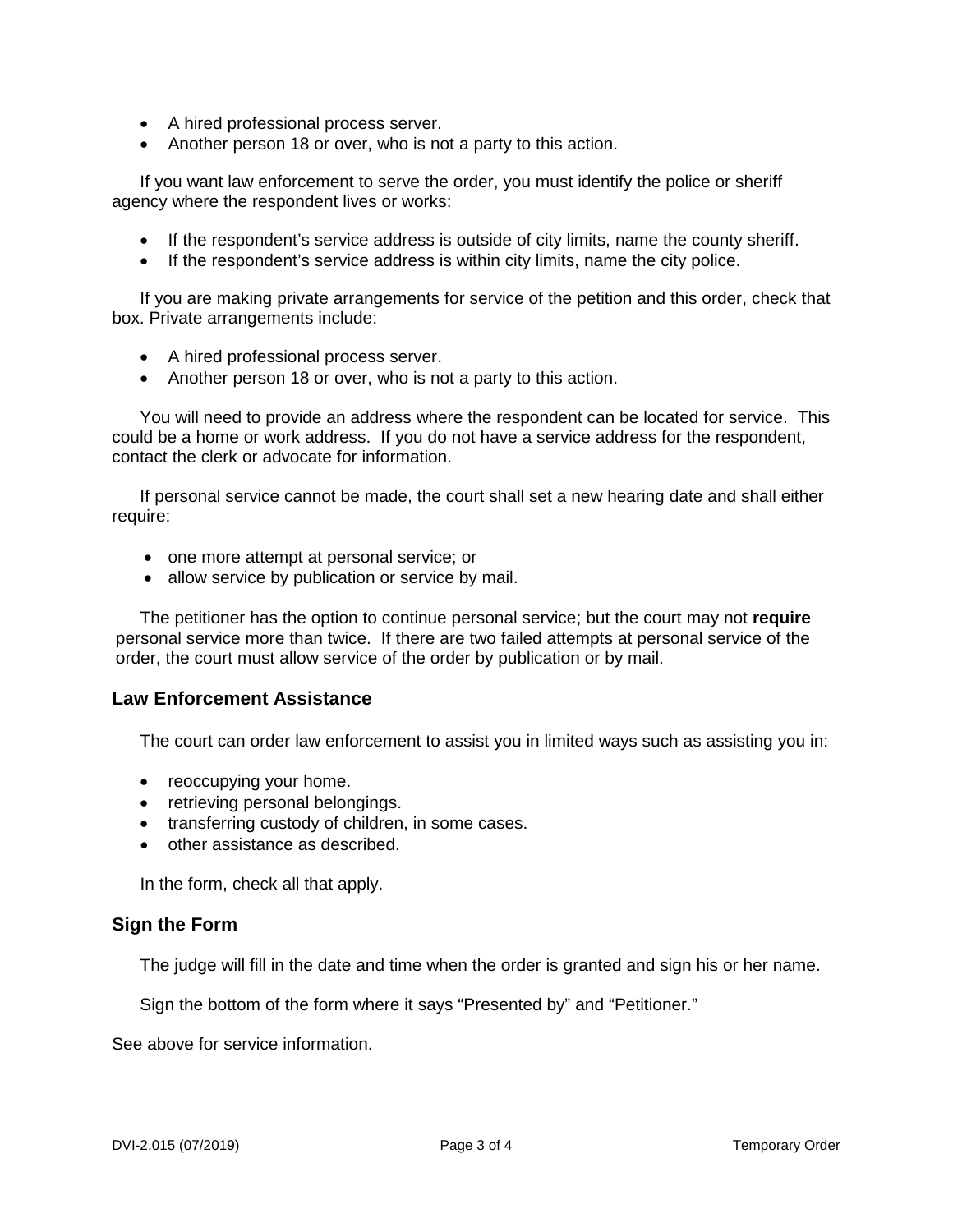# **Law Enforcement Information Sheet (LEIS)**

You must complete a Law Enforcement Information Sheet (LEIS), form WPF All Cases 01.0400. This form is confidential and it does not go in the public court file and is not served on the respondent.

- It is used by Law Enforcement to locate and identify the respondent when serving documents.
- It is also used by Law Enforcement when entering the order in the state-wide data base.

Complete as much information as possible, especially, first name, middle initial, last name, and date of birth.

If the respondent has a disability, brain injury, or other impairment, you may know of special assistance that law enforcement could provide when serving the documents. For example:

"Respondent has a brain injury. If respondent is rushed, respondent may freeze up and may not respond quickly, or may become verbally aggressive. Remind respondent to contact a friend."

"Respondent has epilepsy and diabetes and may have seizures when stressed. Respondent doesn't respond well to being rushed and will need time to get meds and supplies."

If you know the respondent has firearms or other dangerous weapons, make sure you specify exactly what types and numbers.

#### **Traumatic Brain Injury Information:**

Please be advised that law enforcement responding to any domestic violence incident is encouraged to inform victims about a statewide website containing information about traumatic brain injuries.

<https://www.doh.wa.gov/YouandYourFamily/InjuryandViolencePrevention/TraumaticBrainInjuries> and <https://www.dshs.wa.gov/altsa/traumatic-brain-injury/traumatic-brain-injury-advisory-council>

# **Register for Automatic Notices about your Protection Order:**

After the court issues a temporary or full order for protection, you can register for automatic notices.

As authorized by RCW 36.28A.410, WA VINE Protective Order is an automated service that allows you, the petitioner, to track the status of a protective order over the phone or internet. You can also register to be notified by phone and email about changes in the status of a protective order. If you register for notification, you will receive important notifications regarding the service status of your protective order, a 90-day expiration warning, and notification if the respondent in your order attempts to purchase/transfer a firearm while they are prohibited and are denied.

To access protective order information, call [1-877-242-4055](tel:1-877-242-4055) or visit [www.registervpo.com.](http://www.registervpo.com/) **Do not rely solely on WA VPO for your safety. If you feel you are in danger, call 9-1-1.**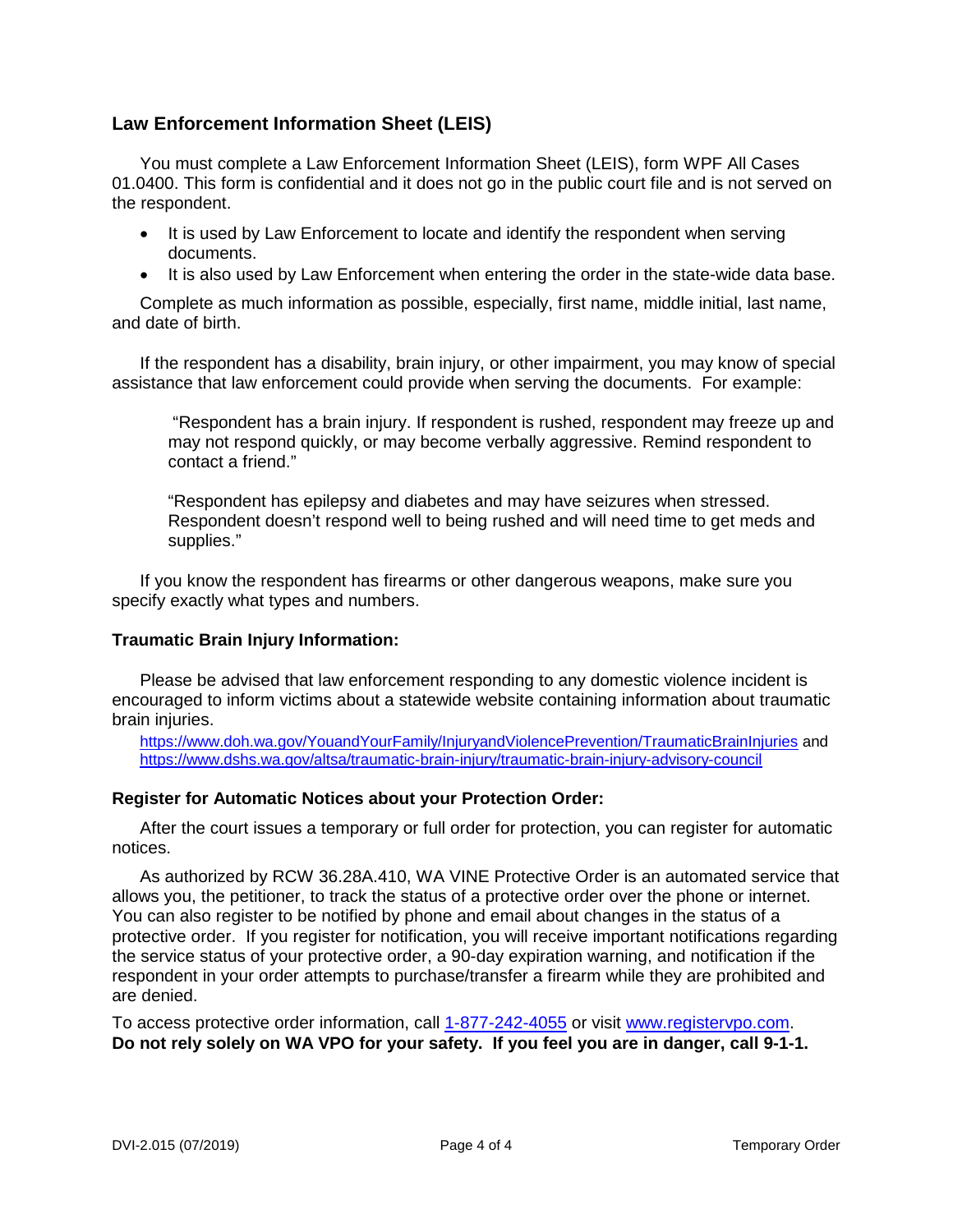The document to which this certificate is attached is a full, true and correct copy of the original on file and of record in my office. IN WITNESS WHEREOF, I have hereunto set my hand and affixed the seal of said Court this day of

\_\_\_\_\_\_\_\_\_\_\_\_\_\_\_\_\_\_\_\_\_\_\_\_\_\_\_\_\_\_\_\_\_\_\_\_\_ Clerk of the District Court of the State of Washington In and for the County of Mason

|            | <b>District Court of Washington</b><br><b>For Mason County</b> |      |                                         | No.                                                         |                                                                                 |      |
|------------|----------------------------------------------------------------|------|-----------------------------------------|-------------------------------------------------------------|---------------------------------------------------------------------------------|------|
| Petitioner |                                                                | VS.  | <b>DOB</b>                              | (Clerk's Action Required)<br><b>Next Hearing Date/Time:</b> | <b>Temporary Order for Protection and</b><br><b>Notice of Hearing (TMORPRT)</b> |      |
| Respondent |                                                                |      | <b>DOB</b>                              | At: Mason County District Court                             | 419 N 4 <sup>th</sup> Street, Shelton WA 98584                                  |      |
|            |                                                                |      | Names of minors: [ ] No minors Involved |                                                             | <b>Respondent Identifiers</b>                                                   |      |
| First      | Middle                                                         | Last | Age                                     | Sex                                                         | Race                                                                            | Hair |
|            |                                                                |      |                                         |                                                             |                                                                                 |      |
|            |                                                                |      |                                         | Height                                                      | Weight                                                                          | Eyes |
|            |                                                                |      |                                         |                                                             | <b>Respondent's Distinguishing Features:</b>                                    |      |

#### *The court finds*:

The court has jurisdiction over the parties, the minors, and the subject matter. The respondent will be served notice of his or her opportunity to be heard at the scheduled hearing. RCW 26.50.070. For good cause shown, the court finds that an emergency exists and that a Temporary Protection Order should be issued without notice to the respondent to avoid irreparable harm or injury.

#### *The court orders*:

[ ] 1. Respondent is *restrained* from causing petitioner physical harm, bodily injury, assault, including sexual assault, and from molesting, harassing, threatening, or stalking [] petitioner [] the minors named in the table above [] these minors only:

[ ] 2. Respondent is *restrained* from harassing, following, keeping under physical or electronic surveillance, cyberstalking as defined in RCW 9.61.260, and using telephonic, audiovisual, or other electronic means to monitor the actions, locations, or wire or electronic communication of [ ] petitioner [ ] the minors named in the table above [ ] only the minors listed below [ ] members of the victim's household listed below [ ] the victim's adult children listed below:

# **Additional no contact provisions are on the next page**. **The terms of this order shall be effective until: the end of the hearing, noted above.**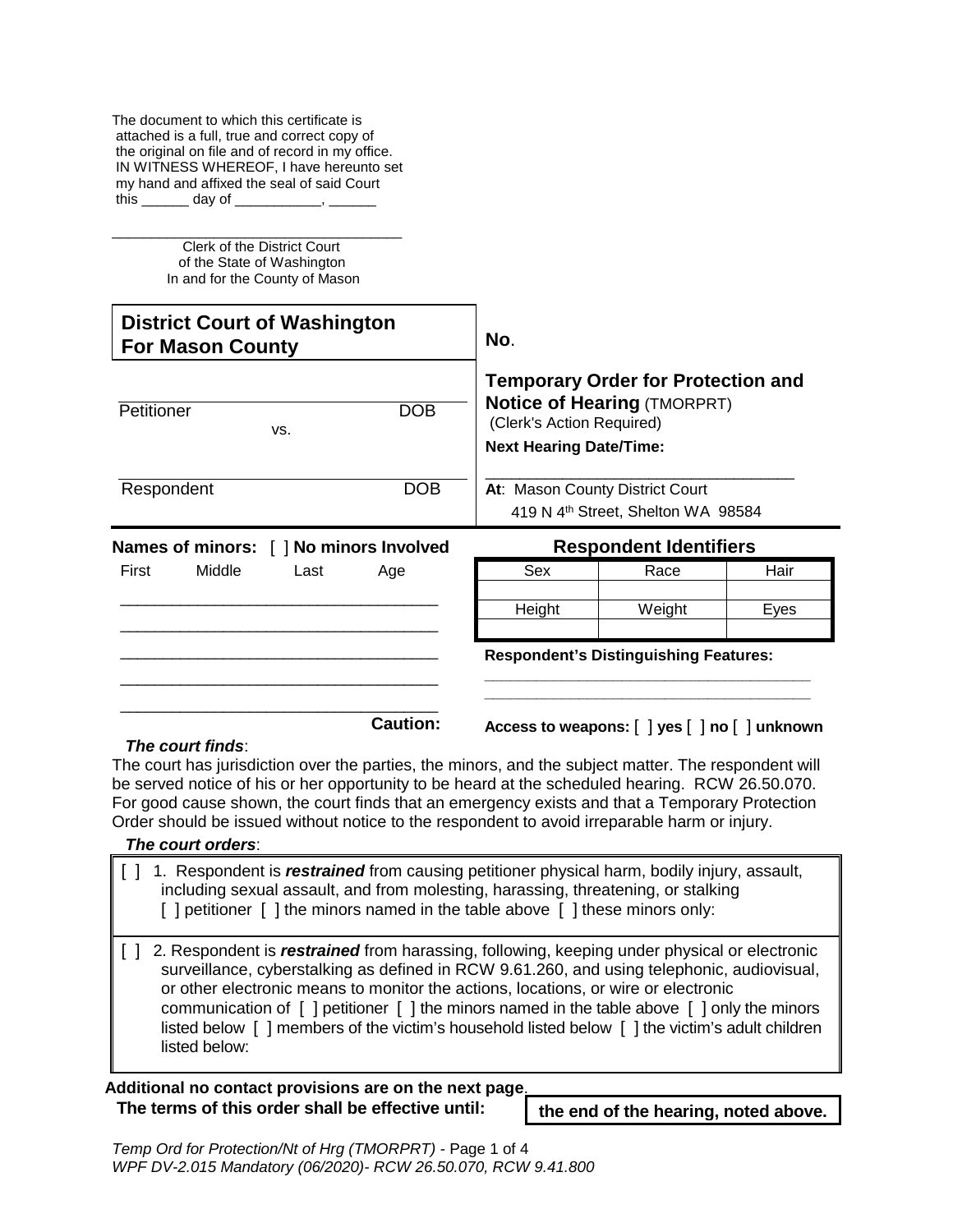| $\Box$ | 3. Respondent is restrained from coming near and from having any contact whatsoever, in<br>person or through others, by phone, mail, or any means, directly or indirectly, except for<br>mailing or service of process of court documents by a 3rd party or contact by respondent's<br>lawyer(s) with $\lceil$ ] petitioner $\lceil$ ] the minors named in the table above $\lceil$ ] these minors only:                  |
|--------|---------------------------------------------------------------------------------------------------------------------------------------------------------------------------------------------------------------------------------------------------------------------------------------------------------------------------------------------------------------------------------------------------------------------------|
|        | [ ] 4. Respondent is <i>restrained</i> from going onto the grounds of or entering petitioner's<br>[] residence [] workplace [] school [] the daycare or school of<br>[ ] the minors named in the table above [ ] these minors only:<br>$[$ ] other:                                                                                                                                                                       |
|        | [ ] Petitioner's address is confidential. [ ] Petitioner waives confidentiality of the address<br>which is:                                                                                                                                                                                                                                                                                                               |
|        | [ ] 5. Petitioner shall have exclusive right to the residence petitioner and respondent share. The<br>respondent shall immediately vacate the residence. The respondent may take<br>respondent's personal clothing and respondent's tools of trade from the residence while a<br>law enforcement officer is present. [ ] This address is confidential. [ ] Petitioner waives<br>confidentiality of this address which is: |
| $\Box$ | 6. Respondent is <i>prohibited</i> from knowingly coming within, or knowingly remaining within<br>(distance) of: petitioner's [ ] residence [ ] workplace<br>[] school [] the daycare or school of [] the minors named in the table above<br>[ ] these minors only:                                                                                                                                                       |
|        | $[ ]$ other:                                                                                                                                                                                                                                                                                                                                                                                                              |
|        | [ ] 7. Petitioner shall have possession of essential personal belongings, including the following:                                                                                                                                                                                                                                                                                                                        |
|        | [ ] 8. Petitioner is granted use of the following vehicle:<br>Year, Make, & Model _<br>License No.                                                                                                                                                                                                                                                                                                                        |
|        | $[$ ] 9. Other:                                                                                                                                                                                                                                                                                                                                                                                                           |
|        | <b>Protection for minors:</b>                                                                                                                                                                                                                                                                                                                                                                                             |
|        | [ ] 10. Petitioner is <i>granted</i> the temporary care, custody, and control of [ ] the minors named in<br>the table above [ ] these minors only:                                                                                                                                                                                                                                                                        |
|        | [ ] 11. Respondent is <i>restrained</i> from interfering with petitioner's physical or legal custody of<br>[] the minors named in the table above [] these minors only:                                                                                                                                                                                                                                                   |
|        | [ ] 12. Respondent is <i>restrained</i> from removing from the state [ ] the minors named in the table<br>above [ ] these minors only:                                                                                                                                                                                                                                                                                    |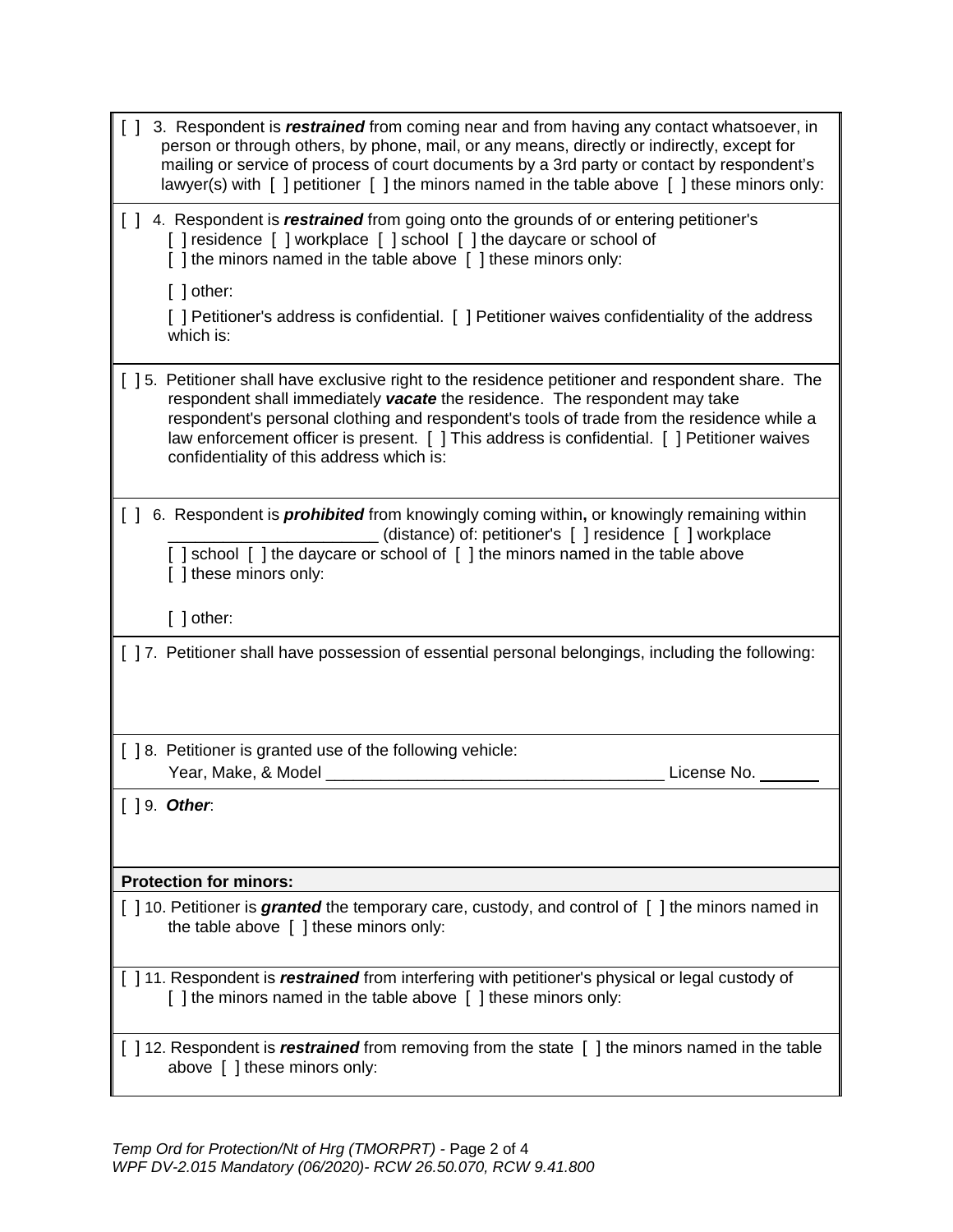# [ ] **Surrender and Prohibition of Weapons Order**

The court finds that:

[ ] Irreparable injury could result if the order to surrender weapons is not issued.

- [ ] Respondent's possession of a firearm or other dangerous weapon presents a serious and imminent threat to public health or safety or the health or safety of any individual.
- [ ] Irreparable injury could result if the Respondent is allowed to access, obtain, or possess any firearms or other dangerous weapons, or obtaining or possessing a concealed pistol license.

The Respondent must comply with the **Order to Surrender Weapons (and Prohibit Weapons, if checked below) Issued Without Notice** filed separately which states:

Respondent shall immediately surrender all firearms, other dangerous weapons, and any concealed pistol licenses.

[ ] Respondent is prohibited from accessing, obtaining, or possessing any firearms or other dangerous weapons, or obtaining or possessing a concealed pistol license.

(*Note: Also use form number All Cases 02-030*.)

The respondent is directed to appear and show cause why this temporary order should not be made effective for one year or more and why the court should not order the relief requested by the petitioner or other relief which may include electronic monitoring, payment of costs, and treatment. *Failure to Appear at the Hearing May Result in the Court Granting Such Relief. The Next Hearing Date is Shown on Page One.*

*Warnings to Respondent*: A violation of provisions 1 through 6 of this order with actual notice of its terms is a criminal offense under chapter 26.50 RCW and will subject you to arrest. If the violation of the protection order involves travel across a state line or the boundary of a tribal jurisdiction, or involves conduct within the special maritime and territorial jurisdiction of the United States, which includes tribal lands, you may be subject to criminal prosecution in federal court under 18 U.S.C. § 2261, 2261A, or 2262.

A violation of provisions 1 through 6 of this order is a gross misdemeanor unless one of the following conditions apply: Any assault that is a violation of this order and that does not amount to assault in the first degree or second degree under RCW 9A.36.011 or 9A.36.021 is a class C felony. Any conduct in violation of this order that is reckless and creates a substantial risk of death or serious physical injury to another person is a class C felony. Also, a violation of this order is a class C felony if you have at least two previous convictions for violating a protection order issued under Titles 7, 10, 26 or 74 RCW.

If the court issues a final protection order, and your relationship to the petitioner is that of spouse or former spouse, parent of a common child, or former or current cohabitant as intimate partner, including a current or former registered domestic partner, you may not possess a firearm or ammunition for as long as that final protection order is in effect. 18 U.S.C. § 922(g)(8). A violation of this federal firearms law carries a maximum possible penalty of 10 years in prison and a \$250,000 fine. An exception exists for law enforcement officers and military personnel when carrying department/government-issued firearms. 18 U.S.C. § 925(a)(1). If you are convicted of an offense of domestic violence, you will be forbidden for life from possessing a firearm or ammunition. 18 U.S.C. § 922(g)(9); RCW 9.41.040.

*You Can Be Arrested Even if the Person or Persons Who Obtained the Order Invite or Allow You to Violate the Order's Prohibitions.* You have the sole responsibility to avoid or refrain from violating the order's provisions. Only the court can change the order upon written application.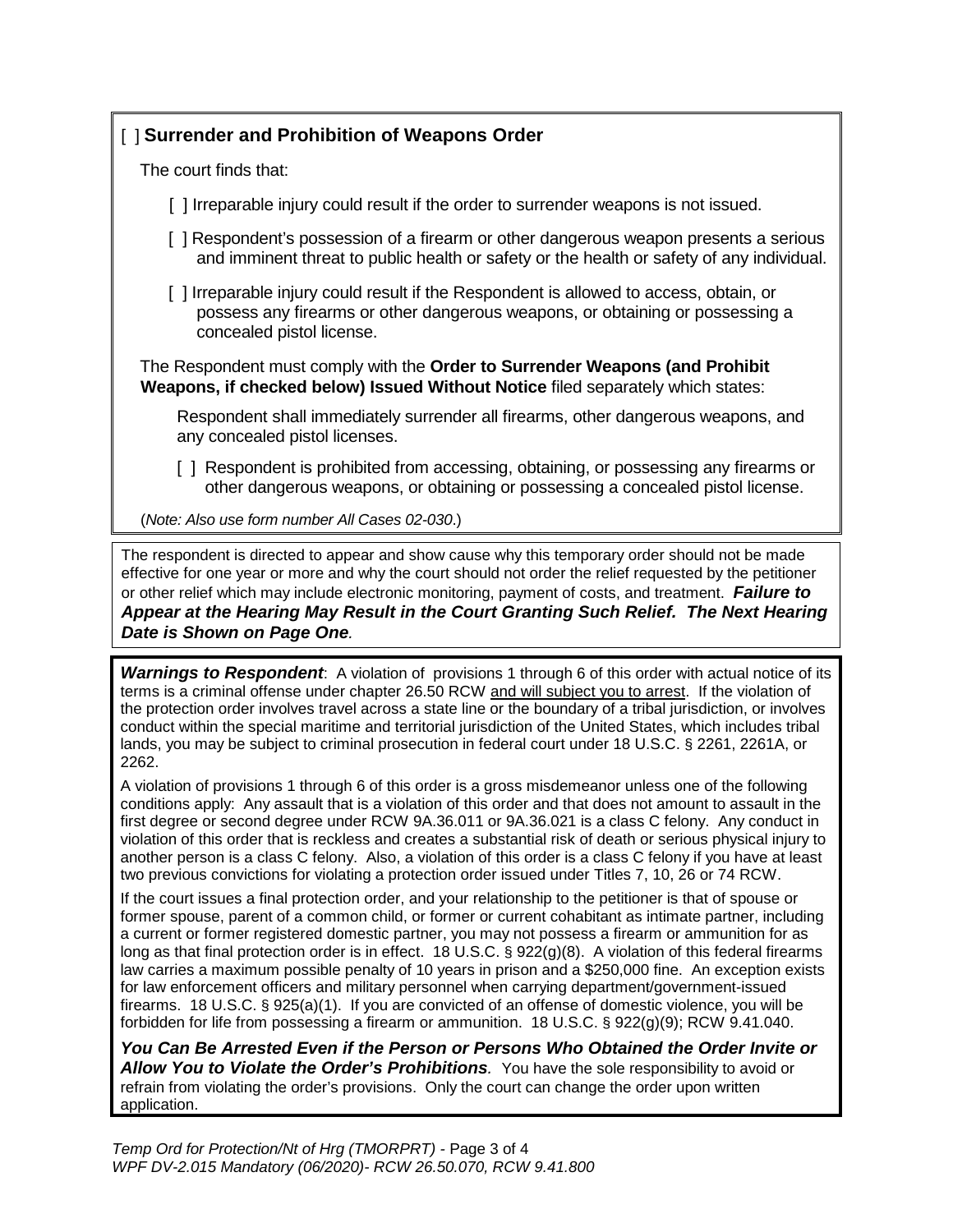Pursuant to 18 U.S.C. § 2265, a court in any of the 50 states, the District of Columbia, Puerto Rico, any United States territory, and any tribal land within the United States shall accord full faith and credit to the order.

Warning: A person may be guilty of custodial interference in the second degree if they violate provisions 10, 11, or 12.

| <b>Washington Crime Information Center (WACIC) Date Entry</b>                                                         |  |  |
|-----------------------------------------------------------------------------------------------------------------------|--|--|
| It is further ordered that the clerk of the court shall forward a copy of this order on or before the next            |  |  |
| [ County                                                                                                              |  |  |
| Sheriff's Office [ ] Police Department Where Petitioner Lives which shall enter it into WACIC.                        |  |  |
| <b>Service</b>                                                                                                        |  |  |
| The clerk of the court shall also electronically forward a copy of this order on or before the next                   |  |  |
|                                                                                                                       |  |  |
| Department Where Respondent Lives which shall personally serve the respondent with a copy of                          |  |  |
| this order and shall promptly complete and return to this court proof of service.                                     |  |  |
| [ ] (Only if surrender of weapons not ordered) Petitioner has made private arrangements for service of<br>this order. |  |  |
| <b>Law Enforcement Assistance</b>                                                                                     |  |  |
| Law enforcement shall assist petitioner in obtaining:                                                                 |  |  |
| [] Possession of petitioner's [] residence [] personal belongings located at: [] the shared                           |  |  |
| residence [ ] respondent's residence [ ] other:                                                                       |  |  |
| Custody of the above-named minors, including taking physical custody for delivery to petitioner<br>(if applicable).   |  |  |
| Other: $\_\_$                                                                                                         |  |  |
|                                                                                                                       |  |  |

Dated:  $Dated:$   $at$   $a.m./p.m.$ 

Presented by:

 $\blacktriangleright$ 

Signature of Petitioner/Lawyer WSBA No. Print Name

**Judge/Commissioner**

**The petitioner or petitioner's lawyer must complete a Law Enforcement Information Sheet (LEIS).**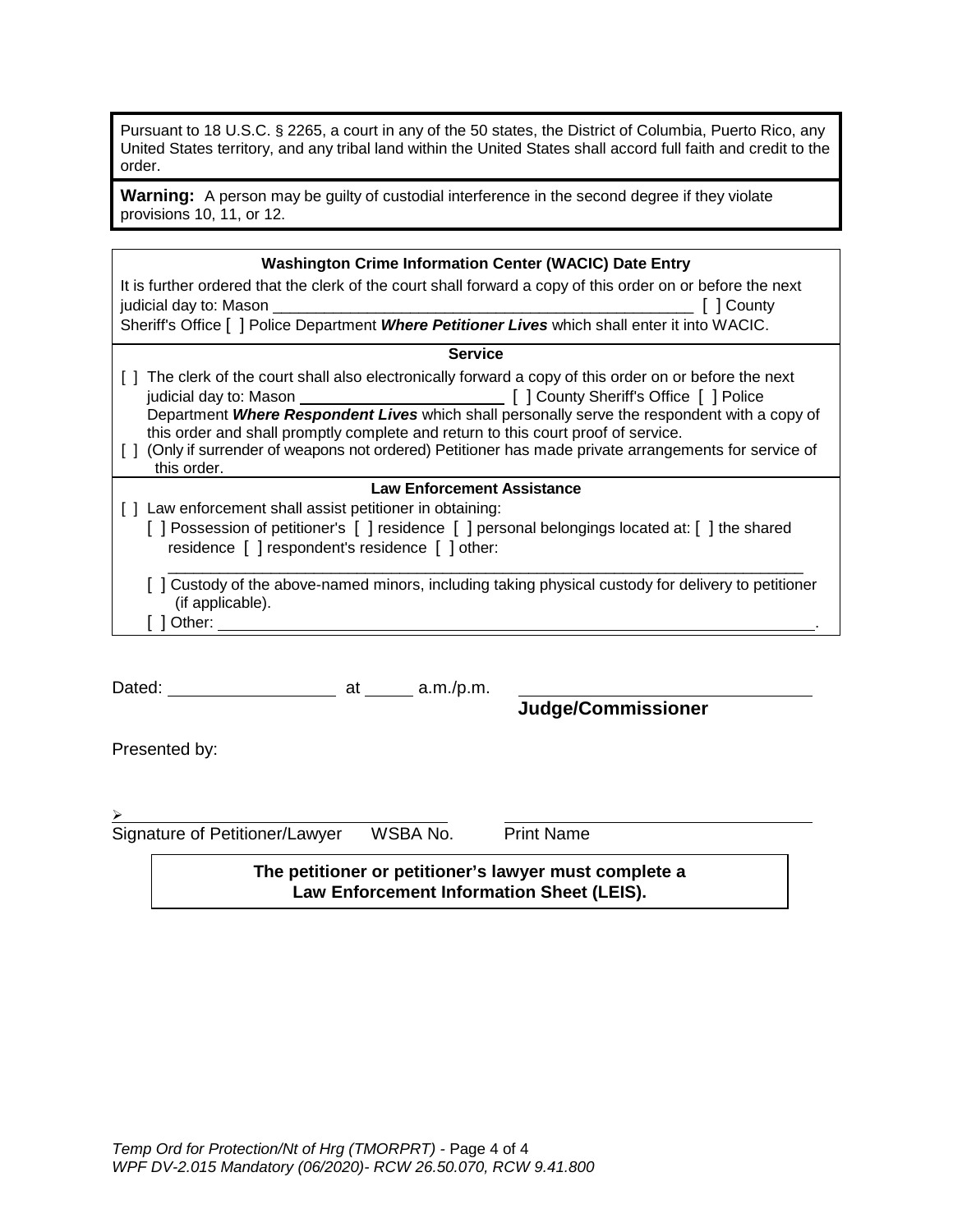The document to which this certificate is attached is a full, true and correct copy of the original on file and of record in my office. IN WITNESS WHEREOF, I have hereunto set my hand and affixed the seal of said Court this day of

\_\_\_\_\_\_\_\_\_\_\_\_\_\_\_\_\_\_\_\_\_\_\_\_\_\_\_\_\_\_\_\_\_\_\_\_\_ Clerk of the District Court of the State of Washington In and for the County of Mason

| District Court of Washington<br><b>For Mason County</b> | No.        |                                                                          |
|---------------------------------------------------------|------------|--------------------------------------------------------------------------|
| Petitioner<br>VS.                                       | <b>DOB</b> | <b>Motion for Surrender and</b><br><b>Prohibition of Weapons</b><br>(MT) |
| Respondent                                              | DOB        |                                                                          |

*Use this motion to ask the court for a weapons order when:*

- *you did not ask the court for a weapons order as a part of your protection order or restraining order,*
- *the final protection order or restraining order issued by the court did not include a weapons order.*
- **1.** I am protected by a civil protection order issued on  $\qquad \qquad$  (date) in this case:
	- [ ] Domestic Violence, RCW 26.50 [ ] Anti-harassment, RCW 10.14
	- [ ] Sexual Assault, RCW 7.90 [ ] Stalking, RCW 7.92
	- [ ] Restraining Order, RCW 26.09, 26.10, 26.26A, 26.26B
- **2.** [ ] The court must issue an Order to Surrender and Prohibit Weapons because the order of protection included provisions that the respondent:
	- is **restrained** from causing physical harm, bodily injury, assault, including sexual assault, and from molesting, harassing, threatening, or stalking, the protected person/s;
	- had actual notice of the hearing and an opportunity to be heard; and
	- represented a credible threat to the physical safety of the protected person/s; and
	- the respondent and the protected person are intimate partners because they are: [] current or former spouses or domestic partners.
		- [] parents of a child-in-common.
		- [ ] age 16 or older and are/were in a dating relationship, and are currently residing together or resided together in the past.
		- [ ] age 16 or older and are/were in a dating relationship, but have *never* resided together.

Or

Motion for Surrender and Prohibition of Weapons (Civil) (MT) - Page 1 of 3 WPF All Cases 02-010 Mandatory (06/2020) - RCW 9.41.800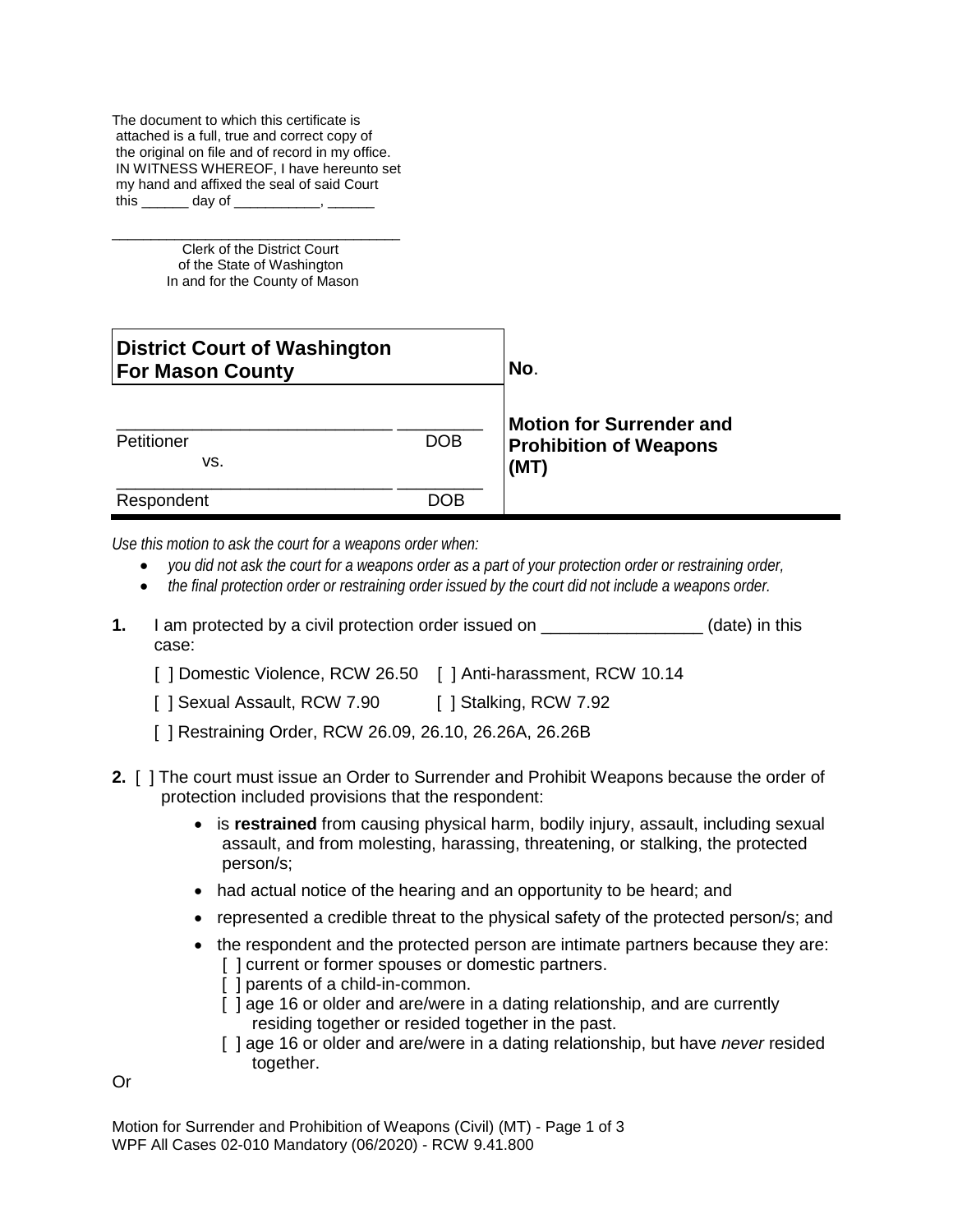- **3.** [ ] The restrained person (name) \_\_\_\_\_\_\_\_\_\_\_\_\_\_\_\_\_\_\_\_\_\_\_\_\_\_\_\_: (check all that apply)
	- [ ] has used, displayed, or threatened to use a firearm or other dangerous weapon in a felony.

Describe this offense:

[ ] is ineligible to possess a firearm under the provisions of RCW 9.41.040. Describe this offense:

.

.

.

[ ] has possession of a firearm or other dangerous weapon which presents a serious and imminent threat to public health or safety, or to the health or safety of any individual. My concern for imminent threat is based on the following:

**4.** Information about the firearms or other dangerous weapon/s:

| What kind of firearm or other<br>dangerous weapon? | Where is it located? |
|----------------------------------------------------|----------------------|
|                                                    |                      |
|                                                    |                      |
|                                                    |                      |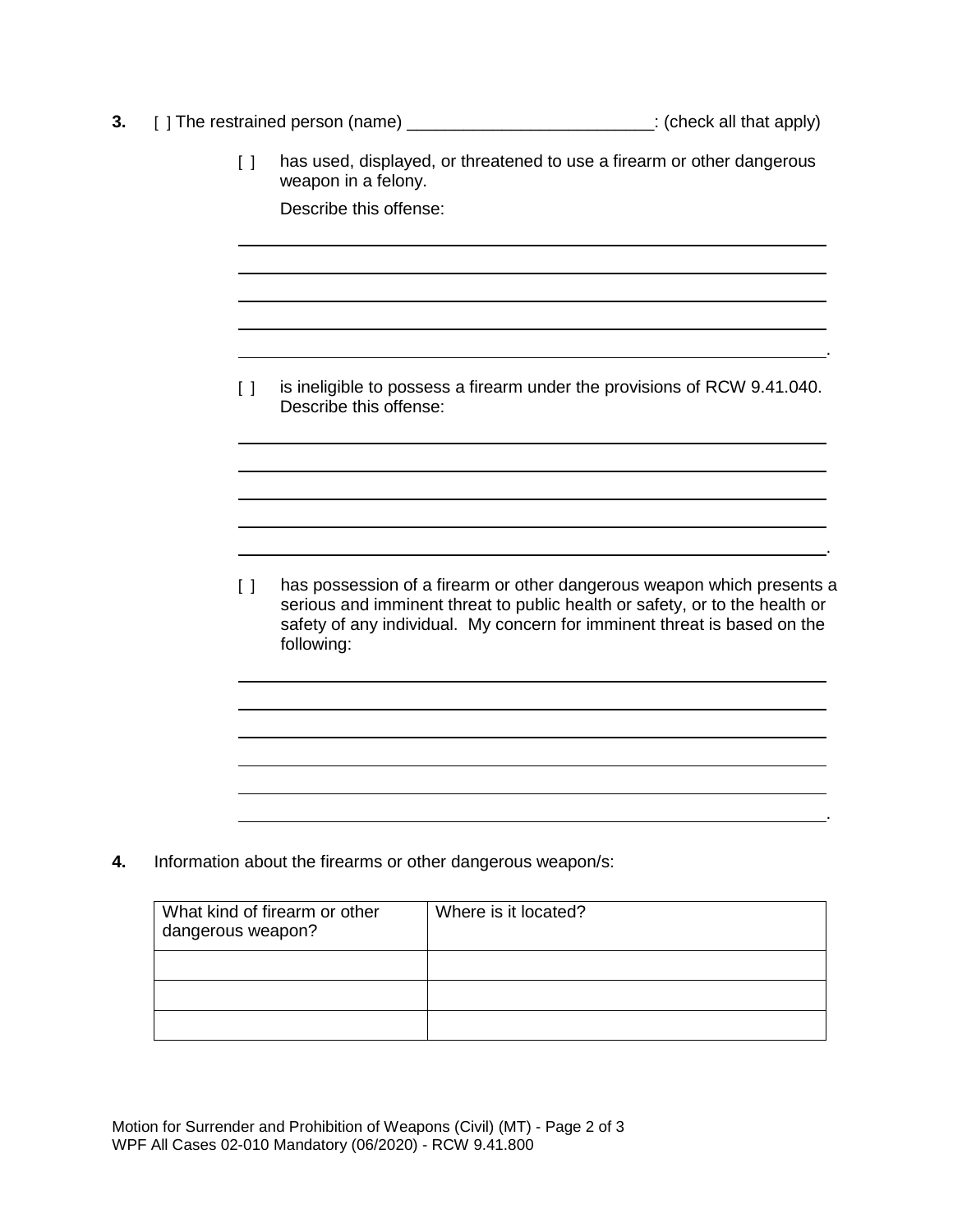- **5.** The restrained person and I are:
	- [ ] **Intimate Partners** because we are (*check all that apply*):

[] current or former spouses or domestic partners, [] parents of a child-in-common, [ ] age 16 or older and are/were in a dating relationship, and are currently residing together or resided together in the past, [ ] age 16 or older and are/were in a dating relationship, but have *never* resided together.

[ ] **Family or household members** because we are (*check all that apply*):

[] current or former adult cohabitants as roommates, [] adult in-laws, [] adults related by blood, [ ] parent and child, [ ] stepparent and stepchild, [ ] grandparent and grandchild.

# **6. I request that the court:**

- Prohibit the restrained person from accessing, obtaining, or possessing any firearms or other dangerous weapons.
- Prohibit the restrained person from obtaining or possessing a concealed pistol license.
- Require the restrained person to immediately surrender all firearms, other dangerous weapons, and any concealed pistol licenses issued under RCW 9.41.070.
- [ ] Order temporary surrender of all firearms, other dangerous weapons, and any concealed pistol licenses issued under RCW 9.41.070 without notice to the restrained person because [ ] irreparable injury could result if an order is not issued until the time for response has elapsed; [ ] respondent's possession of a firearm or other dangerous weapon presents a serious and imminent threat to public health or safety or the health or safety of any individual.

I certify under penalty of perjury under the laws of the state of Washington that the foregoing is true and correct.

Signed on: (date) at (place) (date) , Washington.

 $\blacktriangleright$ 

Signature of Protected Person/Attorney WSBA No. Print Name

Protected person or attorney, you must:

- **Schedule a hearing** on the Motion for Order to Surrender and Prohibit Weapons.
- **Arrange to serve notice** of the hearing on the other party.
- **File proof of service** in the court file prior to the hearing.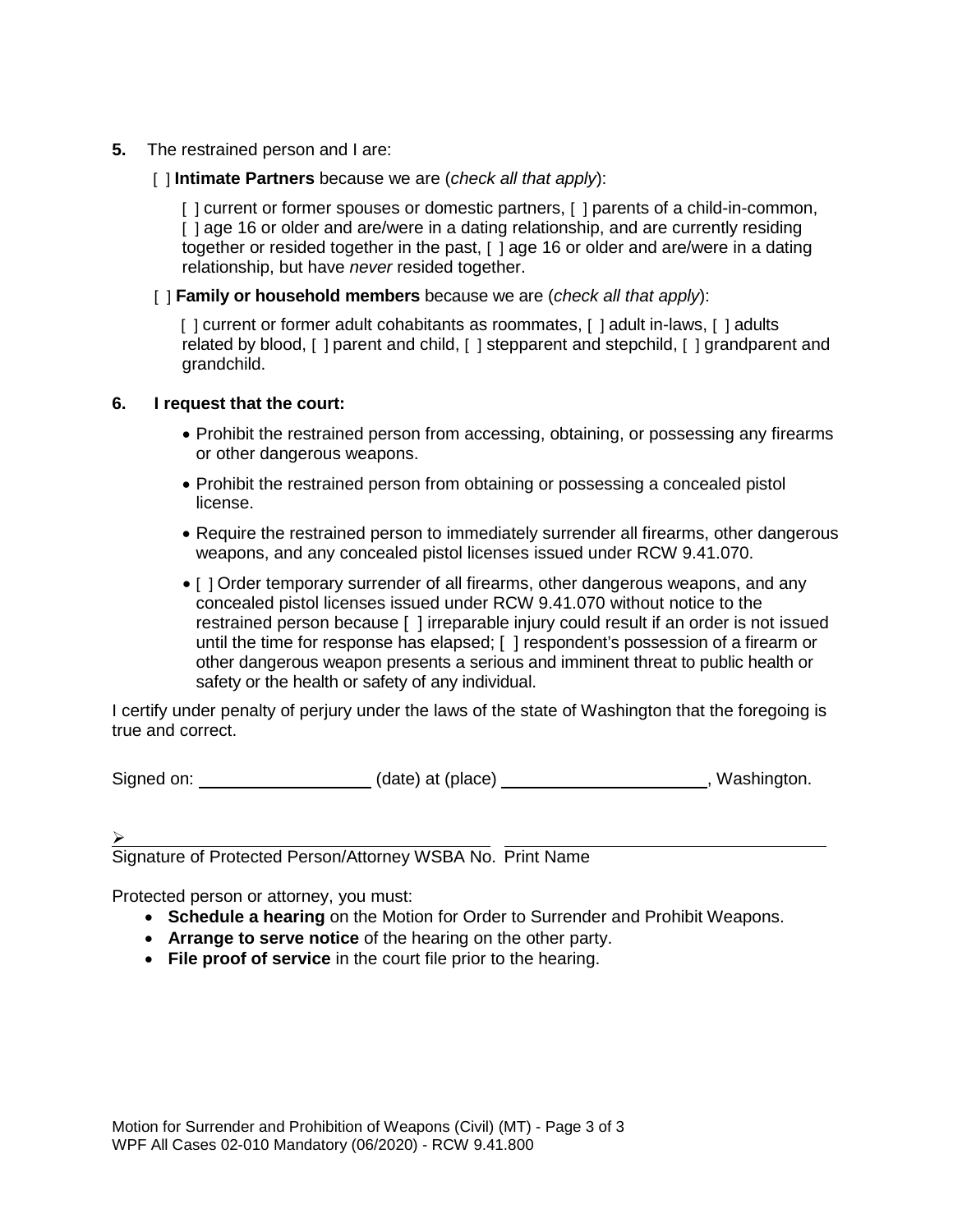\_\_\_\_\_\_\_\_\_\_\_\_\_\_\_\_\_\_\_\_\_\_\_\_\_\_\_\_\_\_\_\_\_\_\_\_\_ Clerk of the District Court of the State of Washington In and for the County of Mason

| <b>District Court of Washington</b><br><b>For Mason County</b> |                                                                                                                   |  |
|----------------------------------------------------------------|-------------------------------------------------------------------------------------------------------------------|--|
| Petitioner<br>VS.                                              | No.<br><b>Order to Surrender Weapons Issued</b><br>without Notice<br><b>J</b> and Prohibit Weapons<br>(ORWPN)     |  |
| Respondent                                                     | (Clerk's Action Required)<br><b>Next Hearing Date/Time:</b><br>At: 419 N 4 <sup>th</sup> Street, Shelton WA 98584 |  |

This order is based on the findings in the order issued on \_\_\_\_\_\_\_\_\_\_\_\_\_\_\_\_\_\_\_\_\_\_ (date).

Restrained person (name) \_\_\_\_\_\_

You must **immediately surrender** all firearms and other dangerous weapons in your possession or control, and any concealed pistol licenses issued under RCW 9.41.070 to the local law enforcement agency: \_\_\_\_\_\_\_\_\_\_\_\_\_\_\_\_\_\_\_\_\_\_\_\_\_\_\_\_\_\_\_\_\_\_\_ (fill in if known).

You must immediately surrender all firearms and other dangerous weapons subject to this order, including but not limited to the following:

Attach sheet if there are more to list.

[ ] You are prohibited from accessing, obtaining, or possessing any firearms or other dangerous weapons, or obtaining or possessing a concealed pistol license.

| This order expires | At the same time as the protection order entered under this case |
|--------------------|------------------------------------------------------------------|
|                    | number.                                                          |

# **If you have firearms, other dangerous weapons, or concealed pistol licenses:**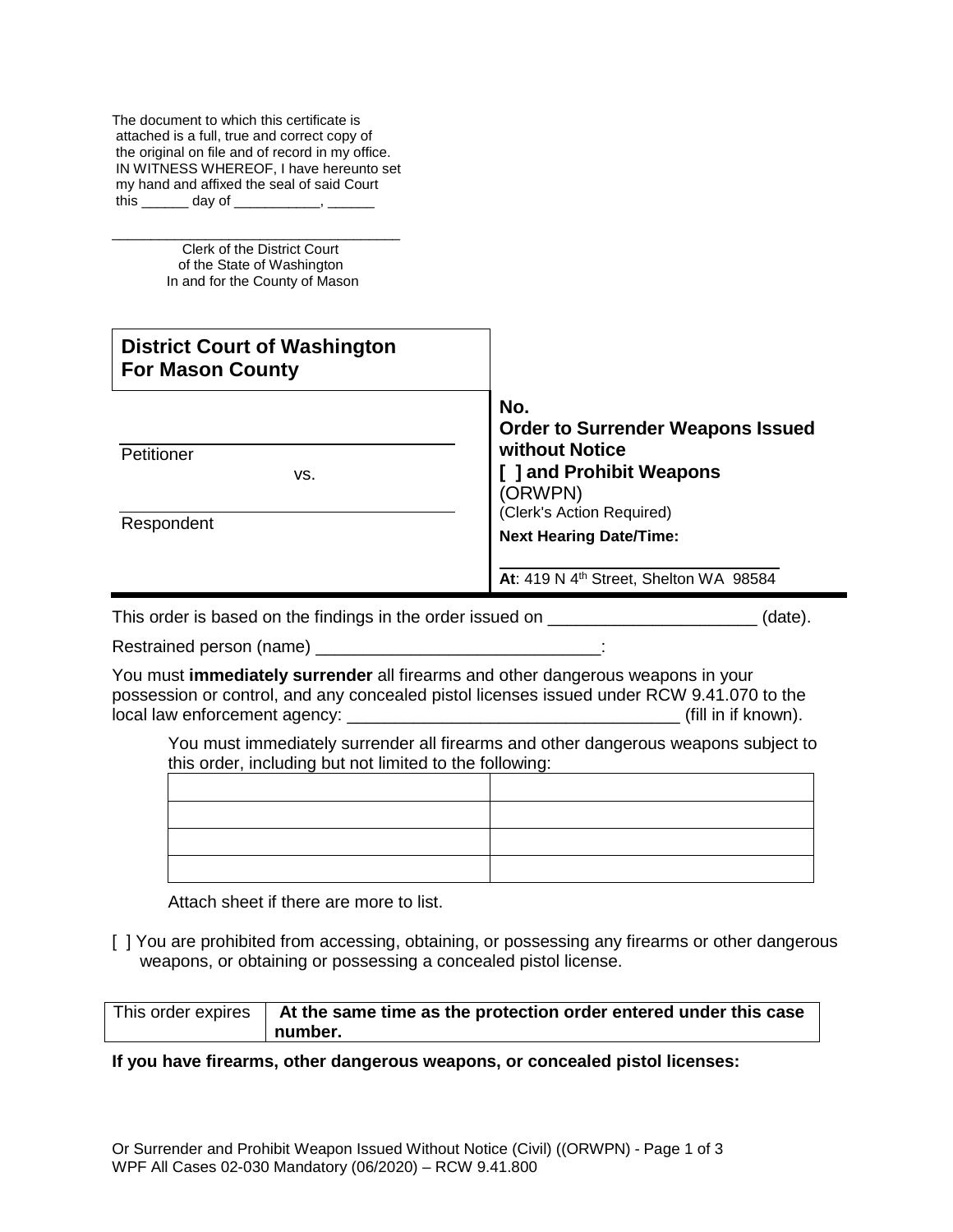- Step 1: When served, **immediately** surrender all firearms, other dangerous weapons, and concealed pistol licenses to the law enforcement officer who serves you.
- or
- Step 1: If you were present at the hearing at which the order was entered, **immediately** surrender all firearms, other dangerous weapons, and concealed pistol licenses to the local law enforcement agency on the same day as the hearing. Contact the local law enforcement agency for directions on how to immediately surrender the firearms, dangerous weapons and concealed pistol licenses.
- For all cases:
- Step 2: **Get a receipt** for the firearms, other dangerous weapons, and concealed pistol licenses from law enforcement.
- Step 3: **Complete** the *Proof of Surrender* form and file it with the receipt*.*
- Step 4: **File** the documents with the clerk of the court within 5 judicial (court) days.

#### **If you do not have firearms, other dangerous weapons, or concealed pistol licenses:**

Step 1: **Immediately** complete and sign the *Declaration of Non-Surrender* form.

Step 2: **File** the declaration with the clerk of the court within 5 judicial (court) days.

**The Law Enforcement Officer serving this order shall inform you that the order is in effect upon service and that you must immediately surrender all firearms, other dangerous weapons and any concealed pistol licenses issued under RCW 9.41.070. The serving officer shall conduct any search for firearms, other dangerous weapons, and concealed pistol licenses as permitted by law. The serving officer shall take possession of:**

- **All firearms,**
- **Other dangerous weapons,**
- **Concealed pistol licenses belonging to respondent,**

**that are surrendered, in plain sight, or discovered during a lawful search. RCW 9.41.801.** 

# **Washington Crime Information Center (WACIC) Data Entry**

The clerk of the court shall forward a copy of this order, with the temporary protection order, on or before the next judicial day to the:

[ ] County Sheriff's Office or [ ] City/Town Police Department **where the protected person lives** which shall enter this order into WACIC.

#### **Service**

- [ ] The clerk will electronically forward this order to \_ [ ] county or [ ] city/town law enforcement **where the respondent lives** for service of respondent.
- [ ] The restrained person appeared and was informed of the order by the court; further service is not required.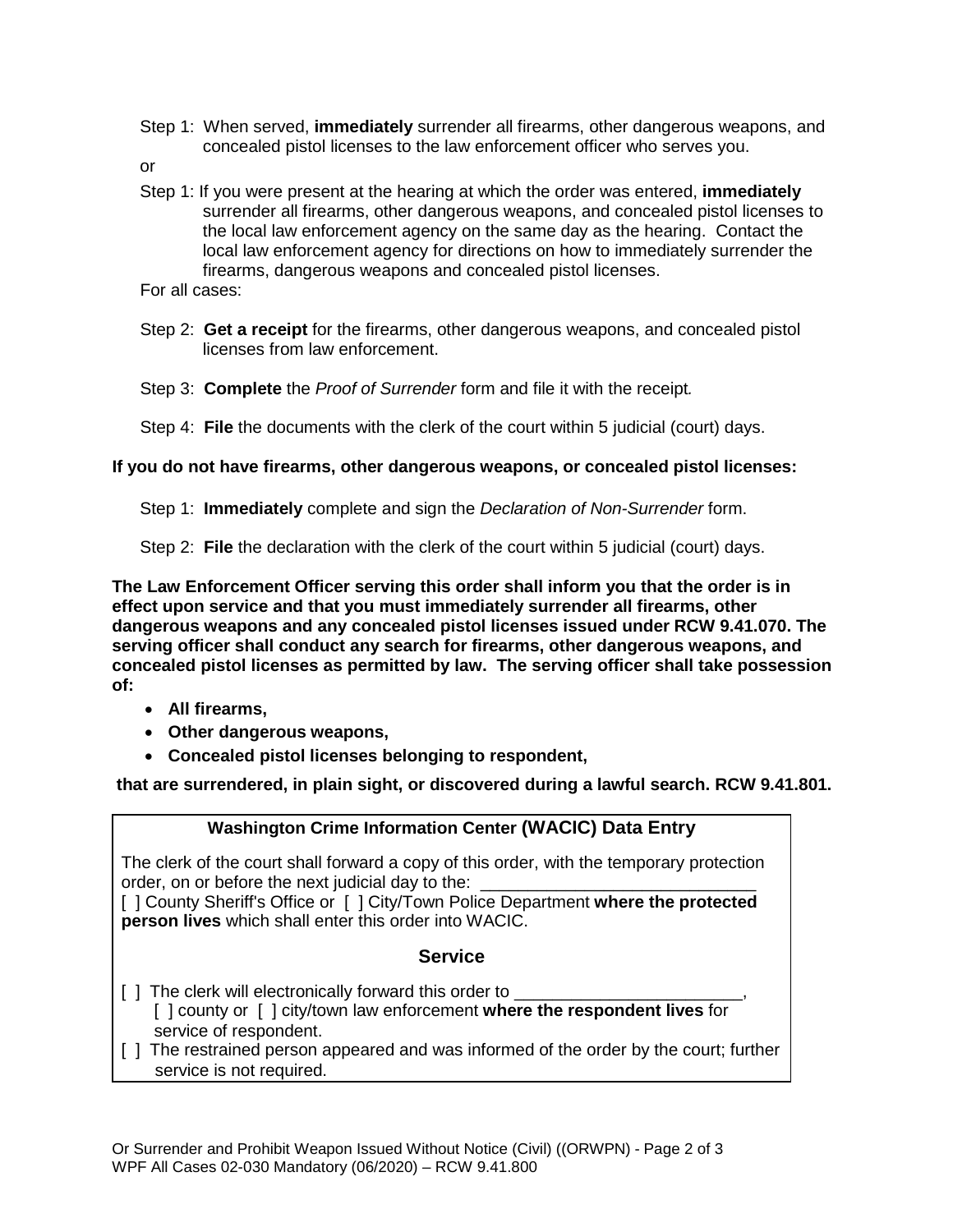# **Warning!**

- If you fail to comply with this order, you may be found in contempt of court and/or be charged with a misdemeanor and punished accordingly.
- You may also be charged with a crime up to and including a **felony** if you are found to own, possess, or control a firearm or other dangerous weapon.

| Dated                                                         | at | a.m./p.m. |                    |  |
|---------------------------------------------------------------|----|-----------|--------------------|--|
|                                                               |    |           | Judge/Commissioner |  |
| I acknowledge receipt of a copy of this order.                |    |           |                    |  |
| <b>Signature of Restrained Person</b>                         |    |           | <b>Print Name</b>  |  |
| Signature of Restrained Person's Attorney WSBA No. Print Name |    |           |                    |  |
| Signature of Protected Person or Attorney WSBA No. Print Name |    |           |                    |  |

You may download the forms listed in this order from the Washington Courts' forms website: [http://www.courts.wa.gov/forms/.](http://www.courts.wa.gov/forms/)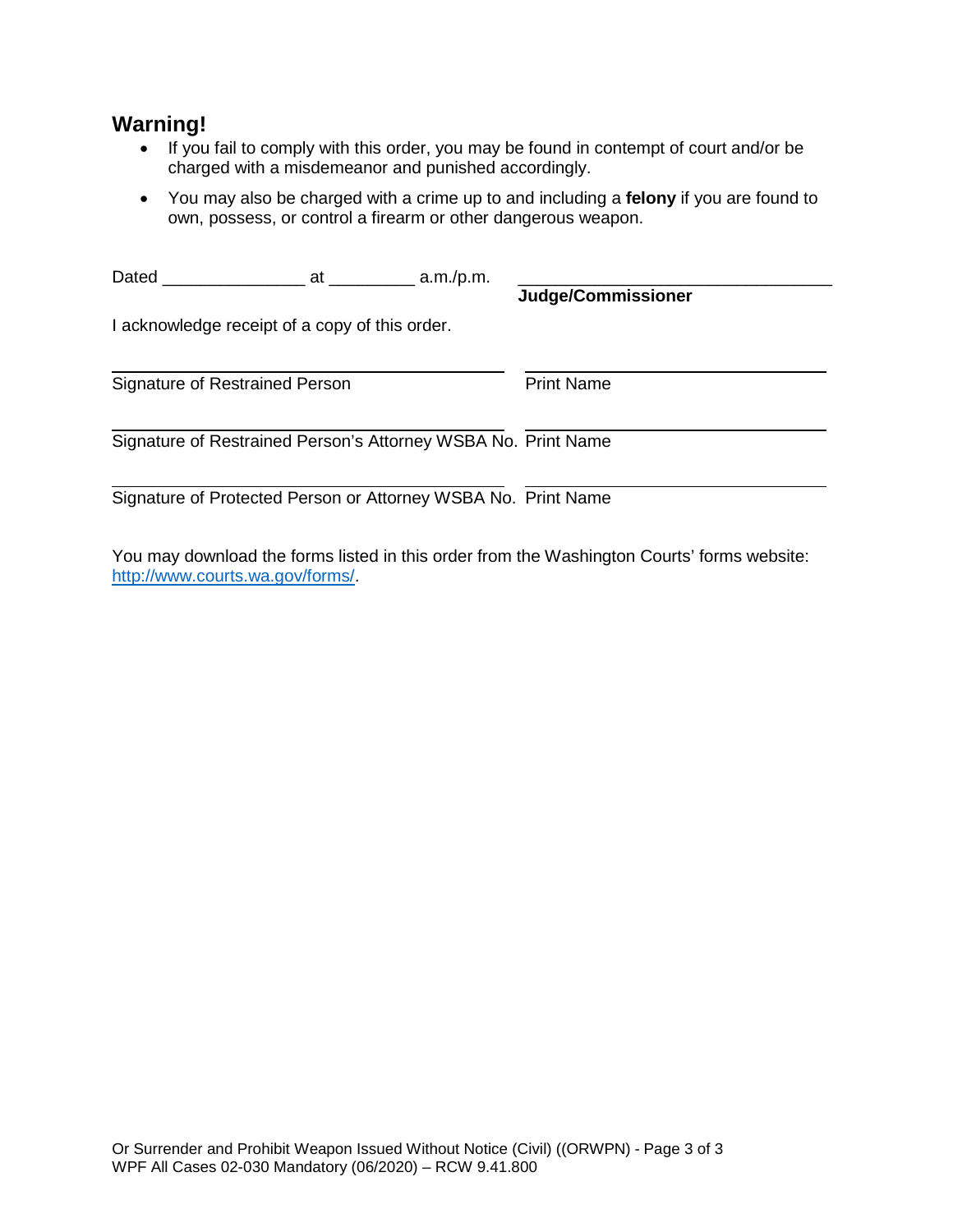# **Instructions for Order for Protection**

This is the Protection Order. If signed by the judge, this order will:

- Tell the respondent which restraints are in effect.
- Set the expiration date.

# **The clerk will file the original order in the public court record and distribute copies for**:

- You (free certified copies).
- Law enforcement, to enter into the statewide database.
- Service on the respondent (if the respondent does not appear at the full hearing).

# **Check with the court clerk before filling out the order**.

In some courts, the judge will fill out this order. In other courts, you will be expected to fill *out all or part of the order. Please check with the court clerk.* 

- If you are expected to fill out the order, follow the instructions below.
- It may be helpful to ask the court clerk for advocate services to help you fill out this order.

# **Print Clearly! Use Black or Blue Ink, only.**

Page 1:

- Fill in your name (first, middle initial, last) as the Petitioner, and put your date of birth where it says "DOB."
- The person you want protection from is the "Respondent." Fill in the respondent's name (first, middle initial, last) and date of birth. If you do not know the respondent's date of birth, put in the respondent's age.

The clerk will fill in the court address and telephone number.

# **Names of Minors**

- **If no minors are involved**, check the box "No Minors Involved."
- **If minors are involved**, list the name (first, middle initial, last) and age of each child involved in this case.

# **Respondent's Identifiers**

- Describe the respondent's physical appearance: sex, race, hair color, height, weight, and eye color.
- List any of respondent's distinguishing features, such as moles, scars or tattoos.
- Check the box to show if the respondent has access to weapons.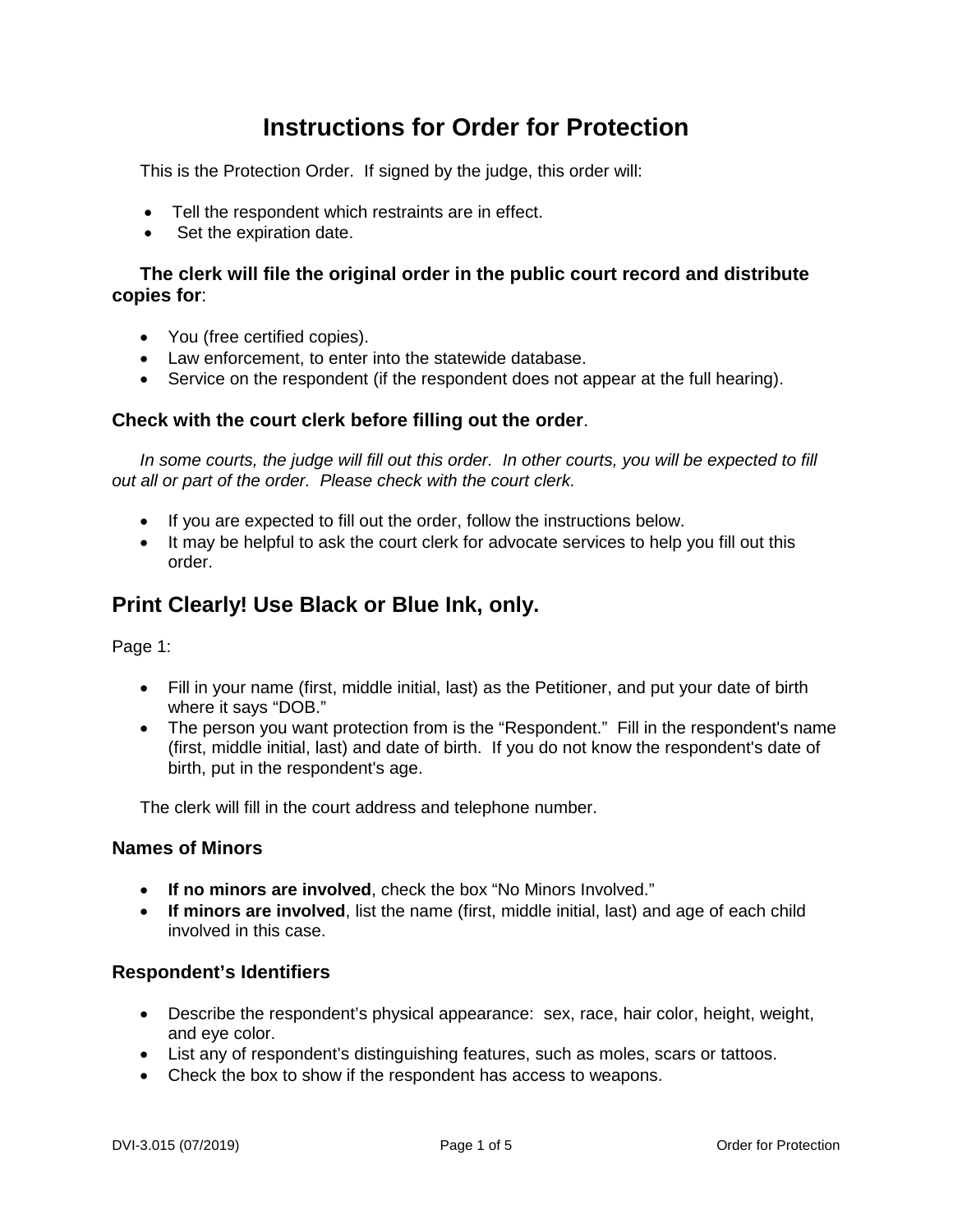# **"The court finds based upon the court record"**

The law requires the order to say if the respondent received notice of the hearing and by what method. Since the judge needs to verify that service complied with court rules (timely and proper), the judge will probably complete this portion for you.

The order needs to list whether you and the respondent are "intimate partners" or "family and household members" in order for law enforcement to determine if state and federal firearm laws apply to your case. Please check the box under "intimate partner" **or** "family or household member" that best defines your relationship to the respondent.

#### **"Court order summary"**

After completing the form, check the boxes that apply.

This order will be in effect for one year, unless the judge enters another date in the box.

Pages 2 and 3:

# **Protection Provisions**

- Check the same boxes and fill in the blanks that you checked on the petition, unless you no longer want those provisions.
- You cannot check boxes for provisions you did not request in the petition.
- In each provision, be sure you checked the boxes and identified the people, places, and pets you want protected.
- Remember: You have the right to keep your residential address confidential. You do not need to write it down on this form.

The judge will complete the shaded box about jurisdiction over the minors.

Provision 10: Although the judge will fill out this provision, it is important for you to think about what visitation you want to recommend for the respondent to have with the children. (For example: no restrictions on visitation; supervised visitation; or no visitation pending compliance with treatment or counseling.)

Provision 15: This provision does not match the petition; but you or the judge may want to set a return hearing date to review compliance with the order.

#### **Prohibit Weapons and Order Surrender**

The judge will check this box if the court orders the respondent:

- not to access, possess or obtain any firearms, other dangerous weapons, or concealed pistol licenses; and
- comply with the Order to Surrender Weapons filed separately.

Bring the *Order to Surrender Weapons*, form All Cases 02-050 for the judge to complete. Notice: If the first restraint provision in the Order for Protection is checked, and the court found on page one that the Respondent had *actual notice*, represented a *credible threat*, and was an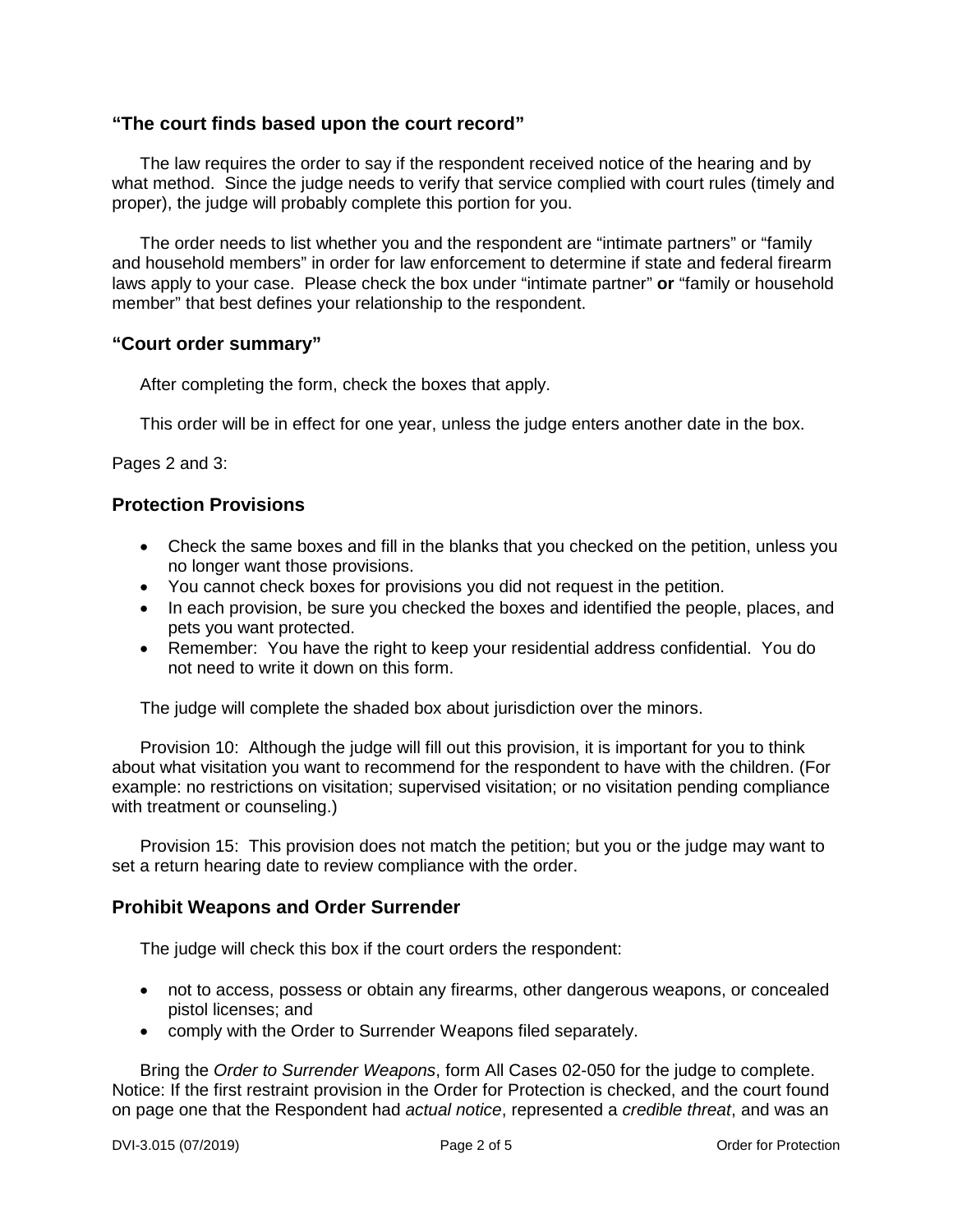*intimate partner* then the court must check this box, even if you did not ask the court for an order to surrender weapons in your petition.

# **The judge can grant, deny or change any provision you write in this order.**

# **Washington Crime Information Center (WACIC) Data Entry**

The order will be entered into a state-wide database used by law enforcement so any officer in the state knows of it. Print the name of the agency which has jurisdiction where you reside.

- If your address is outside of city limits, name the county sheriff.
- If your address is within city limits, name the city police.

# **Service**

Unless the respondent or the respondent's lawyer was present at the hearing, this order must be served on the respondent. The respondent must know what restraint provisions are in place and when the order expires.

If the court orders respondent to surrender weapons, local law enforcement must serve the respondent.

The Law Enforcement Officer serving is required to inform the respondent that the order is in effect upon service and that the respondent must immediately surrender all firearms, other dangerous weapons and any CPL issued under RCW 9.41.070.

If the court does not order respondent to surrender weapons, you may choose service by:

- A law enforcement agency.
- A hired professional process server.
- Another person 18 or over, who is not a party to this action.
- Mail or publication, if the judge previously entered an order allowing service by mail or publication.

If you want law enforcement to serve the order, check that box. You must identify the police or sheriff agency where the respondent lives or works:

- If the respondent's service address is outside of city limits, name the county sheriff.
- If the respondent's service address is within city limits, name the city police.

If you have an order allowing service by mail or publication, check that box (and specify which type of service).

If the court did not order respondent to surrender weapons and you are making private arrangements for service of this order, check that box. Private arrangements include:

- A hired professional process server.
- Another person 18 or over, who is not a party to this action.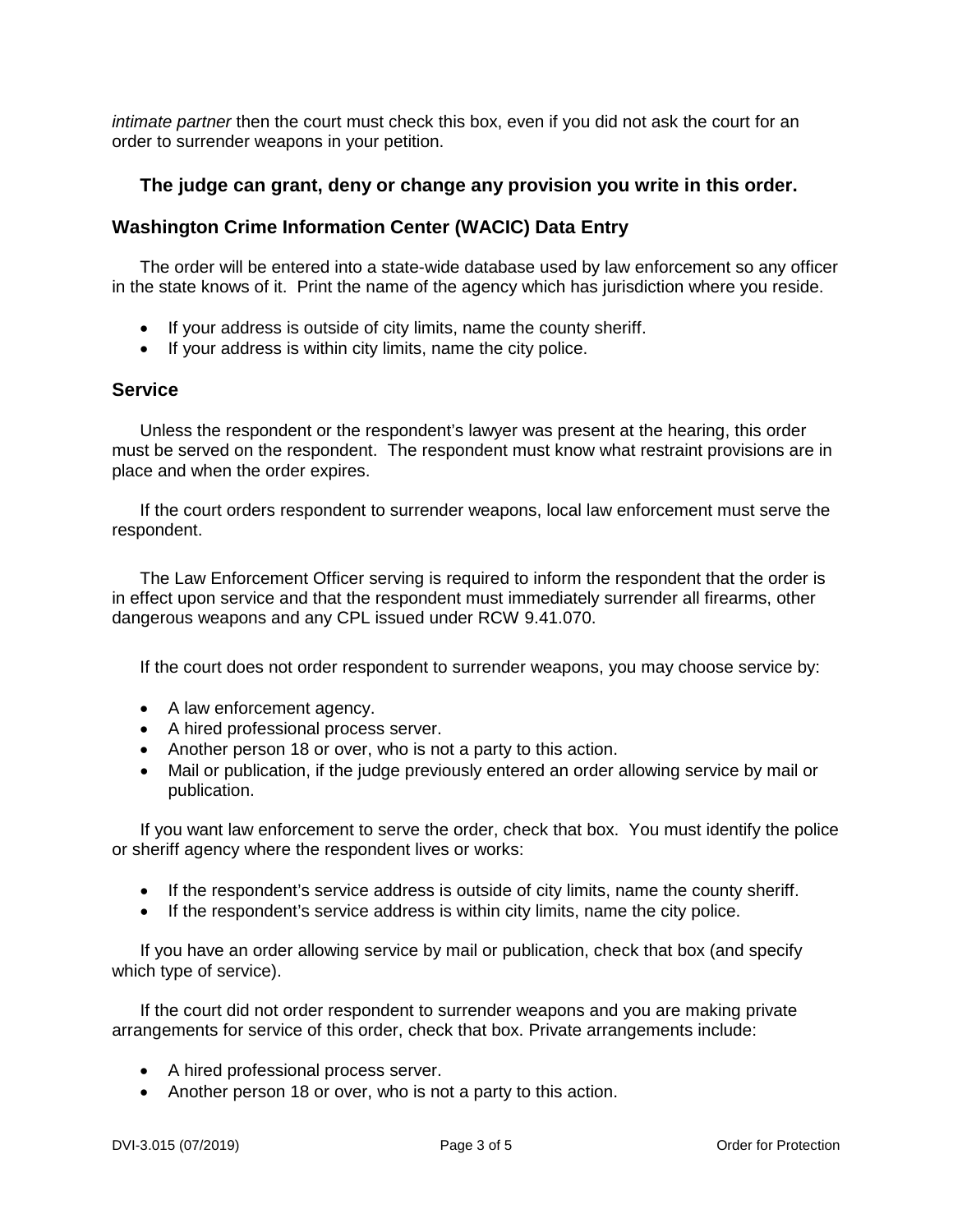If the respondent or the respondent's attorney appeared at the hearing, check that box.

You will need to provide an address where the respondent can be located for service. This could be a home or work address. If you do not have a service address for the respondent, contact the clerk or advocate for information.

#### **Law Enforcement Assistance**

The judge can order law enforcement to assist you in limited ways. If you still need assistance from law enforcement, check the same boxes you checked in the petition.

If you have any questions about this order, ask the court clerk, the courthouse facilitator, or the domestic violence advocate.

# **Sign the Form**

The judge will fill in the date and time the order was granted and sign his or her name.

Sign the bottom of the form where it says, "Presented by" and "Petitioner" and include today's date. The respondent will sign the form if the respondent comes to the hearing, and no further service is necessary.

See above for information about service.

# **Law Enforcement Information Sheet (LEIS)**

You must complete a Law Enforcement Information Sheet (LEIS), form WPF All Cases 01.0400. This form is confidential and it does not go in the public court file and is not served on the respondent.

- It is used by Law Enforcement to locate and identify the respondent when serving documents.
- It is also used by Law Enforcement when entering the order in the statewide data base.

Complete as much information as possible, especially, first name, middle initial, last name, and date of birth.

If the respondent has a disability, brain injury, or other impairment, you may know of special assistance that law enforcement could provide when serving the documents. For example:

"Respondent has a brain injury. If respondent is rushed, respondent may freeze up and may not respond quickly, or may become verbally aggressive. Remind respondent to contact a friend."

"Respondent has epilepsy and diabetes and may have seizures when stressed. Respondent doesn't respond well to being rushed and will need time to get meds and supplies."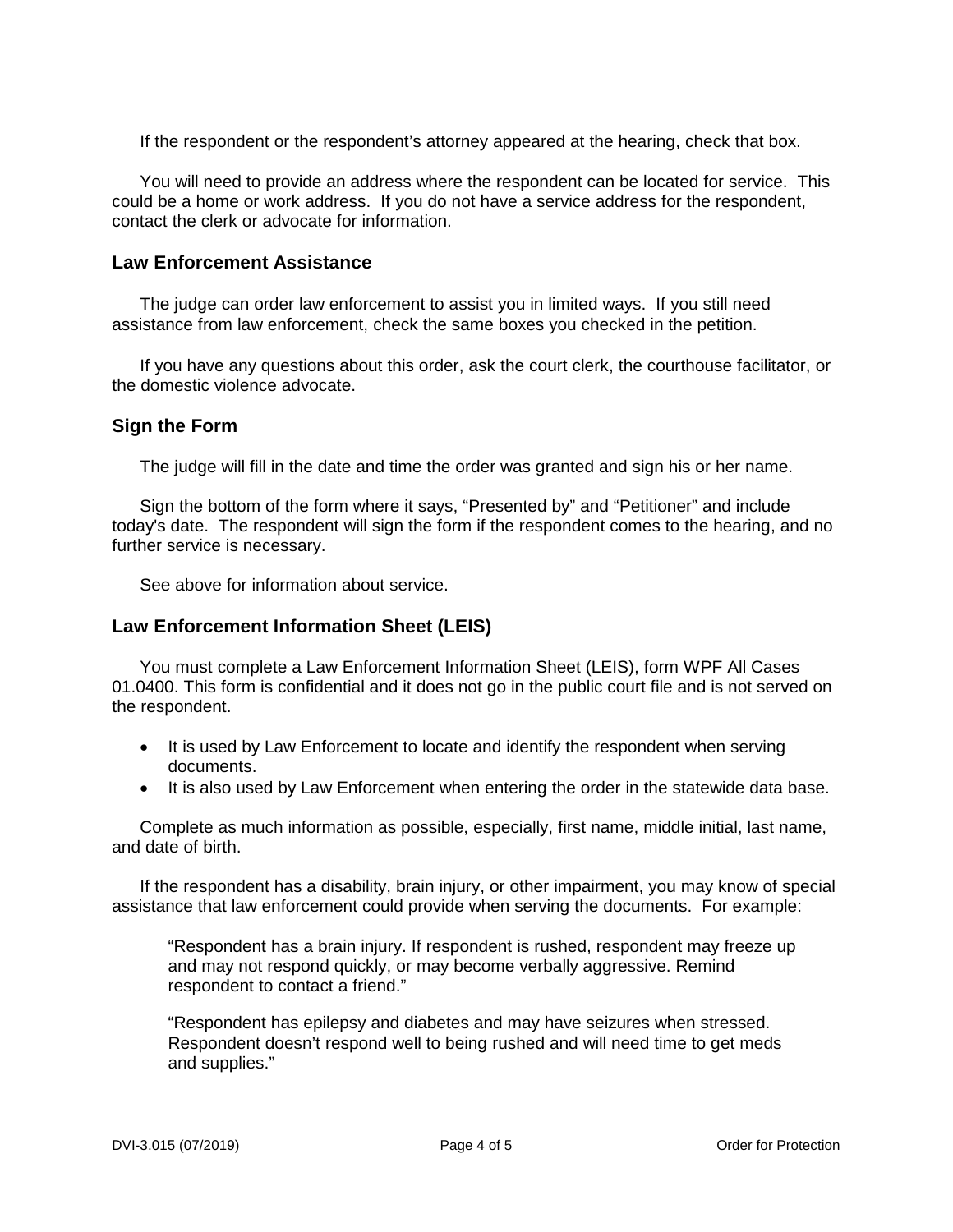If you know the respondent has firearms or other dangerous weapons, make sure you specify exactly what types and numbers.

#### **Traumatic Brain Injury information:**

Please be advised that law enforcement responding to any domestic violence incident is encouraged to inform victims about a statewide website containing information about traumatic brain injuries.

<https://www.doh.wa.gov/YouandYourFamily/InjuryandViolencePrevention/TraumaticBrainInjuries> and <https://www.dshs.wa.gov/altsa/traumatic-brain-injury/traumatic-brain-injury-advisory-council>

#### **Register for Automatic Notices about your Protection Order:**

After the court issues a temporary or full order for protection, you can register for automatic notices.

As authorized by RCW 36.28A.410, WA VINE Protective Order is an automated service that allows you, the petitioner, to track the status of a protective order over the phone or internet. You can also register to be notified by phone and email about changes in the status of a protective order. If you register for notification, you will receive important notifications regarding the service status of your protective order, a 90-day expiration warning, and notification if the respondent in your order attempts to purchase/transfer a firearm while they are prohibited and are denied.

To access protective order information, call [1-877-242-4055,](tel:1-877-242-4055) or visit [www.registervpo.com.](http://www.registervpo.com/) **Do not rely solely on WA VPO for your safety. If you feel you are in danger, call 911.**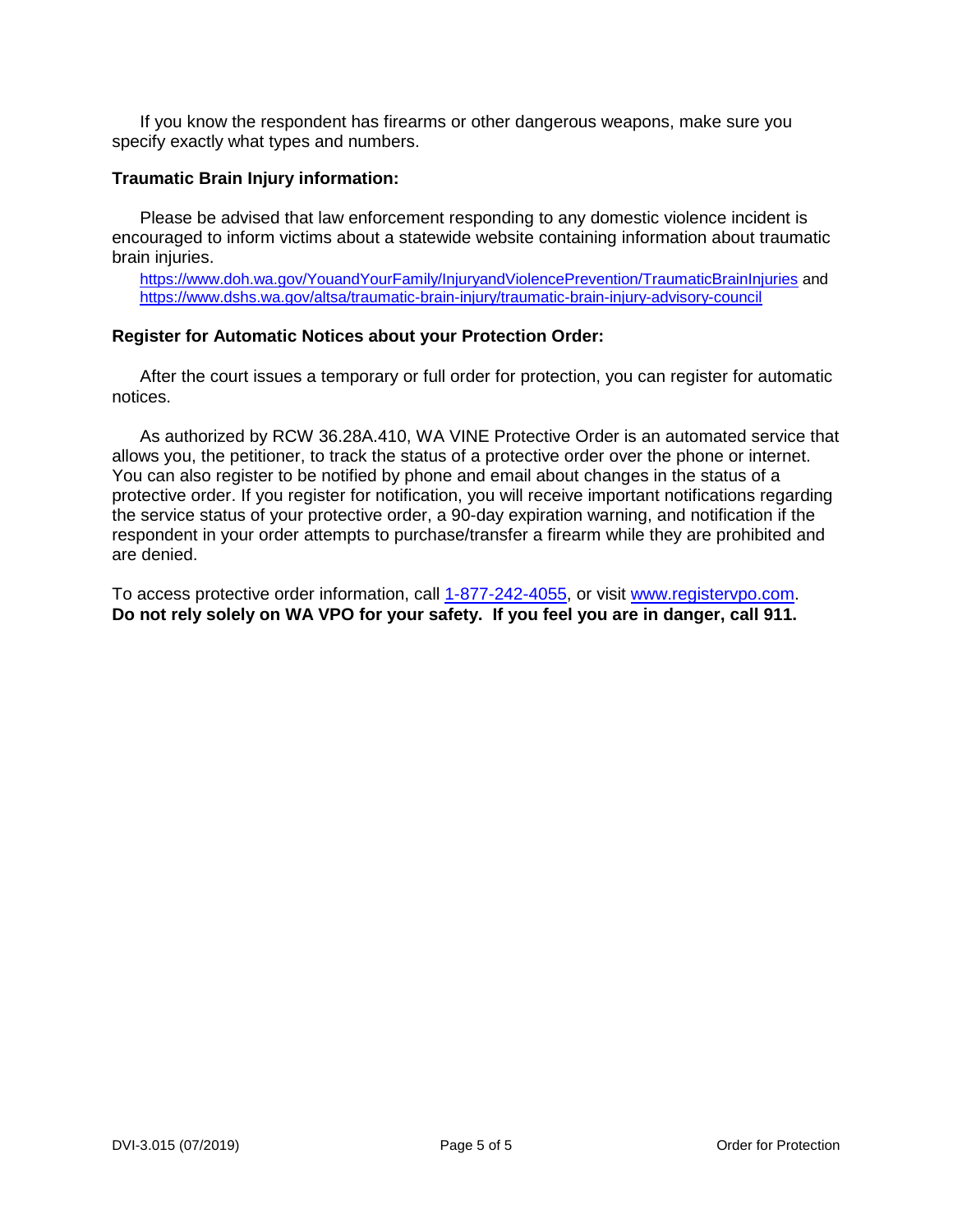The document to which this certificate is attached is a full, true and correct copy of the original on file and of record in my office. IN WITNESS WHEREOF, I have hereunto set my hand and affixed the seal of said Court this  $\rule{1em}{0.15mm}$  day of  $\rule{1em}{0.15mm}$ 

\_\_\_\_\_\_\_\_\_\_\_\_\_\_\_\_\_\_\_\_\_\_\_\_\_\_\_\_\_\_\_\_\_\_\_\_\_ Clerk of the District Court of the State of Washington In and for the County of Mason

| <b>District Court of Washington</b><br><b>For Mason County</b>                                 | <b>Order for Protection</b><br>No.<br>Court Address: Mason County District Court<br>419 N 4th Street, Shelton WA 98584<br>Telephone Number: (360) 427-9670 ext. 339<br>(Clerk's Action Required) (ORPRT) |  |  |
|------------------------------------------------------------------------------------------------|----------------------------------------------------------------------------------------------------------------------------------------------------------------------------------------------------------|--|--|
| <b>DOB</b><br>Petitioner (First, Middle, Last Name)<br>VS.                                     |                                                                                                                                                                                                          |  |  |
| <b>DOB</b><br>Respondent (First, Middle, Last Name)<br>Names of Minors: [ ] No Minors Involved | <b>Respondent Identifiers</b>                                                                                                                                                                            |  |  |
| (List first, middle, and last name/s and age/s)                                                | Sex<br>Hair<br>Race                                                                                                                                                                                      |  |  |
|                                                                                                | Height<br>Weight<br>Eyes                                                                                                                                                                                 |  |  |
|                                                                                                | <b>Respondent's Distinguishing Features:</b>                                                                                                                                                             |  |  |

**Access to weapons**: [ ] **yes** [ ] **no** [ ] **unknown**

# *The Court Finds Based Upon the Court Record***:**

The court has jurisdiction over the parties, the minors, and the subject matter. Respondent had reasonable notice and an opportunity to be heard. Notice of this hearing was served on the respondent by [ ] personal service [ ] service by mail pursuant to court order [ ] service by publication pursuant to court order [ ] other

[ ] Respondent received actual notice of the hearing. Respondent [ ] appeared [ ] did not appear. This order is issued in accordance with the Full Faith and Credit provisions of VAWA: 18 U.S.C. § 2265.

#### **Respondent and the victim are**:

- [ ] **Intimate Partners** because they are: [ ] current or former spouses or domestic partners,
- [ ] parents of a child-in-common, [ ] age 16 or older and are/were in a dating relationship, and are currently residing together or resided together in the past, [ ] age 16 or older and are/were in a dating relationship, but have *never* resided together.
- [ ] **Family or household members** because they are: [ ] current or former adult cohabitants as roommates, [ ] adult in-laws, [ ] adults related by blood, [ ] parent and child, [ ] stepparent and stepchild, [ ] grandparent and grandchild

Respondent committed domestic violence as defined in RCW 26.50.010.

**Credible Threat:** [ ] Respondent represents a credible threat to the physical safety of the protected person/s.

Additional findings may be found below. The court concludes that the relief below shall be granted. *Court Order Summary (additional provisions are listed on the following pages):*

- [ ] Respondent is restrained from committing acts of abuse as listed in provisions 1 and 2, on page 2.
- [ ] No-contact provisions apply. [ ] Prohibition and surrender of weapons apply.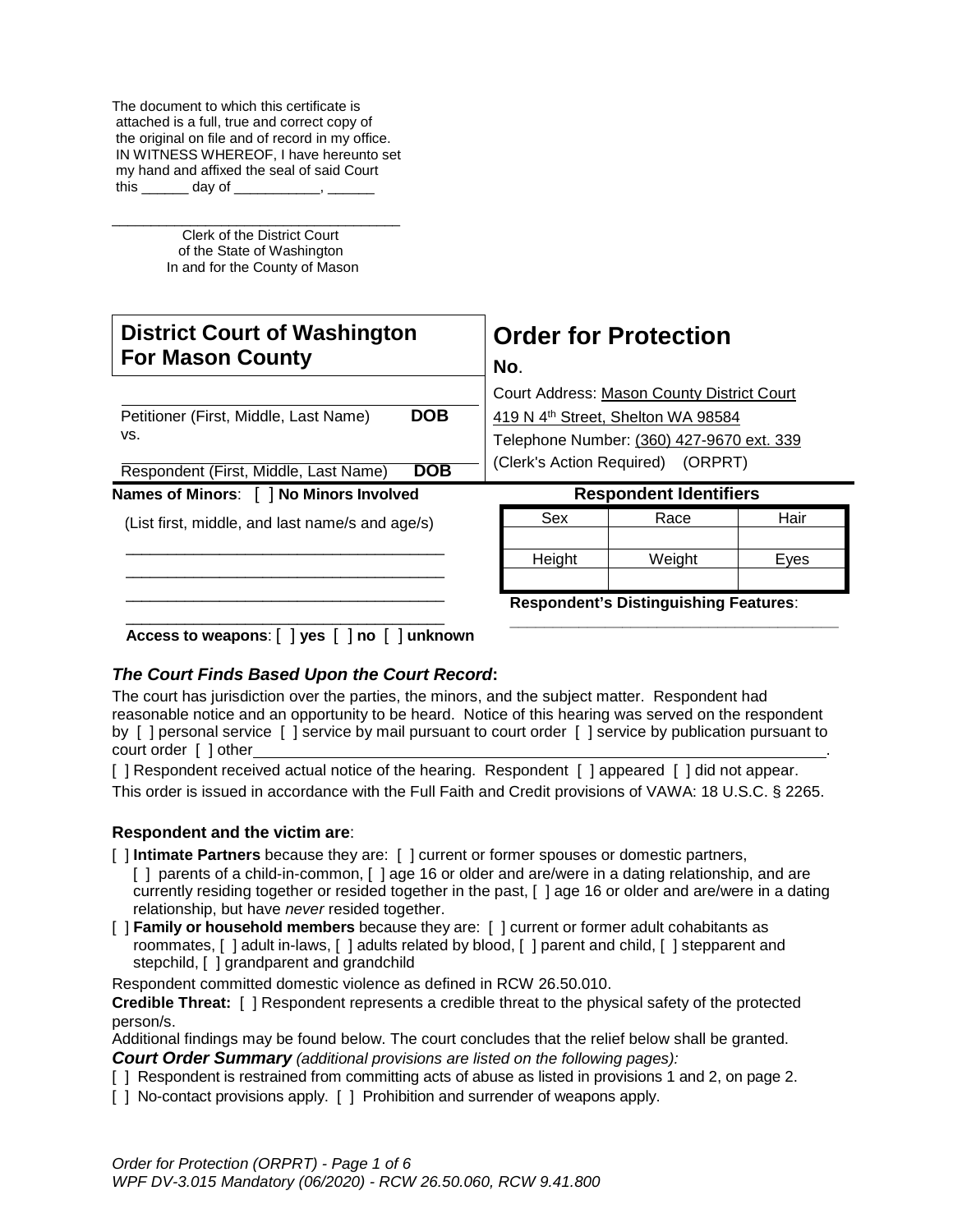**This order is effective immediately and for one year from today's date, unless stated otherwise here (date):**

|  |  |  |  | It is Ordered: |
|--|--|--|--|----------------|
|--|--|--|--|----------------|

| [ ] 1. Respondent is <i>restrained</i> from causing physical harm, bodily injury, assault, including<br>sexual assault, and from molesting, harassing, threatening, or stalking [ ] petitioner<br>[] the minors named in the table above [] these minors only:                                                                                                                                                                                                                                                                            |
|-------------------------------------------------------------------------------------------------------------------------------------------------------------------------------------------------------------------------------------------------------------------------------------------------------------------------------------------------------------------------------------------------------------------------------------------------------------------------------------------------------------------------------------------|
| (Respondent: If you and the petitioner are current or former spouses or domestic<br>partners, parents of a child-in-common, age 16 or older, and are/were in a dating<br>relationship, and are currently residing together or resided together in the past, age 16<br>or older and are/were in a dating relationship, but have never resided together, you will<br>not be able to own or possess a firearm, other dangerous weapon, ammunition, or<br>concealed pistol license under state or federal law for the duration of the order.) |
| [ ] 2. Respondent is <i>restrained</i> from harassing, following, keeping under physical or<br>electronic surveillance, cyberstalking as defined in RCW 9.61.260, and using<br>telephonic, audiovisual, or other electronic means to monitor the actions, locations, or<br>wire or electronic communication of [ ] petitioner [ ] the minors named in the table<br>above [] only the minors listed below [] members of the victim's household listed<br>below [] the victim's adult children listed below:                                |
| [ ] 3. Respondent is <i>restrained</i> from coming near and from having any contact whatsoever,<br>in person or through others, by phone, mail, or any means, directly or indirectly, except<br>for mailing or service of process of court documents by a 3 <sup>rd</sup> party or contact by<br>Respondent's lawyer(s) with [ ] petitioner [ ] the minors named in the table above<br>[ ] these minors only:                                                                                                                             |
| If both parties are in the same location, respondent shall leave.                                                                                                                                                                                                                                                                                                                                                                                                                                                                         |
| [] 4. Respondent is excluded from petitioner's [] residence [] workplace [] school;<br>[] the daycare or school of [] the minors named in the table above [] these minors<br>only:                                                                                                                                                                                                                                                                                                                                                        |
| [ ] Other                                                                                                                                                                                                                                                                                                                                                                                                                                                                                                                                 |
| [ ] Petitioner's address is confidential. [ ] Petitioner waives confidentiality of the<br>address which is:                                                                                                                                                                                                                                                                                                                                                                                                                               |
| [ ] 5. Petitioner shall have exclusive right to the residence that petitioner and respondent<br>share. The respondent shall immediately vacate the residence. The respondent may<br>take respondent's personal clothing and tools of trade from the residence while a law<br>enforcement officer is present.<br>[ ] This address is confidential. [ ] Petitioner waives confidentiality of this address                                                                                                                                   |
| which is:                                                                                                                                                                                                                                                                                                                                                                                                                                                                                                                                 |
| [ ] 6. Respondent is <i>prohibited</i> from knowingly coming within, or knowingly remaining within<br>(distance) of: petitioner's [ ] residence [ ] workplace                                                                                                                                                                                                                                                                                                                                                                             |
| [] school; [] the daycare or school of [] the minors named in the table on page one<br>[ ] these minors only:                                                                                                                                                                                                                                                                                                                                                                                                                             |
| [ ] Other:                                                                                                                                                                                                                                                                                                                                                                                                                                                                                                                                |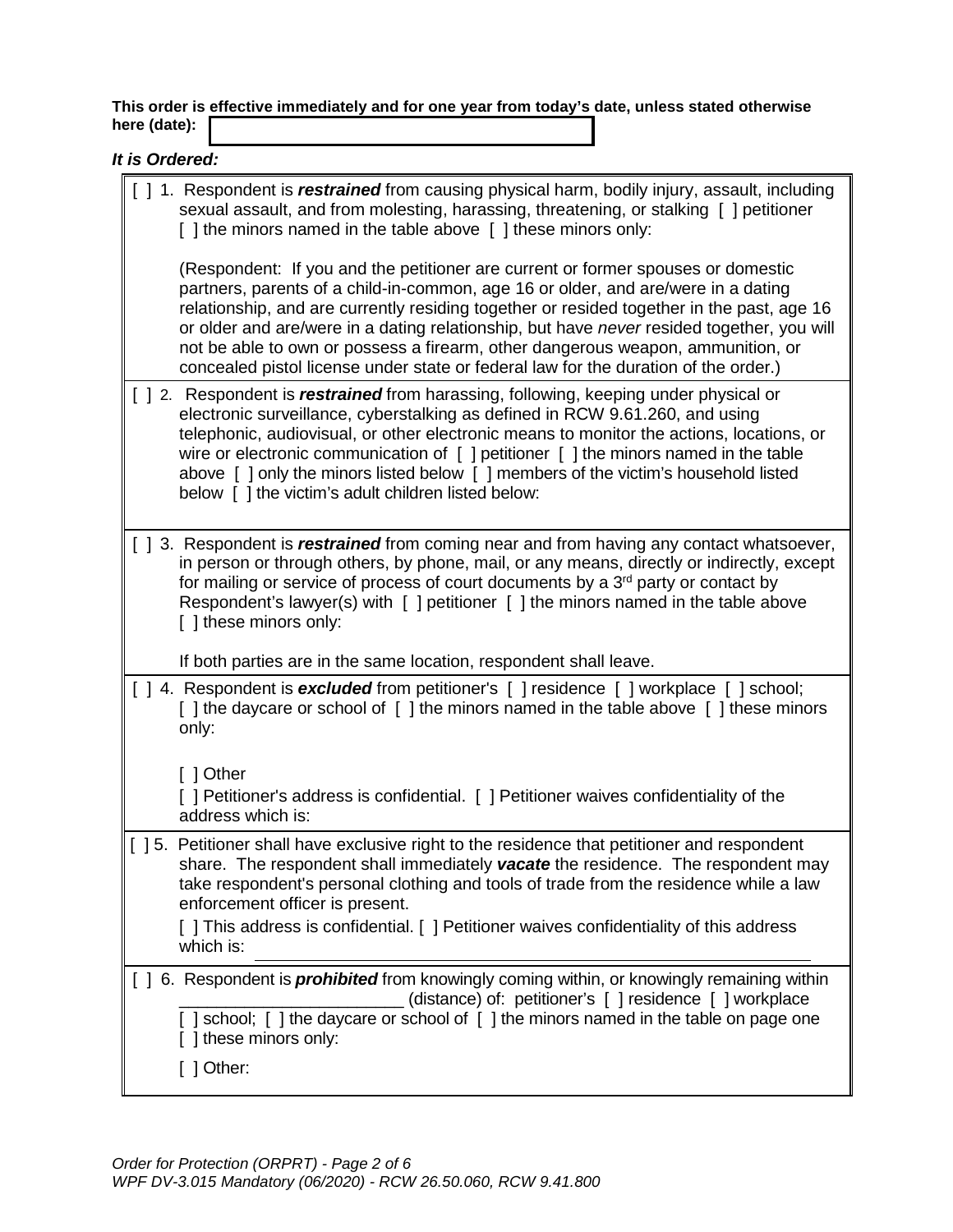| [ ] 7. Petitioner shall have possession of essential personal belongings, including the<br>following:                                                                                                                                                                                                                                                                                                                                                                                                                                 |  |  |
|---------------------------------------------------------------------------------------------------------------------------------------------------------------------------------------------------------------------------------------------------------------------------------------------------------------------------------------------------------------------------------------------------------------------------------------------------------------------------------------------------------------------------------------|--|--|
| [] 8. Petitioner is granted use of the following vehicle:                                                                                                                                                                                                                                                                                                                                                                                                                                                                             |  |  |
| License No.                                                                                                                                                                                                                                                                                                                                                                                                                                                                                                                           |  |  |
| $\lceil$ 1 9. Other:                                                                                                                                                                                                                                                                                                                                                                                                                                                                                                                  |  |  |
| <b>Protection for minors:</b> This state $\begin{bmatrix} 1 \end{bmatrix}$ has exclusive continuing jurisdiction; $\begin{bmatrix} 1 \end{bmatrix}$ is the home<br>state; [] has temporary emergency jurisdiction [] that may become final jurisdiction under<br>RCW 26.27.231(2); [ ] other:                                                                                                                                                                                                                                         |  |  |
| [] 10. Petitioner is <i>granted</i> the temporary care, custody, and control of [] the minors<br>named in the table above [ ] these minors only:                                                                                                                                                                                                                                                                                                                                                                                      |  |  |
| [ ] The respondent will be allowed visitation as follows: ______________________                                                                                                                                                                                                                                                                                                                                                                                                                                                      |  |  |
|                                                                                                                                                                                                                                                                                                                                                                                                                                                                                                                                       |  |  |
|                                                                                                                                                                                                                                                                                                                                                                                                                                                                                                                                       |  |  |
|                                                                                                                                                                                                                                                                                                                                                                                                                                                                                                                                       |  |  |
|                                                                                                                                                                                                                                                                                                                                                                                                                                                                                                                                       |  |  |
| Petitioner may request modification of visitation if respondent fails to comply with treatment or<br>counseling as ordered by the court.                                                                                                                                                                                                                                                                                                                                                                                              |  |  |
| To comply with the Child Relocation Act, anyone with majority or substantially equal residential<br>time (at least 45 percent) who wants to move with the child must notify every other person who<br>has court-ordered time with the child. Specific exemptions from notification may be available if<br>the court finds unreasonable risk to health or safety. Persons entitled to time with the child<br>under a court order may object to the proposed relocation. See RCW 26.09, RCW 26.10 or<br>RCW 26.26 for more information. |  |  |
| [ ] 11. Respondent is <i>restrained</i> from interfering with petitioner's physical or legal custody of<br>[ ] the minors named in the table above [ ] these minors only:                                                                                                                                                                                                                                                                                                                                                             |  |  |
| [] 12. Respondent is <i>restrained</i> from removing from the state [] the minors named in the<br>table above [ ] these minors only:                                                                                                                                                                                                                                                                                                                                                                                                  |  |  |
| <b>Additional requests:</b>                                                                                                                                                                                                                                                                                                                                                                                                                                                                                                           |  |  |
| [] 13. Respondent shall participate in treatment and counseling as follows:<br>[ ] domestic violence perpetrator treatment program approved under RCW 26.50.150<br>or counseling at:<br>[ ] parenting classes at:<br>[ ] other:                                                                                                                                                                                                                                                                                                       |  |  |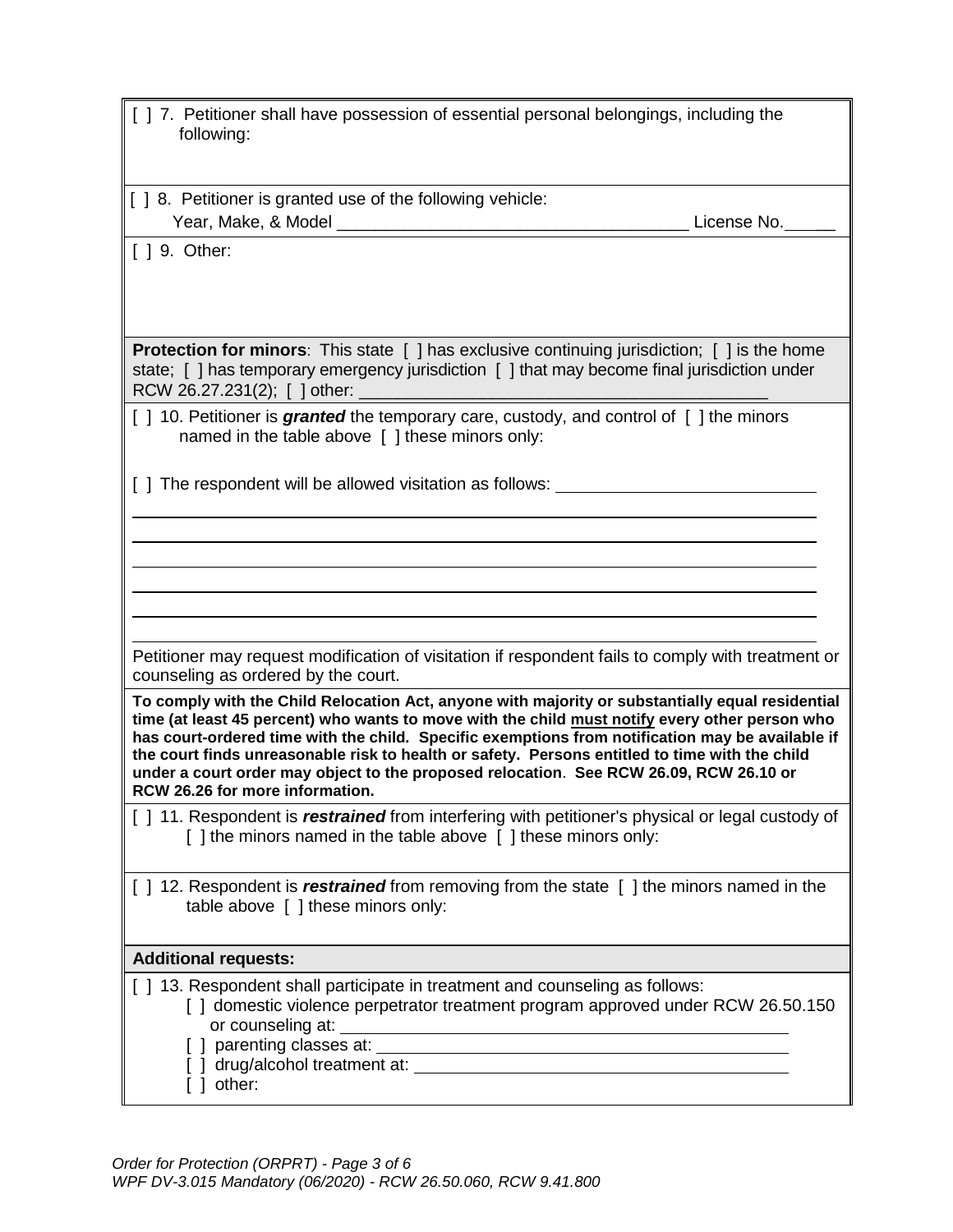- [ ] 14. Petitioner is granted judgment against respondent as provided in the Judgment, WPF DV 3.030.
- [ ] 15. Parties shall return to court on \_\_\_\_\_\_\_\_\_\_\_\_\_\_\_\_\_\_\_\_\_\_\_, at \_\_\_\_\_\_\_\_\_\_ \_\_\_.m. for review.

# **Protection for pets**:

[] 16. Petitioner shall have exclusive custody and control of the following pet(s) owned, possessed, leased, kept, or held by petitioner, respondent, or a minor child residing with either the petitioner or the respondent. (Specify name of pet and type of animal):

\_\_\_\_\_\_\_\_\_\_\_\_\_\_\_\_\_\_\_\_\_\_\_\_\_\_\_\_\_\_\_\_\_\_\_\_\_\_\_\_\_\_\_\_\_\_\_\_\_\_\_\_\_\_\_\_\_\_\_\_\_\_\_\_\_\_\_\_.

- [ ] 17. Respondent is *prohibited* from interfering with the protected person's efforts to remove the pet(s) named above.
- [ ] 18. Respondent is **prohibited** from knowingly coming within, or knowingly remaining within \_\_\_\_\_\_\_\_\_\_\_\_\_\_\_\_(distance) of the following locations where the pet(s) are regularly found:

[ ] petitioner's residence (You have a right to keep your residential address confidential.)

 $\begin{bmatrix} 1 \end{bmatrix}$ 

[ ] other: \_\_\_\_\_\_\_\_\_\_\_\_\_\_\_\_\_\_\_\_\_\_\_\_\_\_\_\_\_\_\_\_\_\_\_\_\_\_\_\_\_\_\_\_\_\_\_\_\_\_\_\_\_\_\_\_\_\_\_

# [ ] **Prohibit Weapons and Order Surrender**

The Respondent must:

- not access, possess, or obtain any firearms, other dangerous weapons, or concealed pistol licenses; and
- comply with the **Order to Surrender and Prohibit Weapons** filed separately.

(*Note: Also use form All Cases 02.050*.)

**Findings** – The court *(check all that apply):* 

- [ ] **must** issue the orders referred to above because*:*
	- [ ] the first restraint provision is ordered above, and the court found on page one that the Respondent had *actual notice*, represented a *credible threat*, and was an *intimate partner*.

Respondent: If the court checked this box then, effective immediately and continuing as long as this protection order is in effect, **you may not possess a firearm** under state law. Violation is a felony. RCW 9.41.040(2).

- [ ] the court finds by clear and convincing evidence that the restrained person:
	- [ ] has used, displayed, or threatened to use a firearm or other dangerous weapon in a felony; or
	- [ ] is ineligible to possess a firearm under RCW 9.41.040.
- [ ] **may** issue the orders referred to above because the court finds by a preponderance of evidence, the Respondent*:*
	- [ ] presents a serious and imminent threat to public health or safety, or the health or safety of any individual by possessing a firearm or other dangerous weapon; or
	- [ ] has used, displayed, or threatened to use a firearm or other dangerous weapon in a felony; or
	- [ ] is ineligible to possess a firearm under RCW 9.41.040.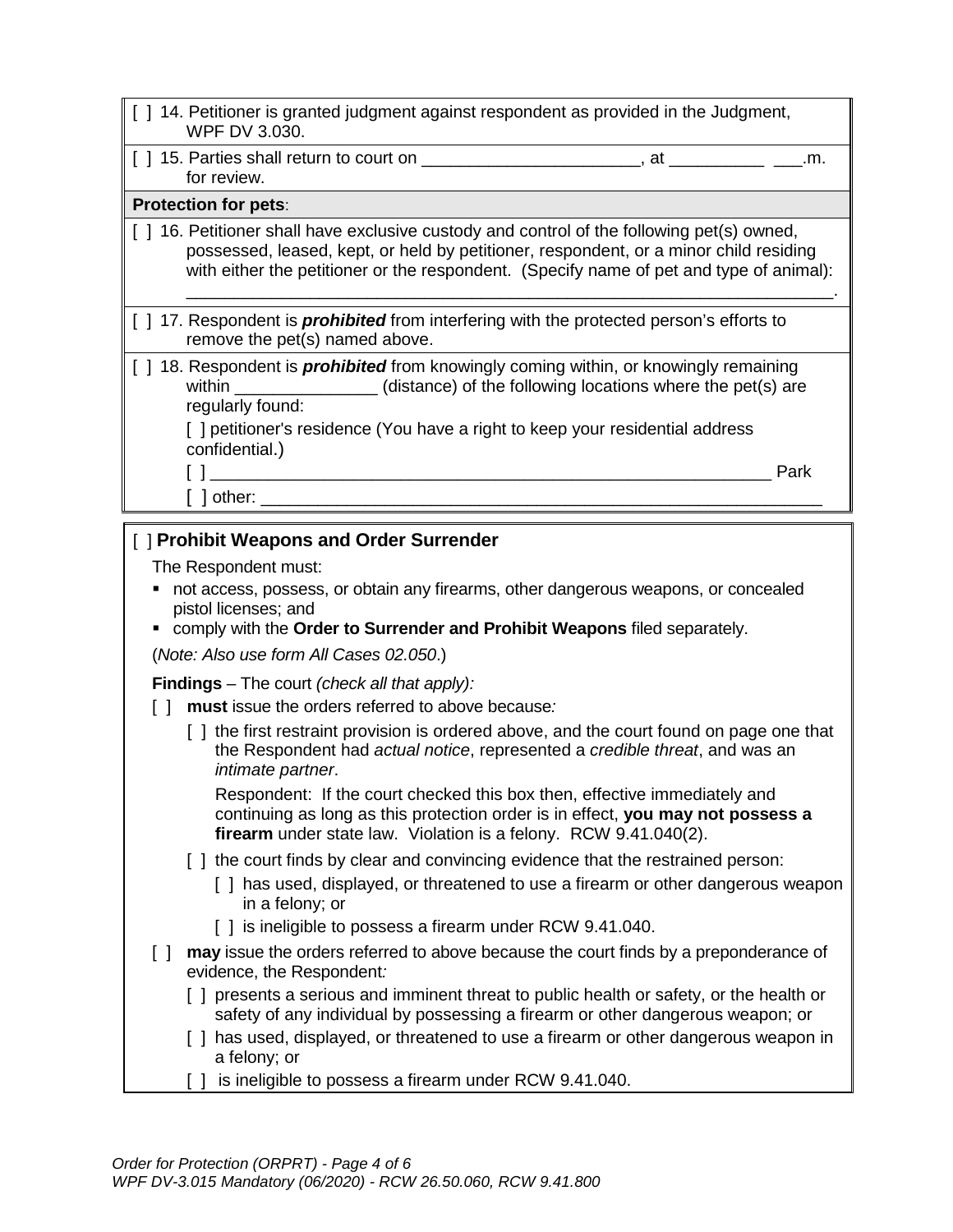*Warnings to the Respondent:* A violation of provisions 1 through 6 of this order with actual notice of its terms is a criminal offense under chapter 26.50 RCW and will subject you to arrest. If the violation of the protection order involves travel across a state line or the boundary of a tribal jurisdiction, or involves conduct within the special maritime and territorial jurisdiction of the United States, which includes tribal lands,you may be subject to criminal prosecution in federal court under 18 U.S.C. §§ 2261, 2261A, or 2262.

A violation of provisions 1 through 6, 17, or 18 of this order is a gross misdemeanor unless one of the following conditions apply: Any assault that is a violation of this order and that does not amount to assault in the first degree or second degree under RCW 9A.36.011 or 9A.36.021 is a class C felony. Any conduct in violation of this order that is reckless and creates a substantial risk of death or serious physical injury to another person is a class C felony. Also, a violation of this order is a class C felony if you have at least two previous convictions for violating a protection order issued under Titles 7, 10, 26 or 74 RCW.

If your relationship to the victim is as intimate partner, then effective immediately, and continuing as long as this protection order is in effect, **you may not possess a firearm or ammunition under federal law**. 18 U.S.C. § 922(g)(8). A violation of this federal firearms law carries a maximum possible penalty of 10 years in prison and a \$250,000 fine.

If you are convicted of an offense of domestic violence, you will be forbidden for life from possessing a firearm or ammunition. 18 U.S.C. § 922(g)(9); RCW 9.41.040.

*You Can Be Arrested Even if the Person or Persons Who Obtained the Order Invite or Allow You to Violate the Order's Prohibitions.* You have the sole responsibility to avoid or refrain from violating the order's provisions. Only the court can change the order upon written application. Pursuant to 18 U.S.C. § 2265, a court in any of the 50 states, the District of Columbia, Puerto Rico, any

United States territory, and any tribal land within the United States shall accord full faith and credit to the order.

**Warning:** A person may be guilty of custodial interference in the second degree if they violate provisions 10, 11, or 12.

# **Washington Crime Information Center** (**WACIC) Data Entry**

It is further ordered that the clerk of the court shall forward a copy of this order on or before the next judicial day to: Mason \_\_\_\_\_\_\_\_\_\_\_\_\_\_\_\_\_\_\_\_\_\_\_\_\_\_\_\_\_\_\_\_\_ [ ] County Sheriff's

Office [ ] City Police Department *where petitioner lives* which shall enter it into WACIC.

#### **Service**

[ ] The clerk of the court shall also electronically forward a copy of this order, and any order to surrender and prohibit weapons, on or before the next judicial day to:

 Mason \_\_\_\_\_\_\_\_\_\_\_\_\_\_\_\_\_\_\_\_\_\_\_\_\_\_\_\_ [ ] County Sheriff's Office [ ] City Police Department *where respondent lives* which shall personally serve the respondent with a copy of this order and shall promptly complete and return to this court proof of service.

[ ] Respondent appeared and was informed of the order by the court; further service is not required.

[ ] Petitioner shall serve this order by [ ] mail [ ] publication.

[ ] (*Only if surrender of weapons not ordered*) Petitioner shall make private arrangements for service of this order.

# **Law Enforcement Assistance**

- [ ] Law enforcement shall assist petitioner in obtaining:
	- [] Possession of petitioner's [] residence [] personal belongings located at: [] the shared residence [ ] respondent's residence [ ] other:
	- [ ] Custody of the above-named minors, including taking physical custody for delivery to petitioner.
	- [ ] Possession of the vehicle designated in paragraph 7, above.
	- $[ ]$  Other:  $\rule{1em}{0.15mm}$
- [ ] Other: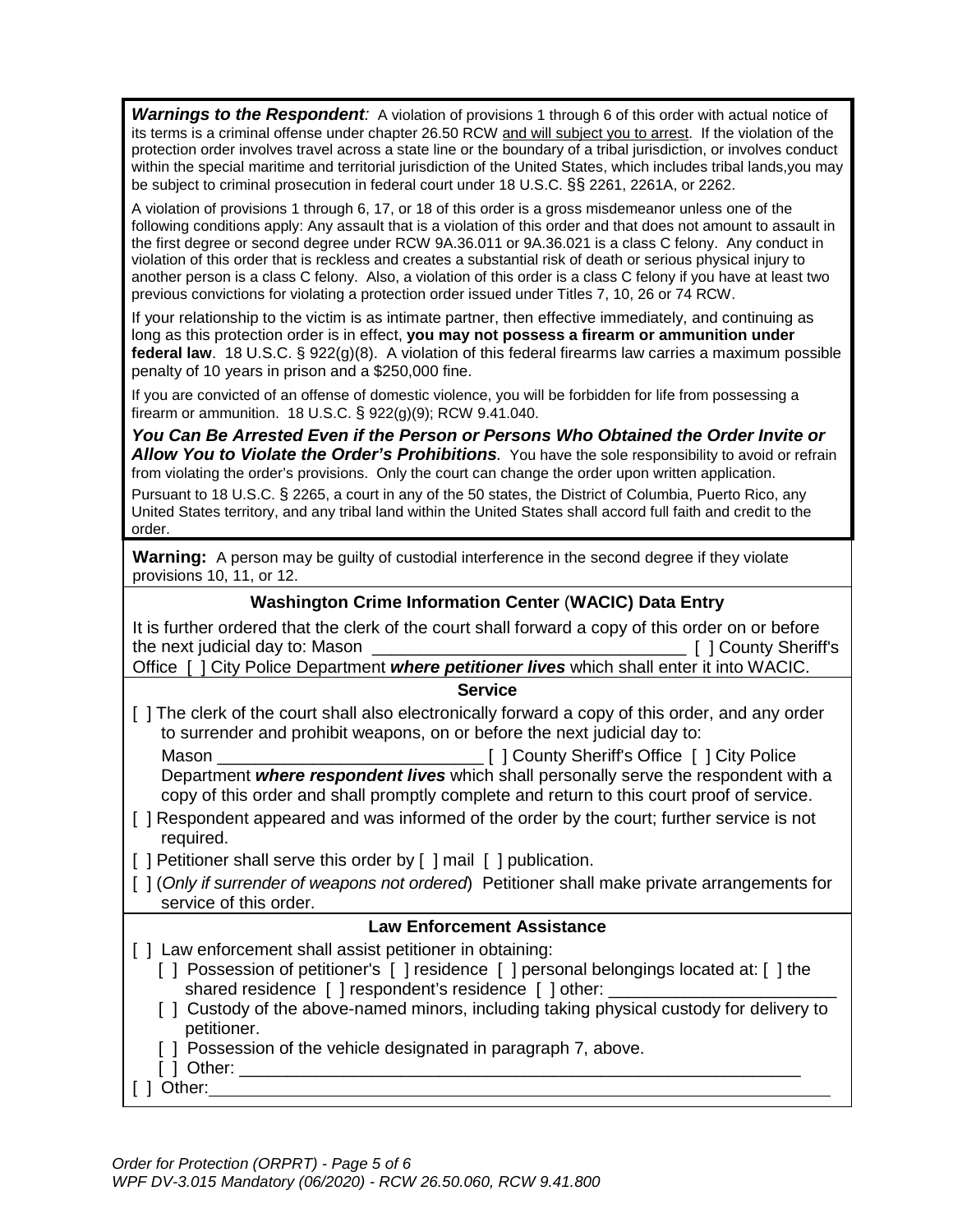# *This order is in effect until the expiration date on page one.*

If the duration of this order exceeds one year, the court finds that an order of one year or less will be insufficient to prevent further acts of domestic violence.

| Other: _________                               |          |                                                                                                |  |
|------------------------------------------------|----------|------------------------------------------------------------------------------------------------|--|
|                                                |          |                                                                                                |  |
|                                                |          | Judge/Commissioner                                                                             |  |
| I acknowledge receipt of a copy of this Order: |          |                                                                                                |  |
|                                                |          |                                                                                                |  |
| Signature of Respondent/Lawyer WSBA No.        |          | <b>Print Name</b>                                                                              |  |
| $\geq$                                         |          |                                                                                                |  |
| Signature of Petitioner/Lawyer                 | WSBA No. | <b>Print Name</b>                                                                              |  |
|                                                |          | Petitioner or Petitioner's Lawyer must complete a<br>Law Enforcement Information Sheet (LEIS). |  |

**Petitioner**: The law allows you to register for certain notifications regarding this protection order and its status. Visit [www.RegisterVPO.com](http://www.registervpo.com/) or call 1-877-242-4055 for more information or to sign up. If you feel that you are in danger, call 9-1-1 immediately.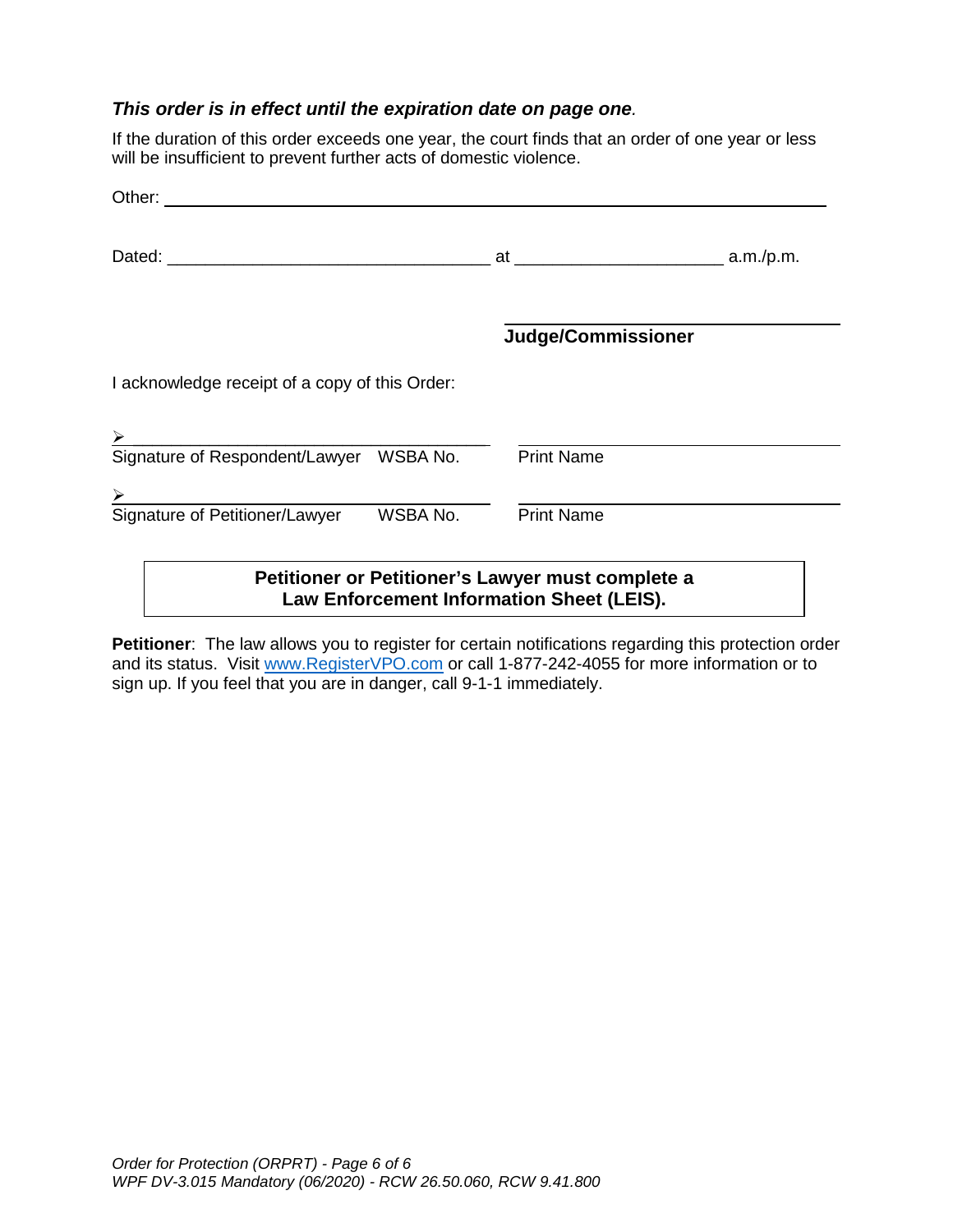| <b>District Court of Washington</b><br>For the County of Mason |                                   |
|----------------------------------------------------------------|-----------------------------------|
|                                                                | No.                               |
| Petitioner (Protected Person)<br>VS.                           | <b>Return of Service</b><br>(RTS) |
| <b>Respondent (Restrained Person)</b>                          |                                   |

#### **Identification of server**:

1. My name is  $\frac{1}{\sqrt{1-\frac{1}{n}}}$  am  $\Box$  a peace officer  $\Box$  18 years of age or older and not the petitioner or the respondent.

# **Able to serve**:

 $2. \Box$  I served  $\Box$ 

on \_\_\_\_\_\_\_\_\_\_\_\_\_\_\_\_\_\_\_\_\_\_\_\_\_\_\_ (date) at \_\_\_\_\_\_\_\_\_\_\_\_\_\_\_(time) at this address:

with the documents checked in paragraph 4.

# **Not able to serve**:

- 3.  $\Box$  I was unable to make personal service on the respondent.  $\Box$  I notified the petitioner that respondent was not served.
	- $\Box$  I was unable to make personal service on the petitioner.  $\Box$  I notified the respondent that petitioner was not served.

.

.

\_\_\_\_\_\_\_\_\_\_\_\_\_\_\_\_\_\_\_\_\_\_\_\_\_\_\_\_\_\_\_\_\_\_\_\_\_\_\_\_\_\_\_\_\_\_\_\_\_\_\_\_\_\_\_\_\_\_\_\_\_\_\_\_,

 $\Box$  Personal service was attempted on the following date(s)

□ No service was attempted because

*Return of Service (RTS) – Page 1 of 2 WPF DV 4.020 (08/2017)*